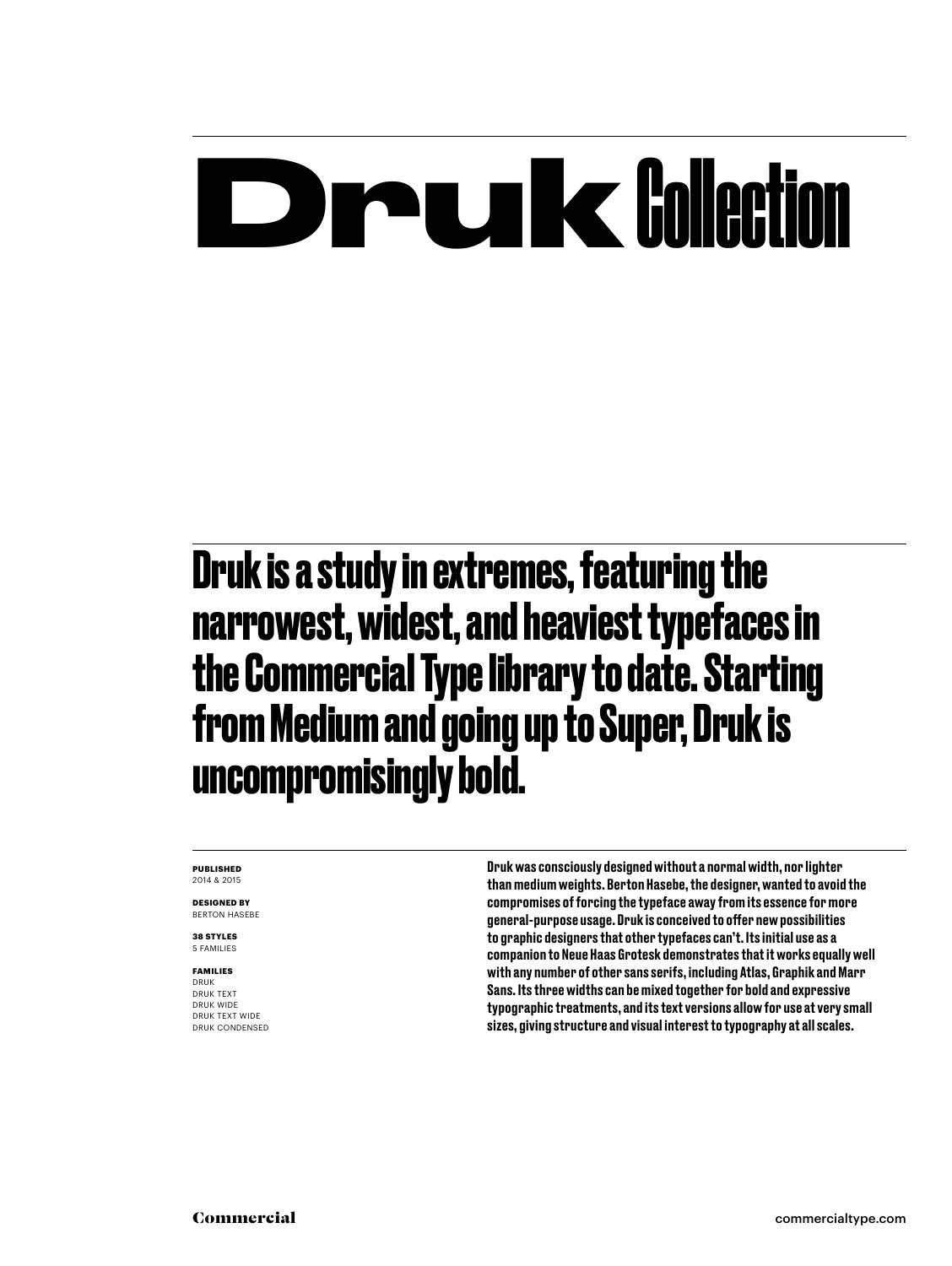## Druk

The sans serif letterform of the 19th century evolved in many different ways by the end of the century. The first condensed forms, found in the 1830s in Britain, quickly spread all across Europe. Some of the most interesting examples were found in Germany and Switzerland.

#### **PUBLISHED** 2014

**DESIGNED BY** BERTON HASEBE

**8 STYLES** 4 WEIGHTS W/ ITALICS

#### **FEATURES**

PROPORTIONAL LINING FIGURES FRACTIONS (PREBUILT AND ARBITRARY) SUPERSCRIPT/SUBSCRIPT

Often flat-sided, these Continental condensed sans serifs allow very tight setting, which was popular for headlines. These later became a staple of sixties headline typography in magazines such as Twen, the German style magazine art directed by the legendary Willy Fleckhaus in the 1960s, which is still an enduring influence on editorial design to this day. Berton Hasebe created Druk for Richard Turley at Bloomberg Businessweek, adapting the attitude and roughness of these old condensed sans serifs for contemporary use. After using a staple diet of Neue Haas Grotesk and Publico for two years, they wanted to add a typeface that would look both exciting and distinctive in and of itself. The result was Druk, which went on to play a major role in many of their iconic covers.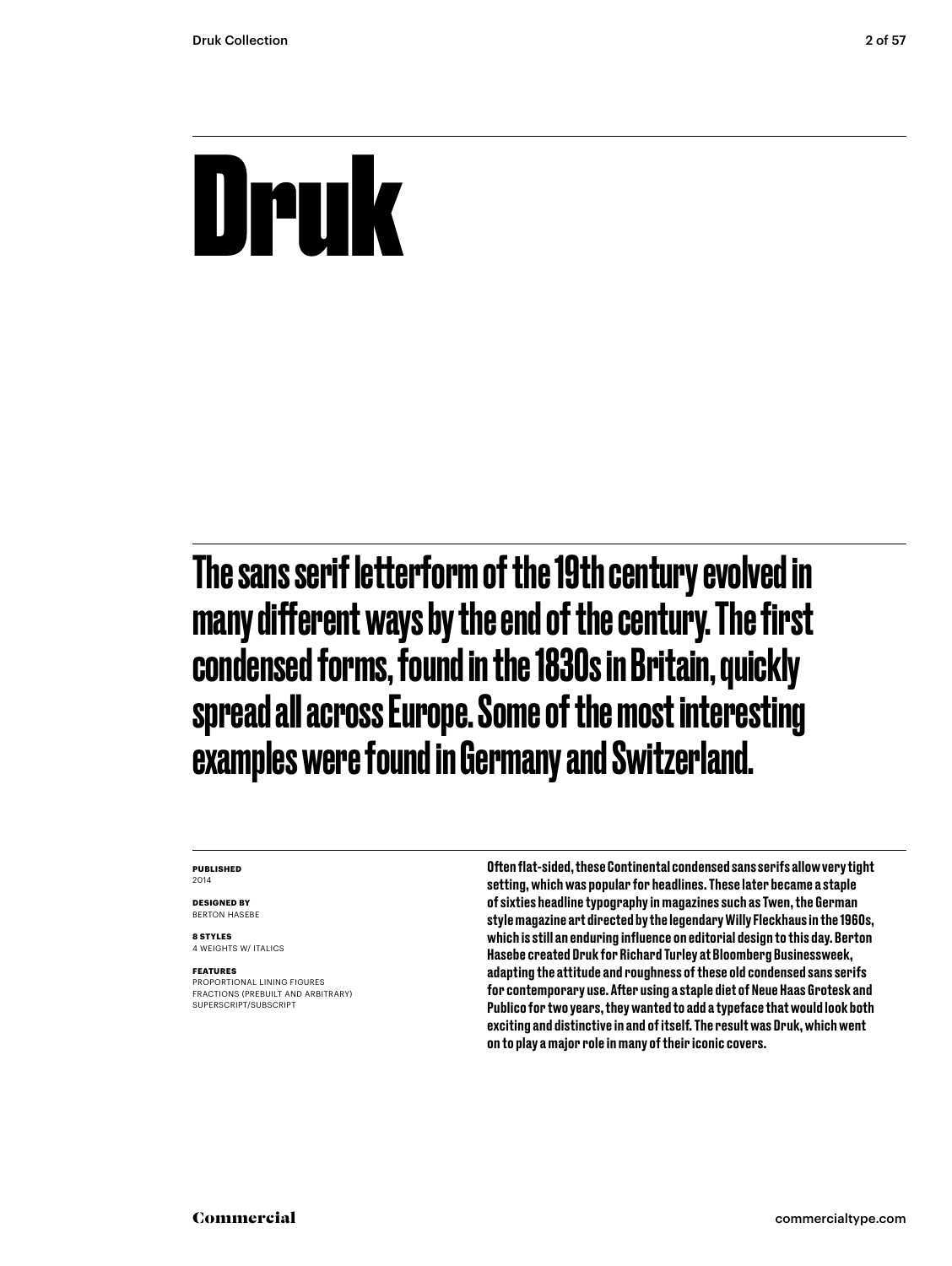Druk Medium *Druk Medium Italic* **Druk Bold** *Druk Bold Italic* Druk Heavy *Druk Heavy Italic* Druk Super *Druk Super Italic*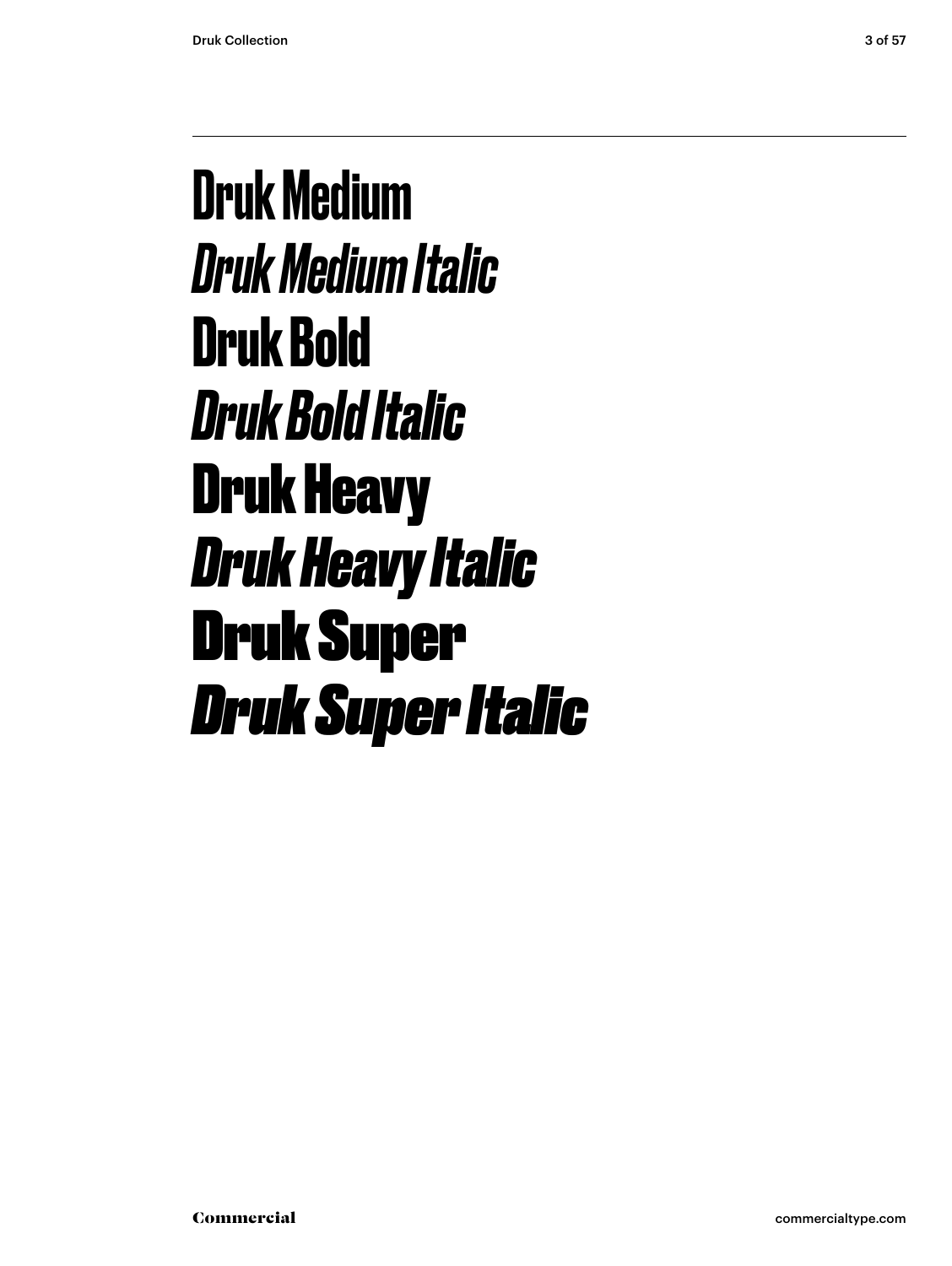# **COMMERCE** Referència

DRUK MEDIUM, 150 PT

# *TAUTOLOGY Postulated*

DRUK MEDIUM ITALIC, 150 PT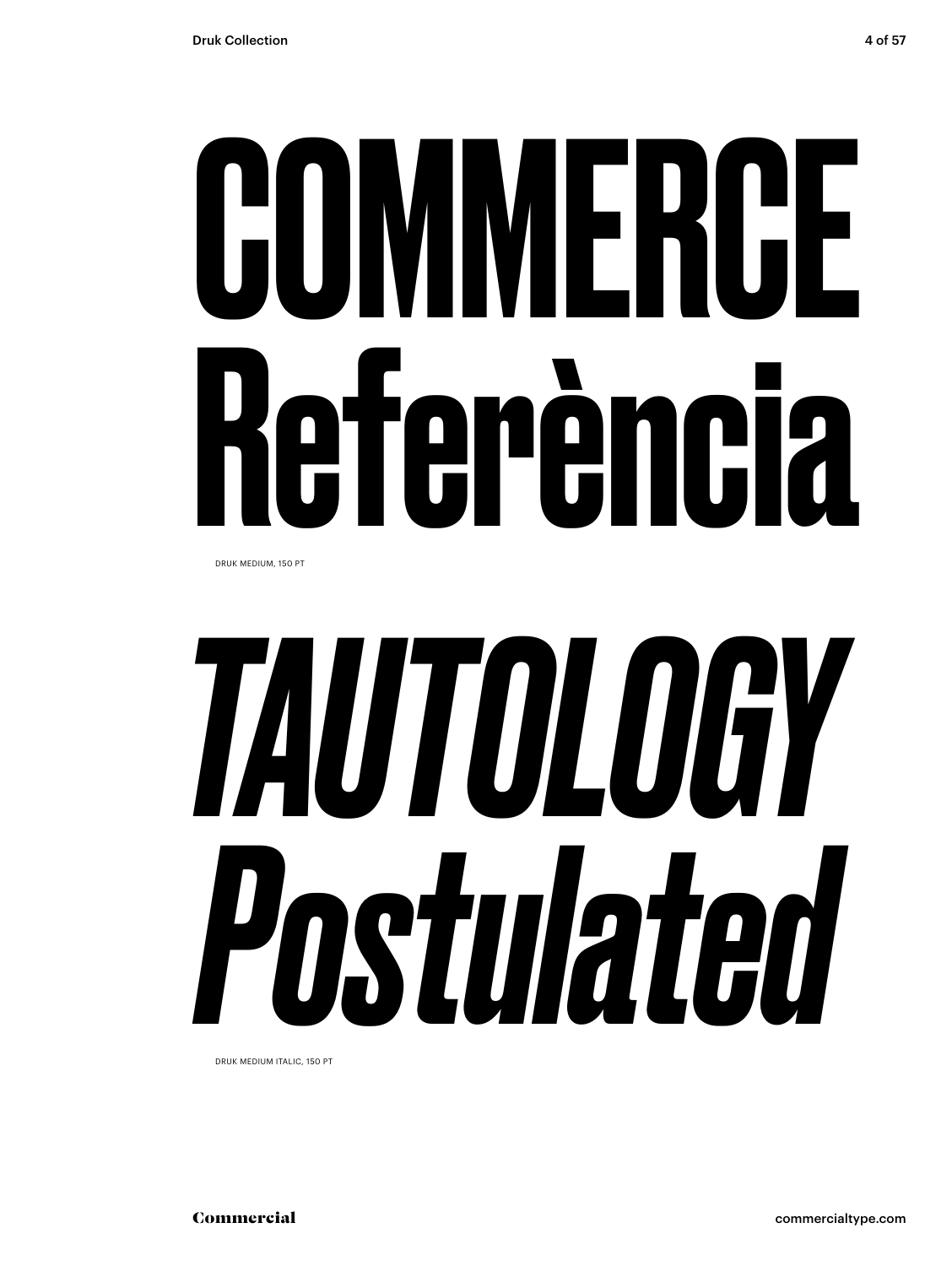# **MECHANIC Torstraße**

DRUK BOLD, 150 PT



DRUK BOLD ITALIC, 150 PT [ALTERNATE a]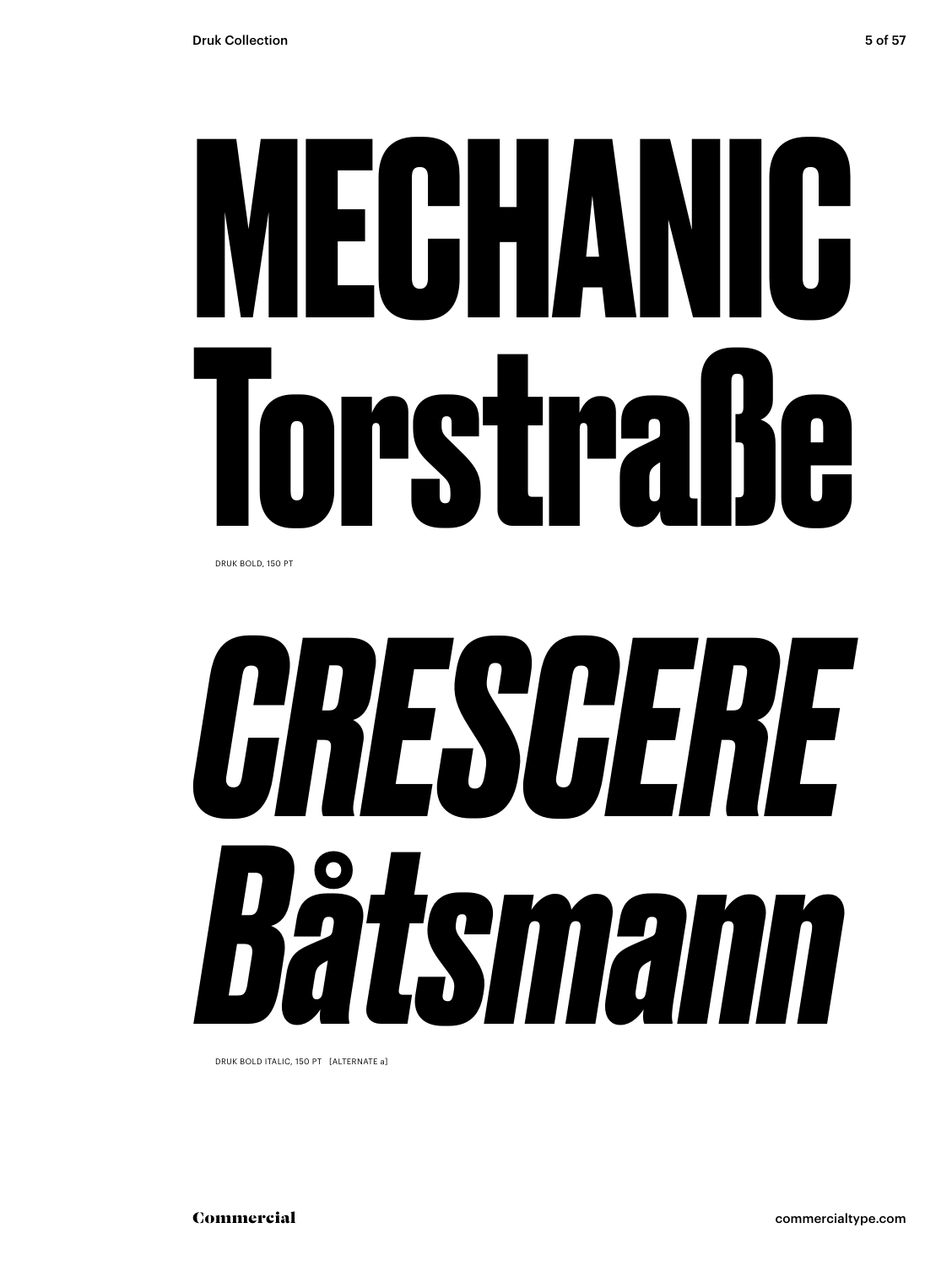# EJECTION Vandtæt

DRUK HEAVY, 150 PT [ALTERNATE E J]

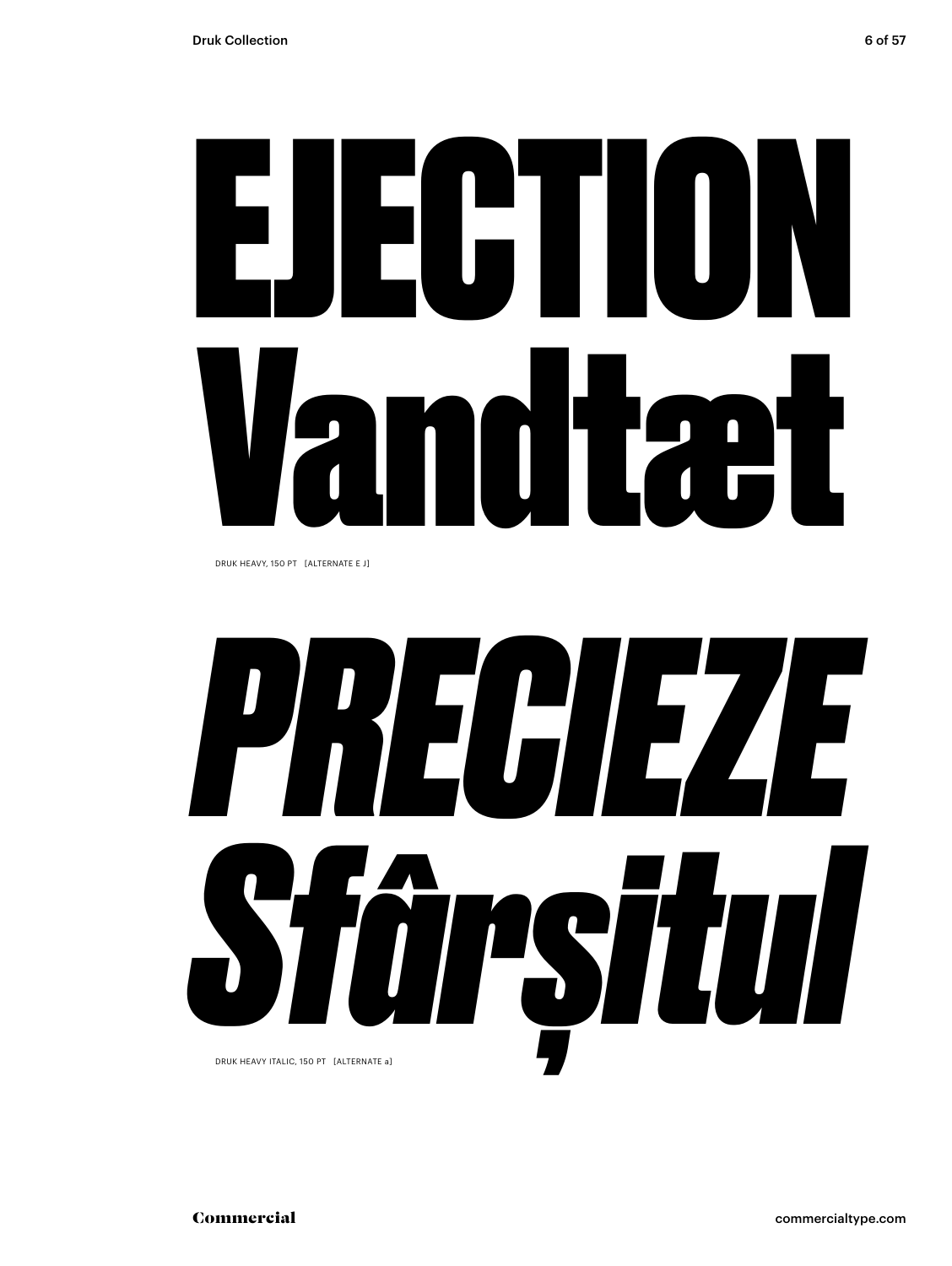

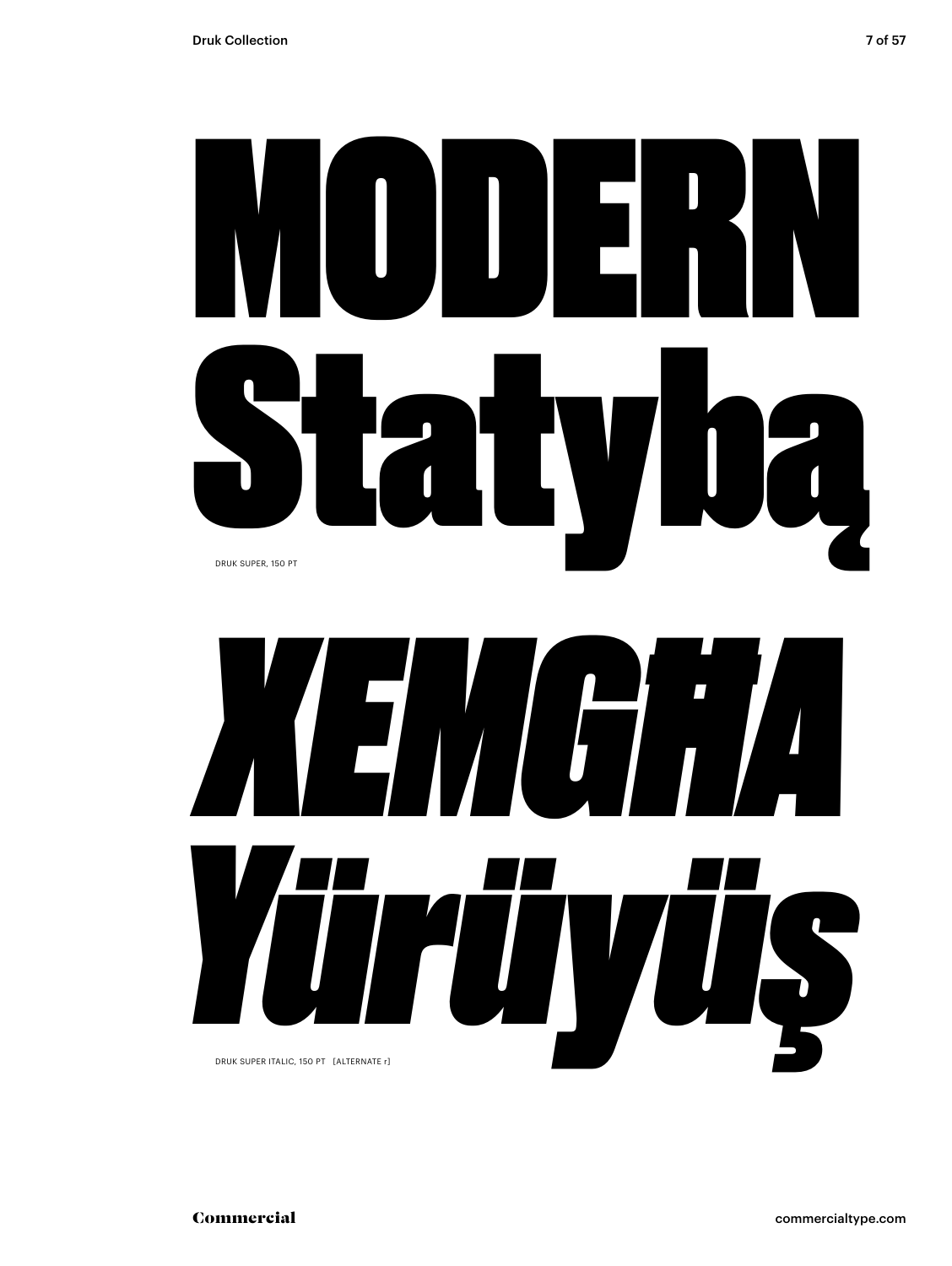### BALLISTOCARDIOGRAPH Grianghrafadóireachta DRUK MEDIUM, 72 PT

### *KANSALLISRUNOILIJANA Ruimtevaartorganisatie* DRUK MEDIUM ITALIC, 72 PT [ALTERNATE a r]

### **NONINTERVENTIONIST Választókerületekből** DRUK BOLD, 72 PT



Commercial commercialtype.com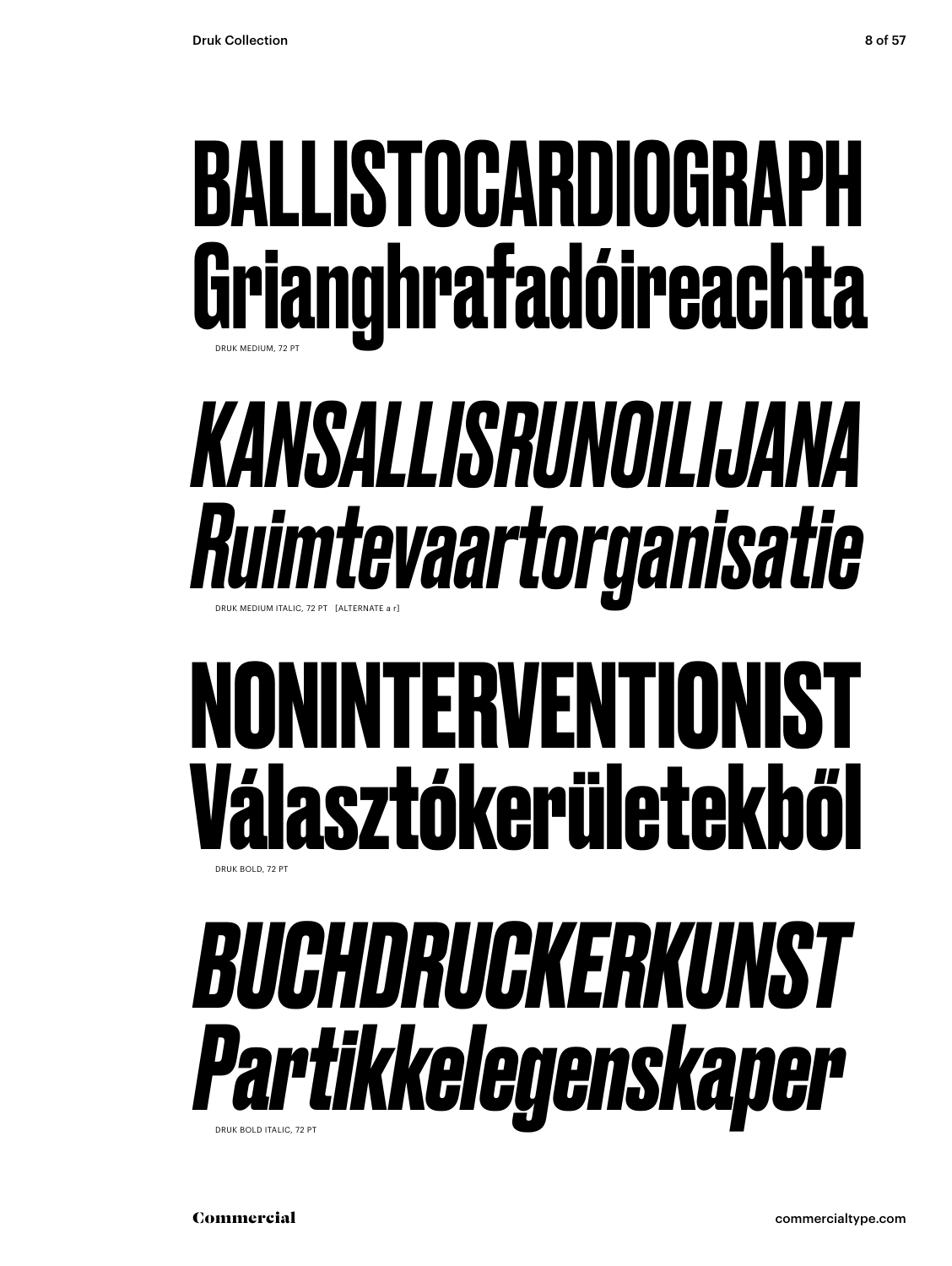



DRUK SUPER ITALIC, 72 PT [ALTERNATE a]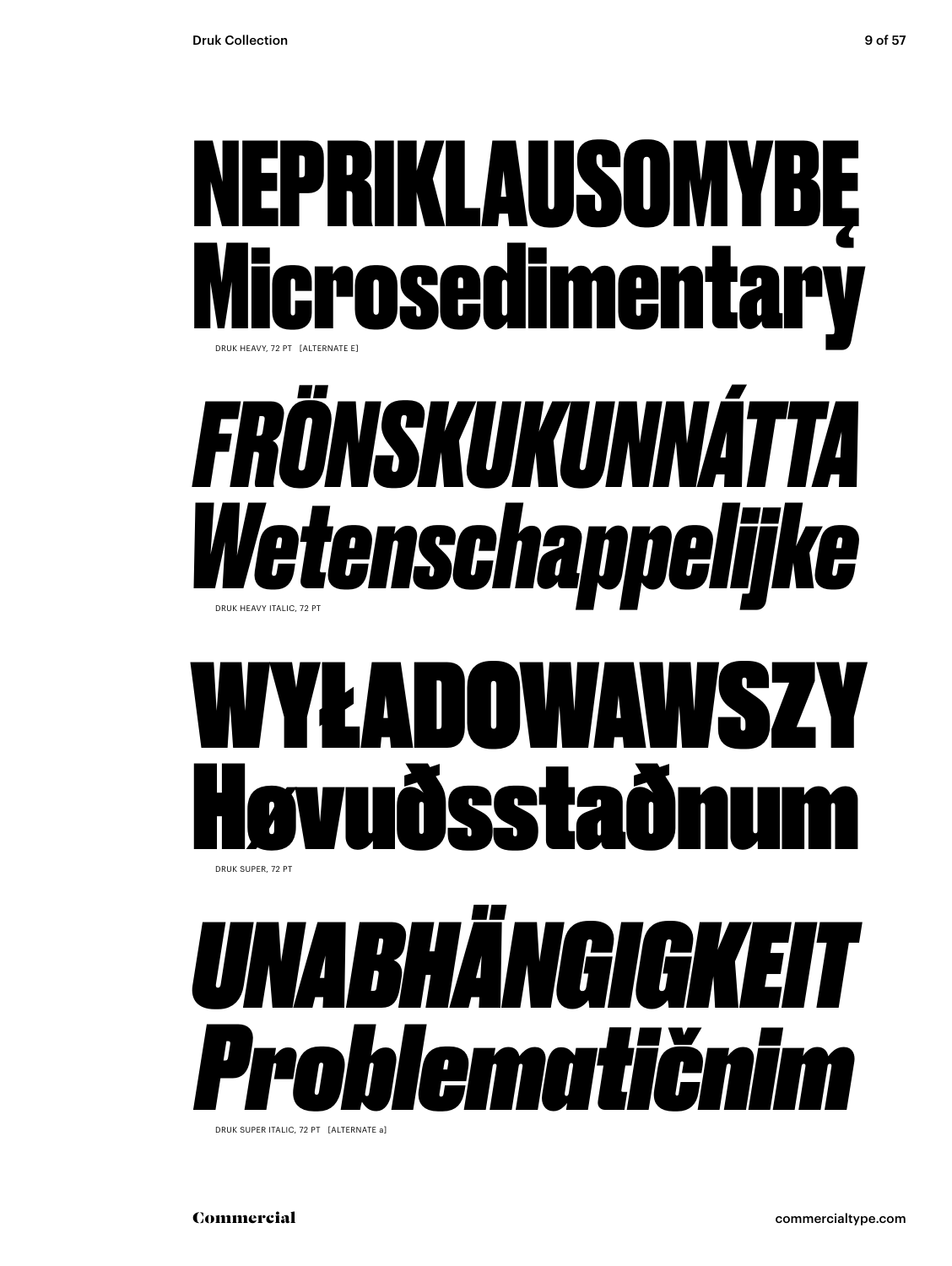DRUK MEDIUM, MEDIUM ITALIC, 24 PT

DRUK BOLD, BOLD ITALIC, 24 PT

THEIR MONUMENTS STOOD—MASSIVE AND RESPLENDENT—OVER 11 DAYS Cities of common ownership, private property & the sharing economy *DIE NORD-SÜDLICH AUSGERICHTETEN LÄNGSSTRASSEN ERHIELTEN NAMEN Lățimea maximă (nord-sud) 178 km, este între între Cap Blanc și punctul*

**AZ ÉPÜLETBEN IRODÁK MŰKÖDNEK, KÖZTÜK TÖBB KÖNYVKIADÓÉ IS The glazed umbrella's canopy splendedly carved its arid pathway** *DURANT LES HORES QUE VAN SEGUIR, ELS OPERADORS VAN TRACTAR Á æviferli sínum skrifaði hann meira en 170 bækur sem spanna allt*

VAN DEZE LAATSTE KAN VERWACHT WORDEN DAT HIJ OP EEN Um robô não pode fazer mal a um ser humano e nem, por *QUESTO È STATO IL VIAGGIO PIÙ MERAVIGLIOSO CHE ABBIAMO Only an hour after the talks, there seemed to be progress*

ÖRNEK OLARAK, BIYOLOGLAR HANGI GENLERIN GÜÇLÜ Buldogi wyodrębniły się z mastifów około 1100 lat *IMAGES FROM THAT EVENING IN 2003 CLEARLY SHOWED Yhdistyneiden kansakuntien peruskirja säädettiin*

DRUK SUPER, SUPER ITALIC, 24 PT

DRUK HEAVY, HEAVY ITALIC, 24 PT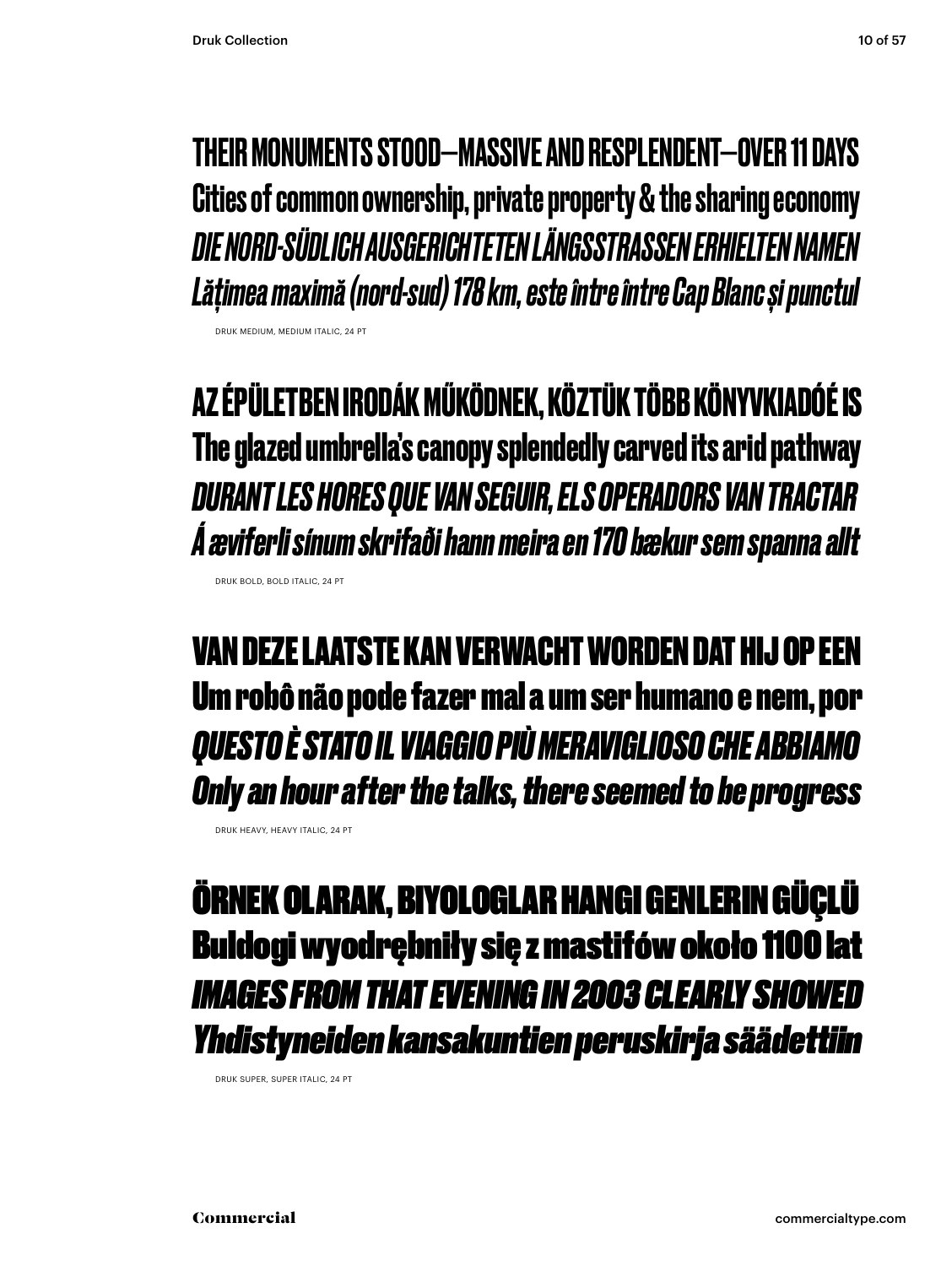

DRUK MEDIUM, 60 PT

### **Psychopharmacologically** DRUK BOLD, 60 PT [ALTERNATE a r]

### Normaltidstationerna

DRUK HEAVY, 60 PT

### Desacostumbrarse

DRUK SUPER, 60 PT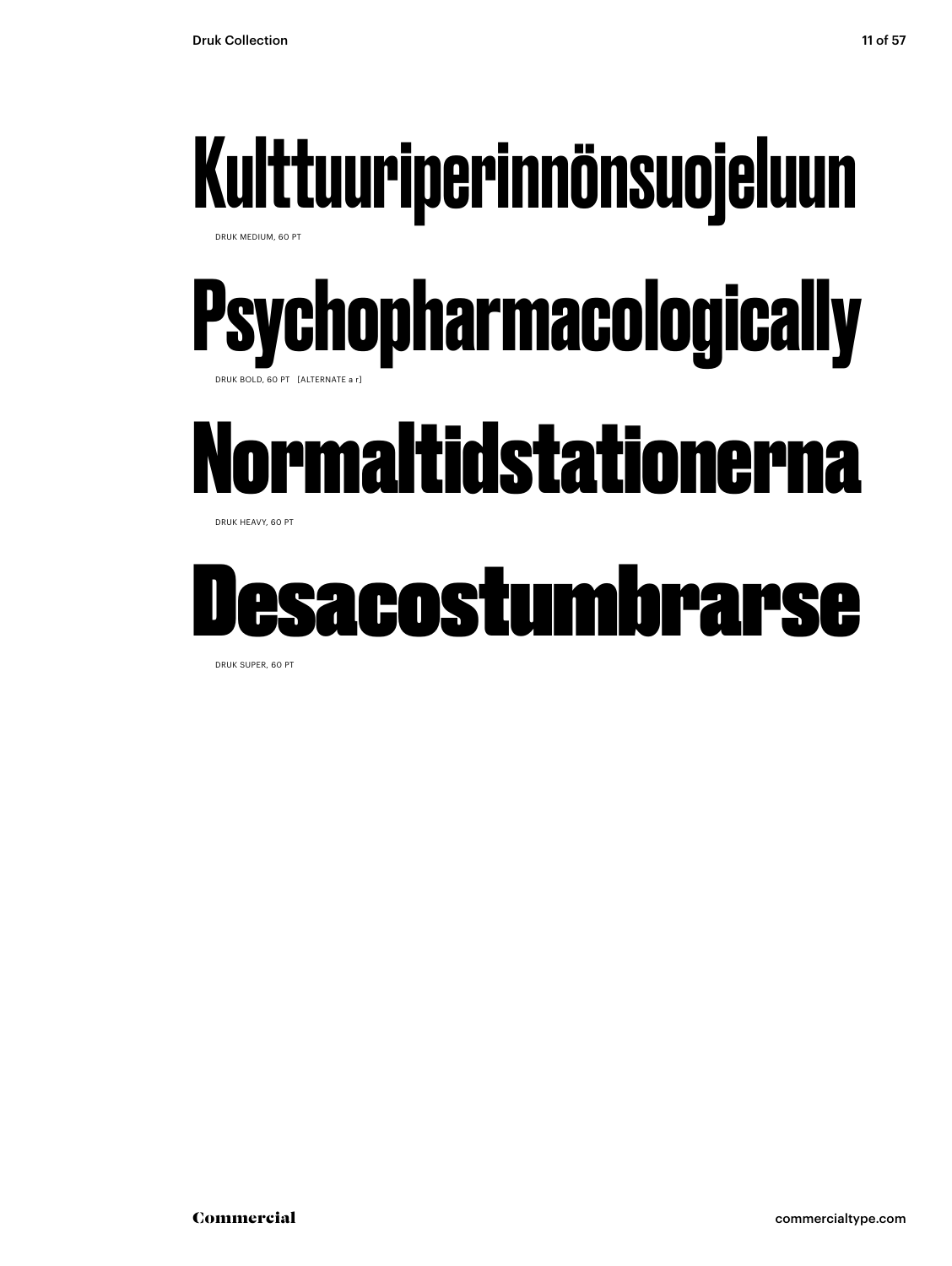

DRUK SUPER ITALIC, 60 PT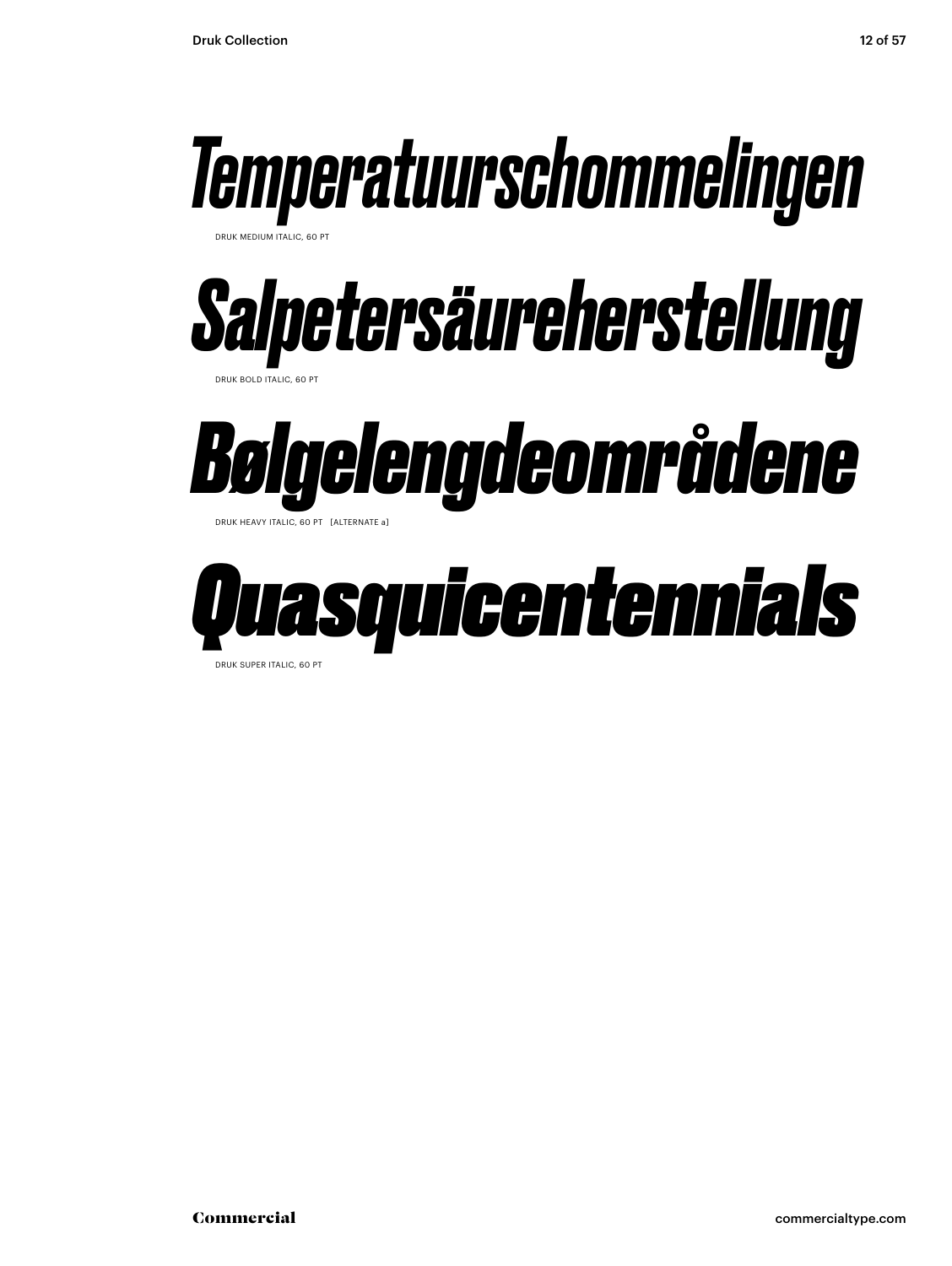### **Druk Text**

**The three Druk display families are a study in extremes: starting from Medium and going up to Super, the family is uncompromisingly bold. Condensed sans serifs for display is a relatively crowded genre, with many wellconceived and executed families available; however, condensed sans serifs intended for use at small sizes are few and far between.**

#### **PUBLISHED** 2015

**DESIGNED BY** BERTON HASEBE

**8 STYLES** 4 WEIGHTS W/ ITALICS

#### **FEATURES**

PROPORTIONAL LINING FIGURES TABULAR LINING FIGURES FRACTIONS (PREBUILT AND ARBITRARY) SUPERSCRIPT/SUBSCRIPT

Druk Text is a display face designed for small sizes, useful for adding structure and personality to a page without requiring any variation in point size. It is ideal for section titles, running heads and running feet, labeling on maps, and thanks to its tabular figures, it can even be used for tables, charts, and infographics. Druk Text also works for short blocks of text, maintaining its legibility all the way down to 6pt. Like its companion display face for large sizes, Druk Text has four weights, from Medium to Super, all with italics.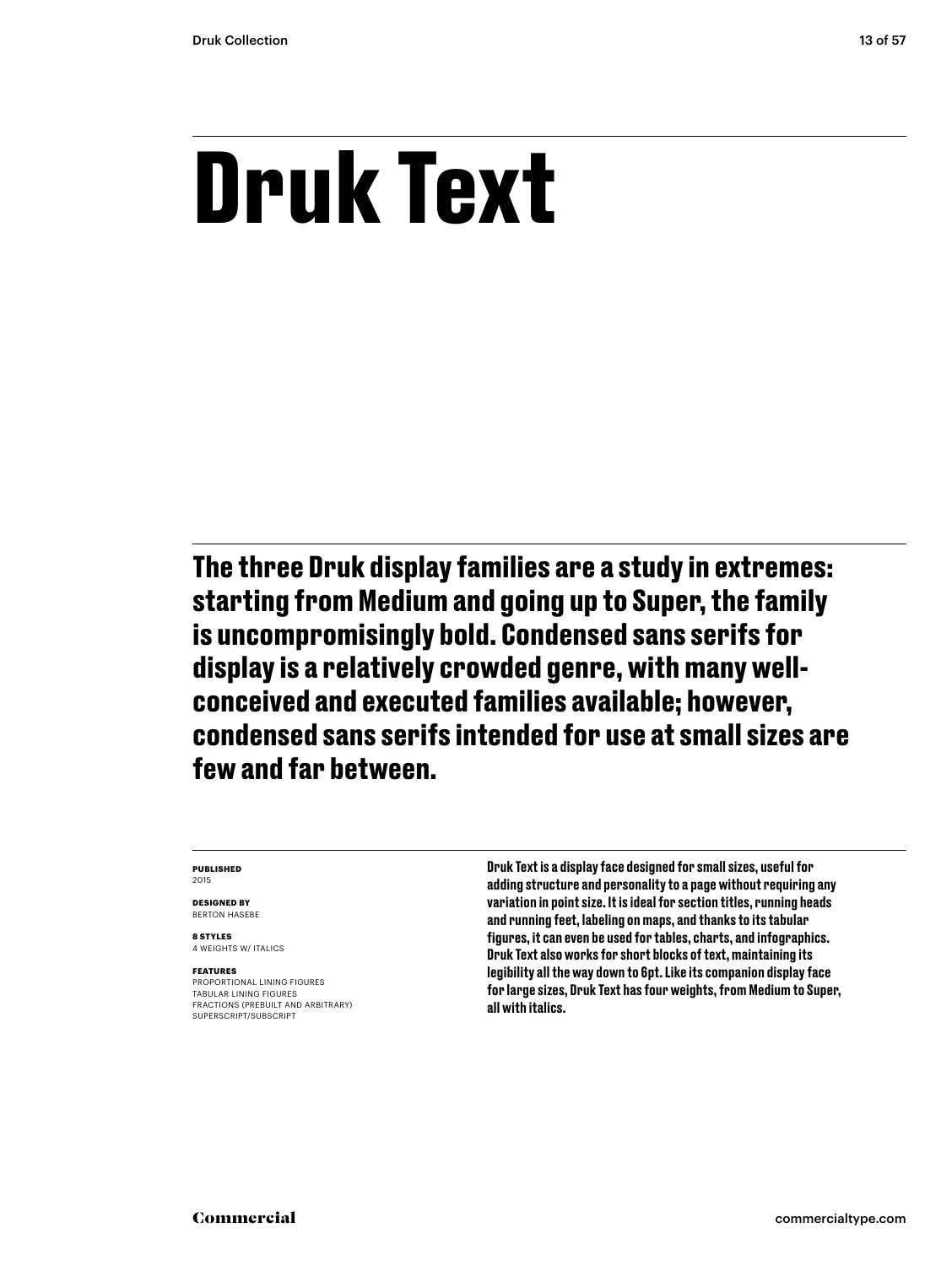Druk Text Medium *Druk Text Medium Italic* **Druk Text Bold** *Druk Text Bold Italic* Druk Text Heavy *Druk Text Heavy Italic* Druk Text Super *Druk Text Super Italic*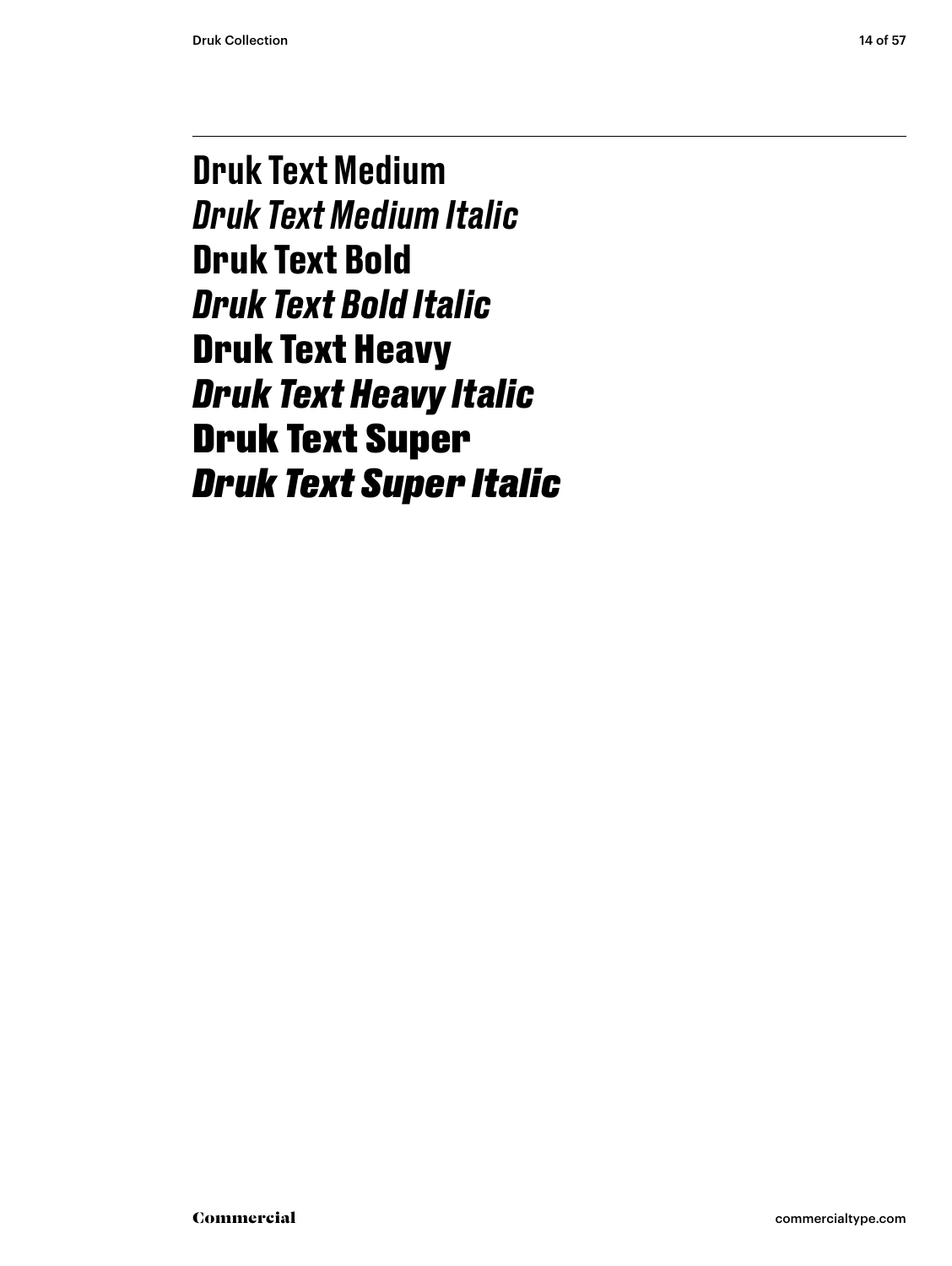| <b>COMPARISON OF DRUK &amp; DRUK TEXT</b> |                                                                                                                                                                                                                                                                                                                     |  |  |  |
|-------------------------------------------|---------------------------------------------------------------------------------------------------------------------------------------------------------------------------------------------------------------------------------------------------------------------------------------------------------------------|--|--|--|
| DRUK, 12 PT                               | Every introduction to such problems of aesthetics of ten begins by acknowledging claims of all these<br>methods of attack: the General, Philosophical, and Deductive—which start from a total metaphysics<br>as well the the Empirical, or Inductive, which seek to disengage this general principle of beauty from |  |  |  |
| DRUK TEXT, 12 PT                          | An implantation of beauty in its place amongst other great concepts<br>as divorced from beauty of objects of aesthetic experience and fact<br>would allow for aesthetics from above and from below-indeed only                                                                                                      |  |  |  |
| DRUK, 24 PT                               | This first method of aesthetics par excellence can<br>through this desire of "Architectonic" implements<br>designate a theory of knowledge in which thought                                                                                                                                                         |  |  |  |
| DRUK TEXT, 24 PT                          | In auah aaaa that fau ausnanahing                                                                                                                                                                                                                                                                                   |  |  |  |

**In such case that few overarching ideas & talks in Kant's generalized outlook were all the whole system**

### **Influenced the most Prolific actor**

Though Druk Text has a decidedly condensed proportion, and feels extremely narrow at small sizes, the family is much wider and sets much looser than Druk. In addition to the change in proportion and tracking, terminals on characters like a, e, and s have been opened up to maintain legibility at small sizes, and small details and punctuation have been exaggerated for clarity.

DRUK, 60 PT

DRUK TEXT, 60 PT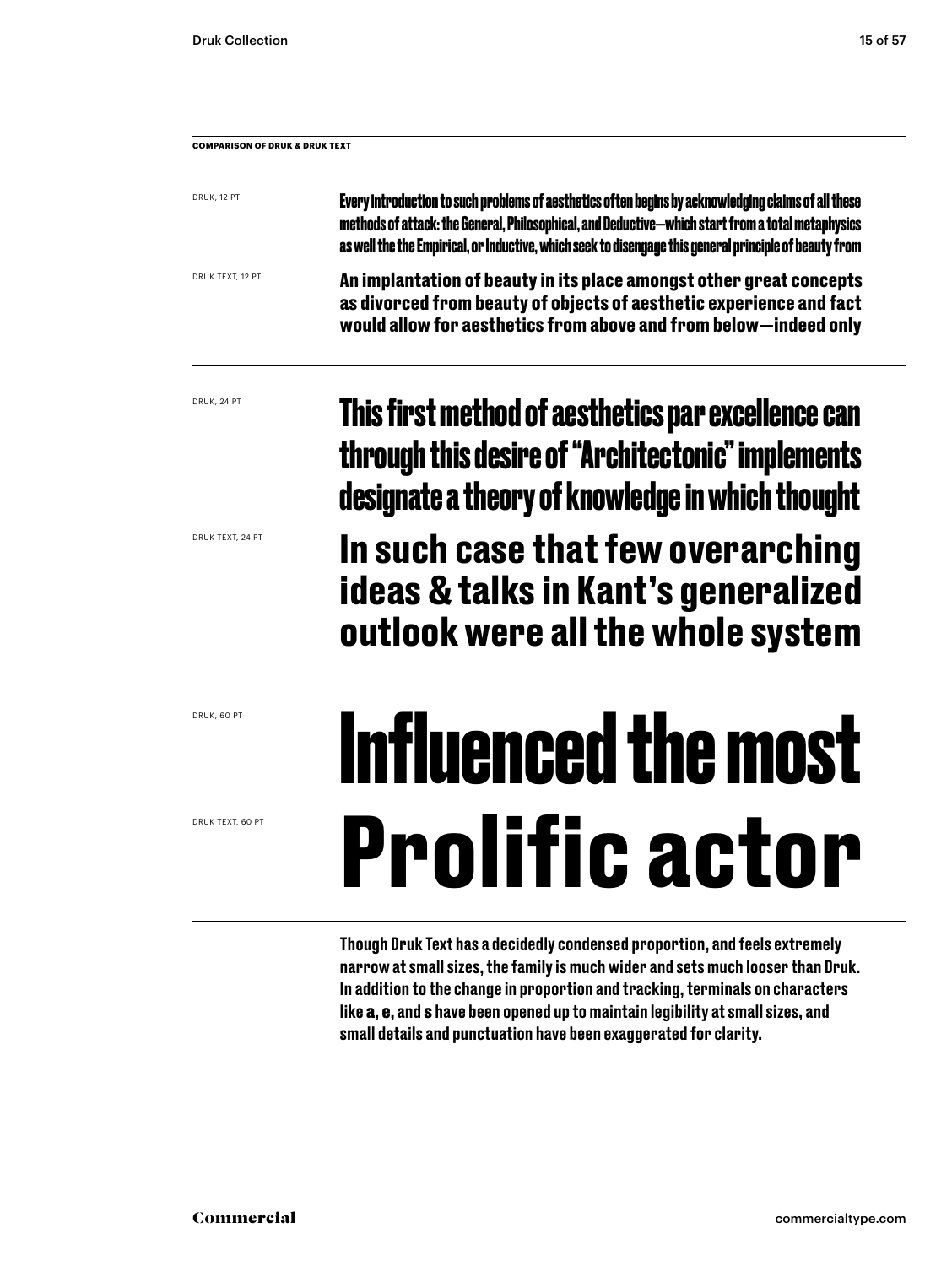VEIÐAR ALVEG VIÐ STRÖNDINA ERU MJÖG MIKILVÆGAR FYRIR Przy rozmiarze klatki 9 × 11 cm oznacza to w przybliżeniu Afterwards master distillers confirmed specific gravity *OVERTLY ALLUDED TO THE MODERNIST IDEOLOGY IN LATE 2001 Célébré comme l'un des peintres figuratifs américains du Lahtisen baritoni on suuri ja vuolas, voimallinen ja herkkä* DRUK TEXT MEDIUM, MEDIUM ITALIC, 20 PT

**EIND JAREN 10 ONTWIKKELDE ZICH HET EXPRESSIONISME Perpetually renewing such hefty tomes was a luxury Jeho rozloha je 112,91 milionů km2 a asi 2100 let neslo** *EL CANTIDAD DE LOS CRISTALES DE HALOGENURO DE PLATA I want my own rhythm and vowels and consonants too Tam olarak Vikinglerden sonra ilk Avrupalı yerleşimin* DRUK TEXT BOLD, BOLD ITALIC, 20 PT [ALTERNATE J]

IN JÜNGSTER ZEIT BESCHÄFTIGTE SICH DER KÜNSTLER It was a few minutes before 1:00 in early February Nærmeste nabo er Sør-Afrikas sjasjon 1 kilometer *LA ZONA D'ORIGINE DI QUESTI FRUTTI È IL SUD ASIATICO Operu so Štefanom Kocánom by bola škoda nezažiť Such a storm surge hadn't been experienced by all*

DRUK TEXT HEAVY, HEAVY ITALIC, 20 PT [ALTERNATE a r]

INIMA PEȘTILOR ESTE BICAMERALĂ FIIND COMPUSĂ The most prolific were Texas Everbearing figs En su catálogo figuran 12 títulos, que incluyen *IN THE EARLY HOURS OF JUNE 27, TWO JOURNALISTS Picked & roasted on enclaves in Southern Peru Il-Kamra tal-Kummerċ qed tissuġġerixxi li jekk*

DRUK TEXT SUPER, SUPER ITALIC, 20 PT [ALTERNATE E F a]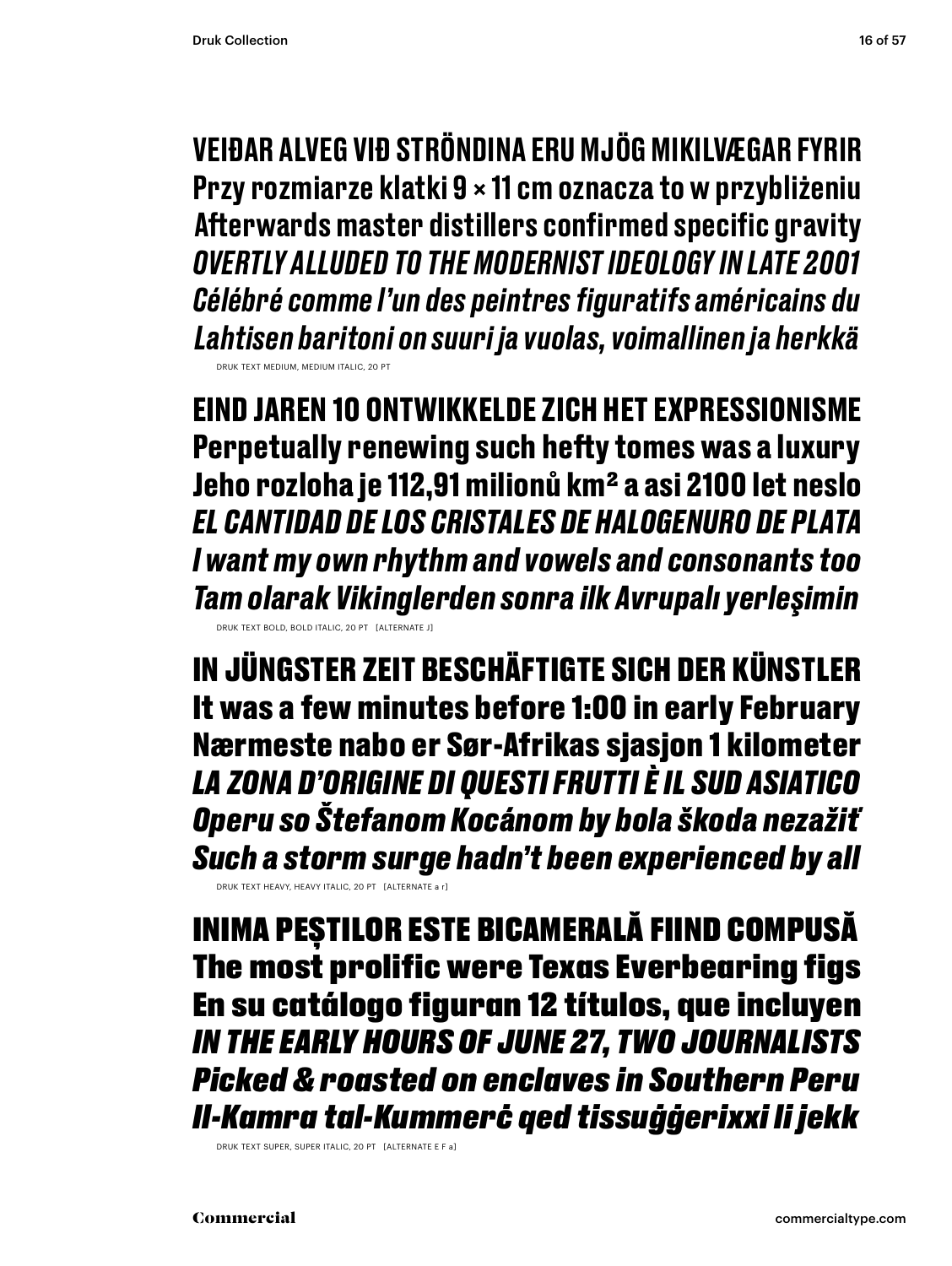DRUK TEXT MEDIUM, MEDIUM ITALIC, HEAVY, 18/21 PT

MEDIUM ALL CAPS

MEDIUM

**HFAVY** 

MEDIUM ITALIC

PROPORTIONAL LINING FIGURES

MEDIUM ITALIC

THE SPANISH WAR, which began in 1739, and the French war which soon followed it occasioned further increase of the debt, which, on the 31st of December 1748, after it had been concluded by the Treaty of Aix-la-Chapelle, amounted to £78,293,313. The most profound peace of the seventeen years of continuance had taken no more than £8,328,354 from it. A war of less than nine years' continuance added £31,338,689 to it (Refer to James Postlethwaite's *History of the Public Revenue*). During the administration of Mr. Pelham, the interest of the public debt was reduced from 4% to 3%; or at least measures were taken for reducing it, from four to three per cent; the sinking fund was increased, and some part of the public debt was paid off. In 1755, before the breaking out of the late war, the funded debt of Great Britain amounted to £72,289,673. On the 5th of January 1763, at the conclusion of the peace, the funded debt amounted to £122,603,336, whereas the unfunded debt has been stated at £13,927,589. But the expense occasioned by the war did not end with the conclusion of the peace, so that though, on the 5th of January 1764, the funded debt was increased (partly by a new loan, and partly by funding a part of the unfunded debt) to £129,586,782, there still remained (according to the very well informed author of *Considerations on the Trade and Finances of Great Britain*) an unfunded debt which was brought to account in that and the fol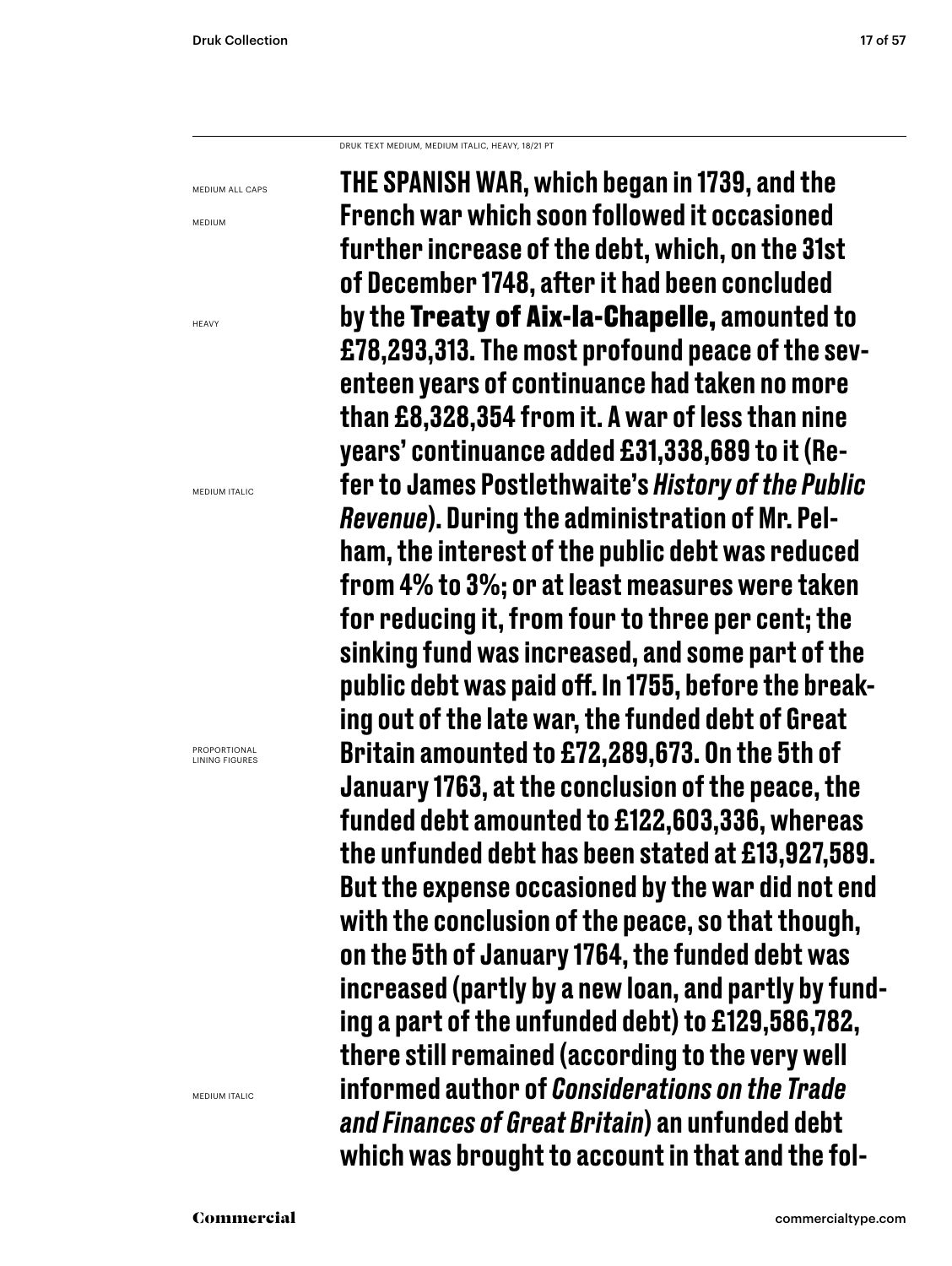DRUK TEXT MEDIUM, MEDIUM ITALIC, HEAVY, 12/14 PT DRUK TEXT BOLD, BOLD ITALIC, SUPER, 12/14 PT

### The Psychology of Beauty

Every introduction to the problems of aesthetics begins by acknowledging the existence and claims of two methods of attack—the *general, philosophical, deductive,*  which starts from a complete metaphysics and installs beauty in its place among the other great concepts; and the *empirical,* or *inductive,* which seeks to disengage a general principle of beauty from the objects of aesthetic experience and the facts of aesthetic enjoyment: a prime example of Fechner's "aesthetics from above and from below."

### Methodologies

The first was the method of aesthetics par excellence. It was indeed only through the desire of an eighteenth-century philosopher, Baumgarten, to round out his "architectonic" of metaphysics that the science received its name, as designating the theory of knowledge in the form of feeling, parallel to that of "clear," logical thought. Kant, Schelling, and Hegel, again, made use of the concept of *the Beautiful* as a kind of keystone or cornice for their respective philosophical edifices. Aesthetics, then, came into being as the philosophy of the Beautiful, and it may be asked why this philosophical aesthetics does not suffice—why beauty should need for its understanding also an aesthetics "von unten." The answer is not that no system of philosophy is universally accepted, but that *the general aesthetic theories* have not, as yet at least, succeeded in answering the plain questions of "the plain man" in regard to concrete beauty. Kant, indeed, frankly denied that the explanation of concrete beauty, or "Doctrine of Taste," as he called it, was possible, while the various definers of beauty as

### The Psychology of Beauty

**Every introduction to the problems of aesthetics begins by acknowledging the existence and claims of two methods of attack the** *general, philosophical, deductive,* **which starts from a complete metaphysics and installs beauty in its place among the other great concepts; and the** *empirical,* **or** *inductive,* **which seeks to disengage a general principle of beauty from the objects of aesthetic experience and the facts of aesthetic enjoyment: a prime example of Fechner's "aesthetics from above and from below."** 

### **Methodologies**

**The first was the method of aesthetics par excellence. It was indeed only through the desire of an eighteenth-century philosopher, Baumgarten, to round out his "architectonic" of metaphysics that the science received its name, as designating the theory of knowledge in the form of feeling, parallel to that of "clear," logical thought. Kant, Schelling, and Hegel, again, made use of the concept of** *the Beautiful* **as a kind of keystone or cornice for their respective philosophical edifices. Aesthetics, then, came into being as the philosophy of the Beautiful, and it may be asked why this philosophical aesthetics does not suffice—why beauty should need for its understanding also an aesthetics "von unten." The answer is not that no system of philosophy is universally accepted, but that***the general aesthetic theories* **have not, as yet at least, succeeded in answering the plain questions of "the plain man" in regard to concrete beauty. Kant, indeed, frankly denied that the explanation of concrete beauty, or "Doctrine of Taste," as he called it, was possible, while**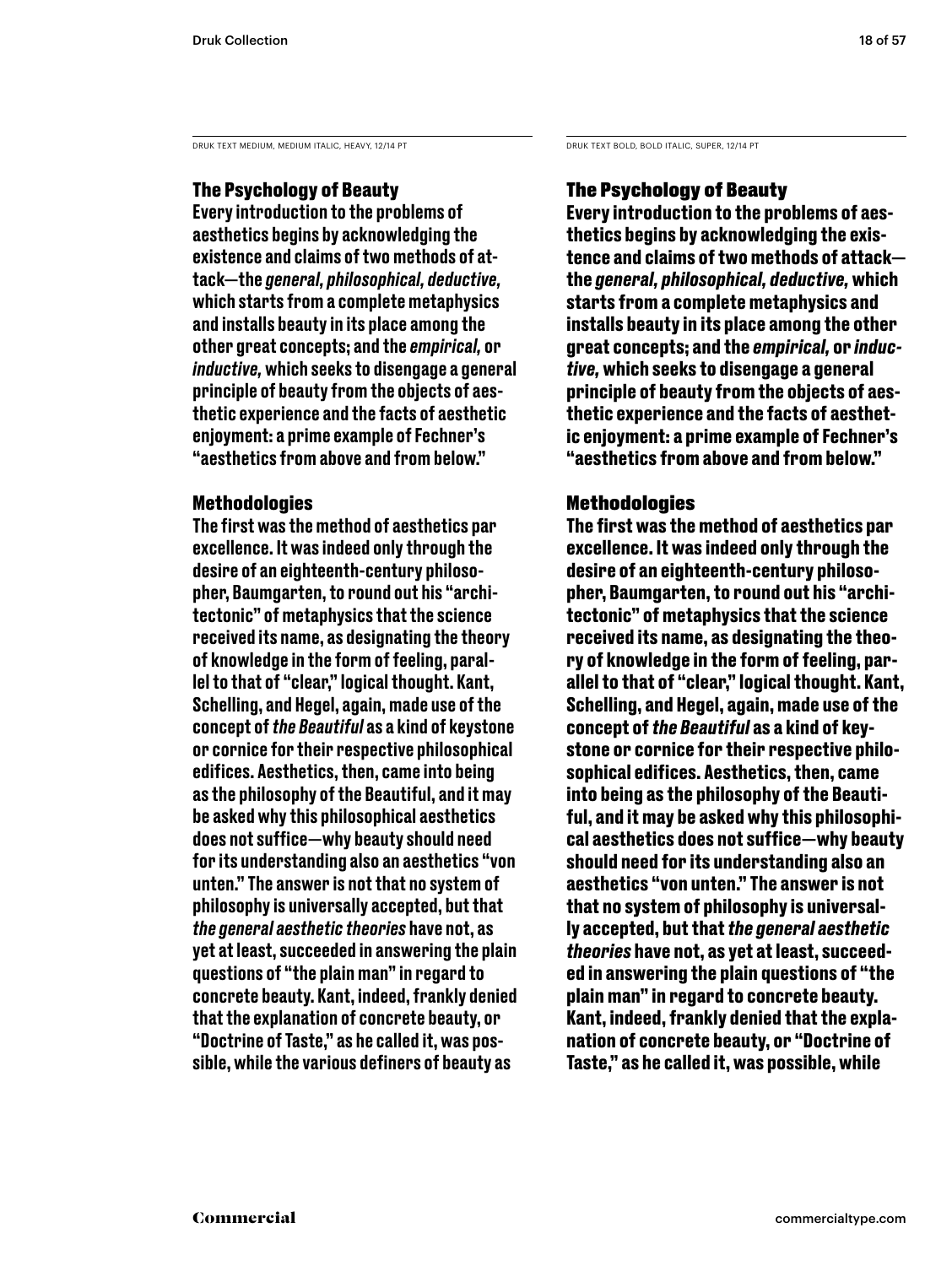DRUK TEXT MEDIUM, MEDIUM ITALIC, HEAVY, 10/12 PT DRUK TEXT BOLD, BOLD ITALIC, SUPER, 10/12 PT

### The Psychology of Beauty

Every introduction to the problems of aesthetics begins by acknowledging the existence and claims of two methods of attack—the *general, philosophical, deductive,* which starts from a complete metaphysics and installs beauty in its place among the other great concepts; and the *empirical,* or *inductive,* which seeks to disengage a general principle of beauty from the objects of aesthetic experience and the facts of aesthetic enjoyment: a prime example of Fechner's "aesthetics from above and from below."

### Methodologies

The first was the method of aesthetics par excellence. It was indeed only through the desire of an eighteenthcentury philosopher, Baumgarten, to round out his "architectonic" of metaphysics that the science received its name, as designating the theory of knowledge in the form of feeling, parallel to that of "clear," logical thought. Kant, Schelling, and Hegel, again, made use of the concept of *the Beautiful* as a kind of keystone or cornice for their respective philosophical edifices. Aesthetics, then, came into being as the philosophy of the Beautiful, and it may be asked why this philosophical aesthetics does not suffice—why beauty should need for its understanding also an aesthetics "von unten." The answer is not that no system of philosophy is universally accepted, but that *the general aesthetic theories* have not, as yet at least, succeeded in answering the plain questions of "the plain man" in regard to concrete beauty.

### Doctrine of Taste

Kant, indeed, frankly denied that the explanation of concrete beauty, or "Doctrine of Taste," as he called it, was possible, while the various definers of beauty as "the union of the Real and the Ideal"—"the expression of the Ideal to Sense"—have done no more than he. No one of *these* aesthetic systems, in spite of volumes of so-called application of their principles to works of art, has been able to furnish a criterion of beauty. The criticism of the generations is summed up in the mild remark of Fechner, in his "Vorschule der Aesthetik," to the effect that the philosophical path leaves one in conceptions that, by reason of their generality, *do not well fit* the particular cases. And so it was that empirical aesthetics arose, which does not seek to

### The Psychology of Beauty

**Every introduction to the problems of aesthetics begins by acknowledging the existence and claims of two methods of attack—the** *general, philosophical, deductive,* **which starts from a complete metaphysics and installs beauty in its place among the other great concepts; and the** *empirical,* **or** *inductive,* **which seeks to disengage a general principle of beauty from the objects of aesthetic experience and the facts of aesthetic enjoyment: a prime example of Fechner's "aesthetics from above and from below."** 

### **Methodologies**

**The first was the method of aesthetics par excellence. It was indeed only through the desire of an eighteenth-century philosopher, Baumgarten, to round out his "architectonic" of metaphysics that the science received its name, as designating the theory of knowledge in the form of feeling, parallel to that of "clear," logical thought. Kant, Schelling, and Hegel, again, made use of the concept of** *the Beautiful* **as a kind of keystone or cornice for their respective philosophical edifices. Aesthetics, then, came into being as the philosophy of the Beautiful, and it may be asked why this philosophical aesthetics does not suffice—why beauty should need for its understanding also an aesthetics "von unten." The answer is not that no system of philosophy is universally accepted, but that** *the general aesthetic theories* **have not, as yet at least, succeeded in answering the plain questions of "the plain man" in regard to concrete beauty.** 

### Doctrine of Taste

**Kant, indeed, frankly denied that the explanation of concrete beauty, or "Doctrine of Taste," as he called it, was possible, while the various definers of beauty as "the union of the Real and the Ideal"— "the expression of the Ideal to Sense"—have done no more than he. No one of** *these* **aesthetic systems, in spite of volumes of so-called application of their principles to works of art, has been able to furnish a criterion of beauty. The criticism of the generations is summed up in the mild remark of Fechner, in his "Vorschule der Aesthetik," to the effect that the philosophical path leaves one in conceptions that, by reason of their generality,** *do not well fit* **the par-**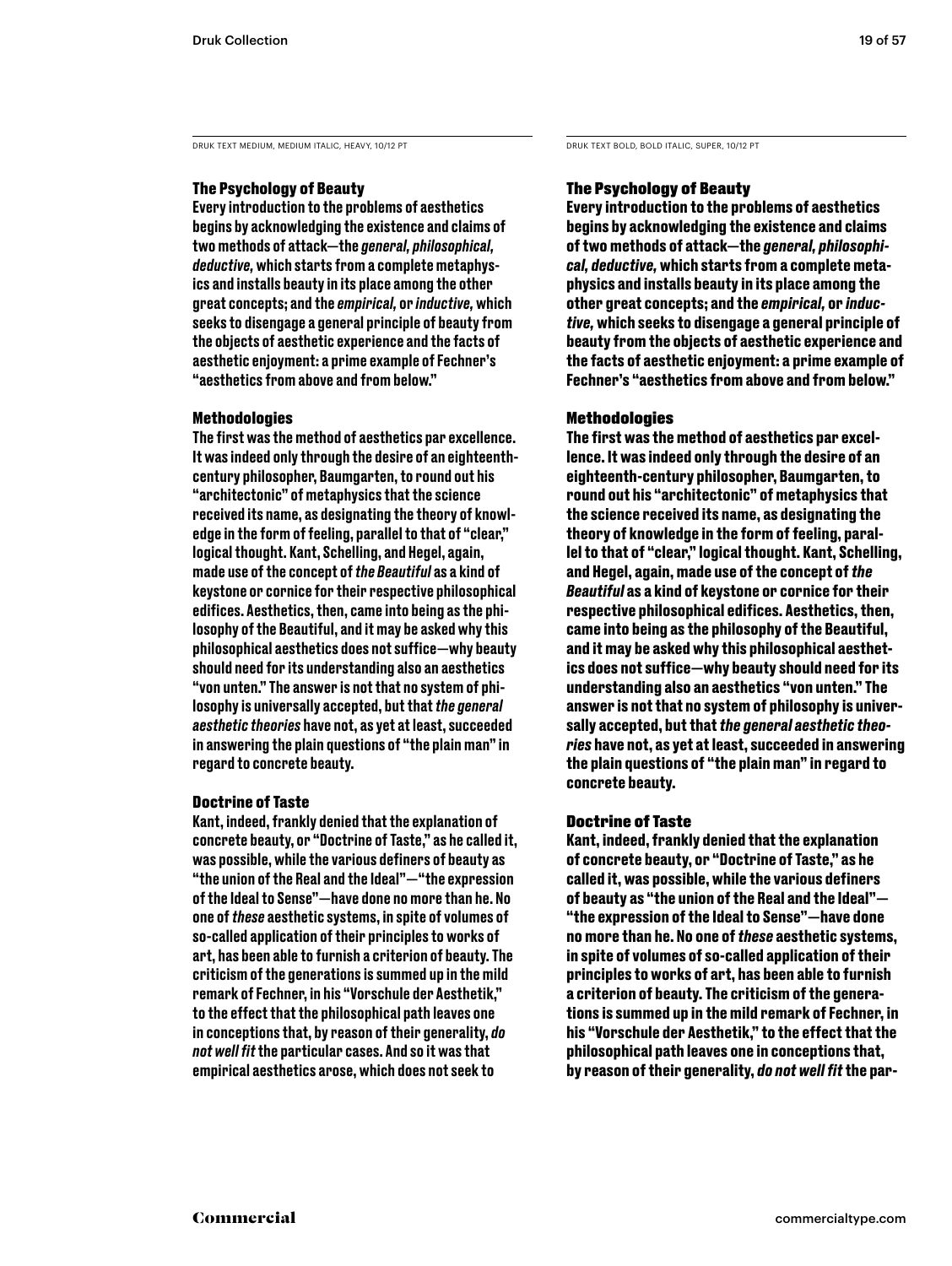DRUK TEXT BOLD, BOLD ITALIC, 10/12 PT [ALTERNATE a r] DRUK TEXT BOLD, BOLD ITALIC, 10/12 PT [ALTERNATE J]

**Justly or not, every introduction to the problems of aesthetics begins by acknowledging the existence and claims of two methods of attack—the** *general, philosophical, deductive,* **which starts from a complete metaphysics and installs beauty in its place among the other great concepts; and the** *empirical,* **or** *inductive,* **which seeks to disengage a general principle of beauty from the objects of aesthetic experience and the facts of aesthetic enjoyment: a prime example of James Fechner's "aesthetics from above and from below." First was the method of aesthetics par excellence. Every desire of an eighteenth-century philosopher, Baumgarten, to round out his "architectonic" of metaphysics that the science received its name, as designating the theory of knowledge in the form of feeling, parallel to that of "clear," logical thought. Kant, Schelling, and Hegel, again, made use of the concept of** *the Beautiful* **as a kind of keystone or cornice for their respective philosophical edifices. Aesthetics, then, came into being as the philosophy** 

DRUK TEXT BOLD, BOLD ITALIC, 10/12 PT [ALTERNATE E F] DRUK TEXT BOLD, BOLD ITALIC, 10/12 PT [ALTERNATE a]

**Justly or not, every introduction to the problems of aesthetics begins by acknowledging the existence and claims of two methods of attack—the** *general, philosophical, deductive,* **which starts from a complete metaphysics and installs beauty in its place among the other great concepts; and the** *empirical,* **or** *inductive,* **which seeks to disengage a general principle of beauty from the objects of aesthetic experience and the facts of aesthetic enjoyment: a prime example of James Fechner's "aesthetics from above and from below." First was the method of aesthetics par excellence. Every desire of an eighteenth-century philosopher, Baumgarten, to round out his "architectonic" of metaphysics that the science received its name, as designating the theory of knowledge in the form of feeling, parallel to that of "clear," logical thought. Kant, Schelling, and Hegel, again, made use of the concept of** *the Beautiful* **as a kind of keystone or cornice for their respective philosophical edifices. Aesthetics, then,** 

**Justly or not, every introduction to the problems of aesthetics begins by acknowledging the existence and claims of two methods of attack—the** *general, philosophical, deductive,* **which starts from a complete metaphysics and installs beauty in its place among the other great concepts; and the** *empirical,* **or** *inductive,* **which seeks to disengage a general principle of beauty from the objects of aesthetic experience and the facts of aesthetic enjoyment: a prime example of James Fechner's "aesthetics from above and from below." First was the method of aesthetics par excellence. Every desire of an eighteenth-century philosopher, Baumgarten, to round out his "architectonic" of metaphysics that the science received its name, as designating the theory of knowledge in the form of feeling, parallel to that of "clear," logical thought. Kant, Schelling, and Hegel, again, made use of the concept of** *the Beautiful* **as a kind of keystone or cornice for their respective philosophical edifices. Aesthetics, then,** 

**Justly or not, every introduction to the problems of aesthetics begins by acknowledging the existence and claims of two methods of attack—the** *general, philosophical, deductive,* **which starts from a complete metaphysics and installs beauty in its place among the other great concepts; and the** *empirical,* **or** *inductive,* **which seeks to disengage a general principle of beauty from the objects of aesthetic experience and the facts of aesthetic enjoyment: a prime example of James Fechner's "aesthetics from above and from below." First was the method of aesthetics par excellence. Every desire of an eighteenth-century philosopher, Baumgarten, to round out his "architectonic" of metaphysics that the science received its name, as designating the theory of knowledge in the form of feeling, parallel to that of "clear," logical thought. Kant, Schelling, and Hegel, again, made use of the concept of** *the Beautiful* **as a kind of keystone or cornice for their respective philosophical edifices. Aesthetics, then,**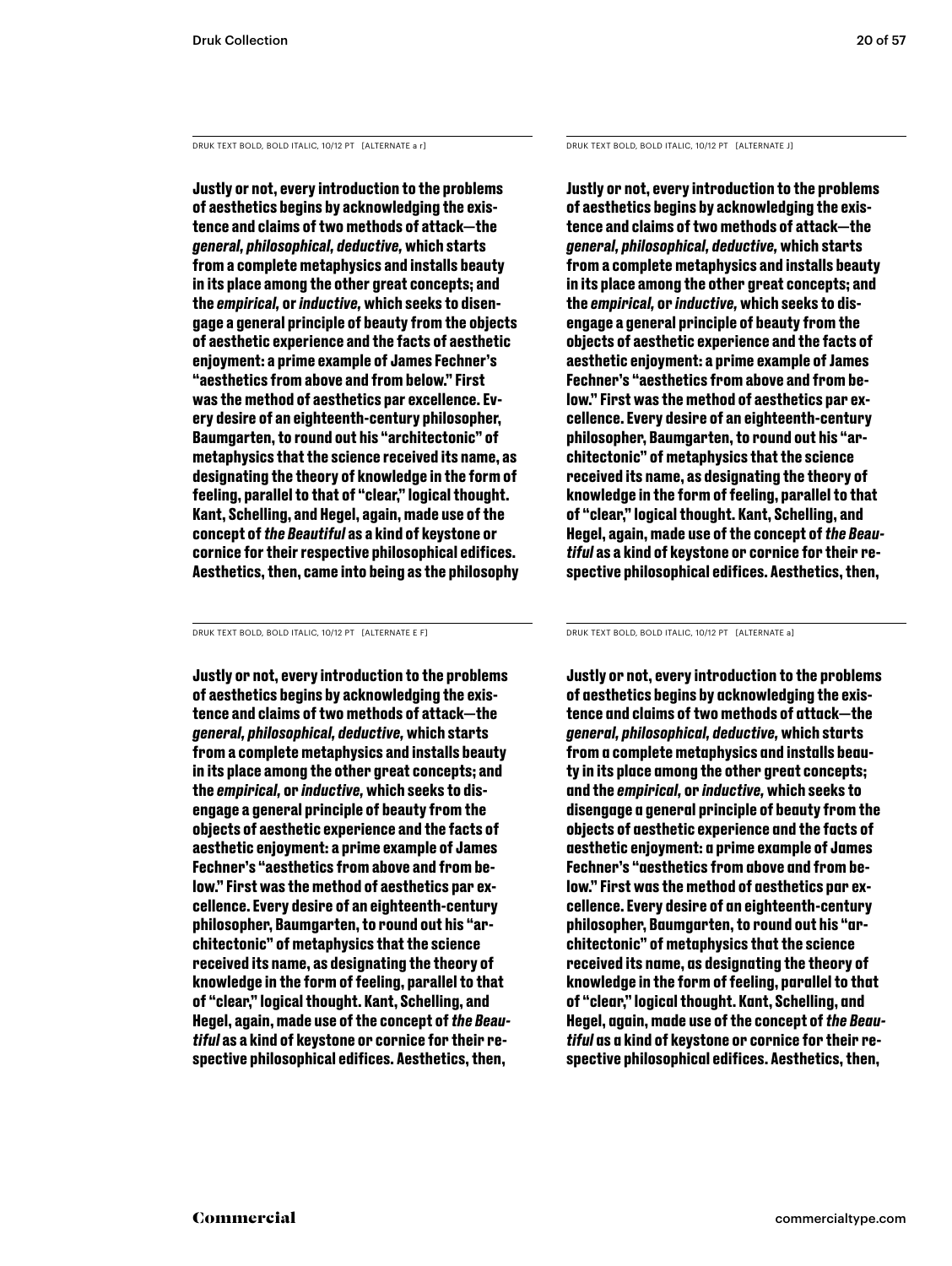DRUK TEXT MEDIUM, MEDIUM ITALIC, HEAVY, 9/11 PT DRUK TEXT BOLD, BOLD ITALIC, SUPER, 9/11 PT

### THE PSYCHOLOGY OF BEAUTY

Every introduction to the problems of aesthetics begins by acknowledging the existence and claims of two methods of attack—the *general, philosophical, deductive,* which starts from a complete metaphysics and installs beauty in its place among the other great concepts; and the *empirical,* or *inductive,* which seeks to disengage a general principle of beauty from the objects of aesthetic experience and the facts of aesthetic enjoyment: a prime example of Fechner's "aesthetics from above and from below."

#### **METHODOLOGIES**

The first was the method of aesthetics par excellence. It was indeed only through the desire of an eighteenthcentury philosopher, Baumgarten, to round out his "architectonic" of metaphysics that the science received its name, as designating the theory of knowledge in the form of feeling, parallel to that of "clear," logical thought. Kant, Schelling, and Hegel, again, made use of the concept of *the Beautiful* as a kind of keystone or cornice for their respective philosophical edifices. Aesthetics, then, came into being as the philosophy of the Beautiful, and it may be asked why this philosophical aesthetics does not suffice—why beauty should need for its understanding also an aesthetics "von unten." The answer is not that no system of philosophy is universally accepted, but that *the general aesthetic theories* have not, as yet at least, succeeded in answering the plain questions of "the plain man" in regard to concrete beauty.

#### DOCTRINE OF TASTE

Kant, indeed, frankly denied that the explanation of concrete beauty, or "Doctrine of Taste," as he called it, was possible, while the various definers of beauty as "the union of the Real and the Ideal"—"the expression of the Ideal to Sense"—have done no more than he. No one of *these* aesthetic systems, in spite of volumes of so-called application of their principles to works of art, has been able to furnish a criterion of beauty. The criticism of the generations is summed up in the mild remark of Fechner, in his "Vorschule der Aesthetik," to the effect that the philosophical path leaves one in conceptions that, by reason of their generality, *do not well fit* the particular cases. And so it was that empirical aesthetics arose, which does not seek to answer those plain questions as to the enjoyment of concrete beauty down to its simplest forms, to which philosophical aesthetics had been inadequate. But it is clear that neither has empirical aesthetics said the last word concerning

### THE PSYCHOLOGY OF BEAUTY

**Every introduction to the problems of aesthetics begins by acknowledging the existence and claims of two methods of attack—the** *general, philosophical, deductive,* **which starts from a complete metaphysics and installs beauty in its place among the other great concepts; and the** *empirical,* **or** *inductive,* **which seeks to disengage a general principle of beauty from the objects of aesthetic experience and the facts of aesthetic enjoyment: a prime example of Fechner's "aesthetics from above and from below."** 

#### **METHODOLOGIES**

**The first was the method of aesthetics par excellence. It was indeed only through the desire of an eighteenth-century philosopher, Baumgarten, to round out his "architectonic" of metaphysics that the science received its name, as designating the theory of knowledge in the form of feeling, parallel to that of "clear," logical thought. Kant, Schelling, and Hegel, again, made use of the concept of** *the Beautiful* **as a kind of keystone or cornice for their respective philosophical edifices. Aesthetics, then, came into being as the philosophy of the Beautiful, and it may be asked why this philosophical aesthetics does not suffice why beauty should need for its understanding also an aesthetics "von unten." The answer is not that no system of philosophy is universally accepted, but that** *the general aesthetic theories* **have not, as yet at least, succeeded in answering the plain questions of "the plain man" in regard to concrete beauty.** 

### DOCTRINE OF TASTE

**Kant, indeed, frankly denied that the explanation of concrete beauty, or "Doctrine of Taste," as he called it, was possible, while the various definers of beauty as "the union of the Real and the Ideal"—"the expression of the Ideal to Sense"—have done no more than he. No one of** *these* **aesthetic systems, in spite of volumes of so-called application of their principles to works of art, has been able to furnish a criterion of beauty. The criticism of the generations is summed up in the mild remark of Fechner, in his "Vorschule der Aesthetik," to the effect that the philosophical path leaves one in conceptions that, by reason of their generality,** *do not well fit* **the particular cases. And so it was that empirical aesthetics arose, which does not seek to answer those plain questions as to the enjoyment of concrete beauty down to its simplest forms, to which philosophical aesthetics had been inadequate. But it is clear that neither has empirical aes-**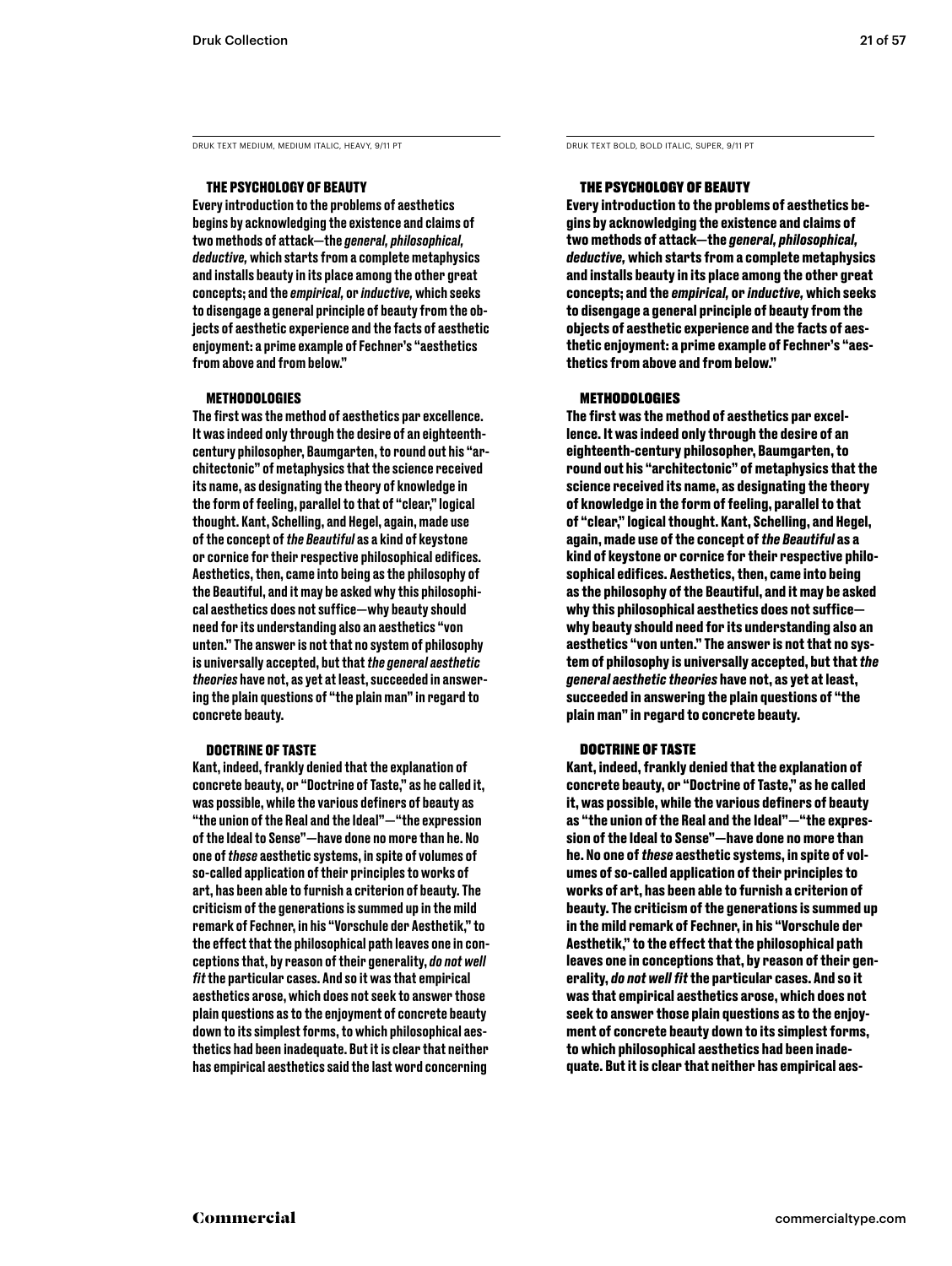DRUK TEXT MEDIUM, MEDIUM ITALIC, HEAVY, 8/10 PT DRUK TEXT BOLD, BOLD ITALIC, SUPER, 8/10 PT

#### THE PSYCHOLOGY OF BEAUTY

Every introduction to the problems of aesthetics begins by acknowledging the existence and claims of two methods of attack—the *general, philosophical, deductive,* which starts from a complete metaphysics and installs beauty in its place among the other great concepts; and the *empirical,* or *inductive,* which seeks to disengage a general principle of beauty from the objects of aesthetic experience and the facts of aesthetic enjoyment: a prime example of Fechner's "aesthetics from above and from below."

#### METHODOLOGIES

The first was the method of aesthetics par excellence. It was indeed only through the desire of an eighteenthcentury philosopher, Baumgarten, to round out his "architectonic" of metaphysics that the science received its name, as designating the theory of knowledge in the form of feeling, parallel to that of "clear," logical thought. Kant, Schelling, and Hegel, again, made use of the concept of *the Beautiful* as a kind of keystone or cornice for their respective philosophical edifices. Aesthetics, then, came into being as the philosophy of the Beautiful, and it may be asked why this philosophical aesthetics does not suffice—why beauty should need for its understanding also an aesthetics "von unten." The answer is not that no system of philosophy is universally accepted, but that *the general aesthetic theories* have not, as yet at least, succeeded in answering the plain questions of "the plain man" in regard to concrete beauty.

#### DOCTRINE OF TASTE

Kant, indeed, frankly denied that the explanation of concrete beauty, or "Doctrine of Taste," as he called it, was possible, while the various definers of beauty as "the union of the Real and the Ideal"—"the expression of the Ideal to Sense"—have done no more than he. No one of *these* aesthetic systems, in spite of volumes of so-called application of their principles to works of art, has been able to furnish a criterion of beauty. The criticism of the generations is summed up in the mild remark of Fechner, in his "Vorschule der Aesthetik," to the effect that the philosophical path leaves one in conceptions that, by reason of their generality, *do not well fit* the particular cases. And so it was that empirical aesthetics arose, which does not seek to answer those plain questions as to the enjoyment of concrete beauty down to its simplest forms, to which philosophical aesthetics had been inadequate. But it is clear that neither has empirical aesthetics said the last word concerning beauty. Criticism is still in a chaotic state that would be impossible if aesthetic theory were firmly grounded. This situation appears to me to be due to the inherent inadequacy and inconclusiveness of empirical aesthetics when it stands alone; the grounds of this inadequacy I shall seek to establish in the following. Granting that the aim of every aesthetics is to determine the Nature of Beauty, and to explain

#### THE PSYCHOLOGY OF BEAUTY

**Every introduction to the problems of aesthetics begins by acknowledging the existence and claims of two methods of attack—the** *general, philosophical, deductive,* **which starts from a complete metaphysics and installs beauty in its place among the other great concepts; and the** *empirical,* **or** *inductive,* **which seeks to disengage a general principle of beauty from the objects of aesthetic experience and the facts of aesthetic enjoyment: a prime example of Fechner's "aesthetics from above and from below."** 

#### METHODOLOGIES

**The first was the method of aesthetics par excellence. It was indeed only through the desire of an eighteenth-century philosopher, Baumgarten, to round out his "architectonic" of metaphysics that the science received its name, as designating the theory of knowledge in the form of feeling, parallel to that of "clear," logical thought. Kant, Schelling, and Hegel, again, made use of the concept of** *the Beautiful*  **as a kind of keystone or cornice for their respective philosophical edifices. Aesthetics, then, came into being as the philosophy of the Beautiful, and it may be asked why this philosophical aesthetics does not suffice—why beauty should need for its understanding also an aesthetics "von unten." The answer is not that no system of philosophy is universally accepted, but that** *the general aesthetic theories* **have not, as yet at least, succeeded in answering the plain questions of "the plain man" in regard to concrete beauty.** 

#### DOCTRINE OF TASTE

**Kant, indeed, frankly denied that the explanation of concrete beauty, or "Doctrine of Taste," as he called it, was possible, while the various definers of beauty as "the union of the Real and the Ideal"—"the expression of the Ideal to Sense"—have done no more than he. No one of** *these* **aesthetic systems, in spite of volumes of so-called application of their principles to works of art, has been able to furnish a criterion of beauty. The criticism of the generations is summed up in the mild remark of Fechner, in his "Vorschule der Aesthetik," to the effect that the philosophical path leaves one in conceptions that, by reason of their generality,** *do not well fit* **the particular cases. And so it was that empirical aesthetics arose, which does not seek to answer those plain questions as to the enjoyment of concrete beauty down to its simplest forms, to which philosophical aesthetics had been inadequate. But it is clear that neither has empirical aesthetics said the last word concerning beauty. Criticism is still in a chaotic state that would be impossible if aesthetic theory were firmly grounded. This situation appears to me to be due to the inherent inadequacy and inconclusiveness of empirical aesthetics when it stands alone; the grounds of this inadequacy I shall seek to establish in the following. Granting that the aim of every aesthetics is to deter-**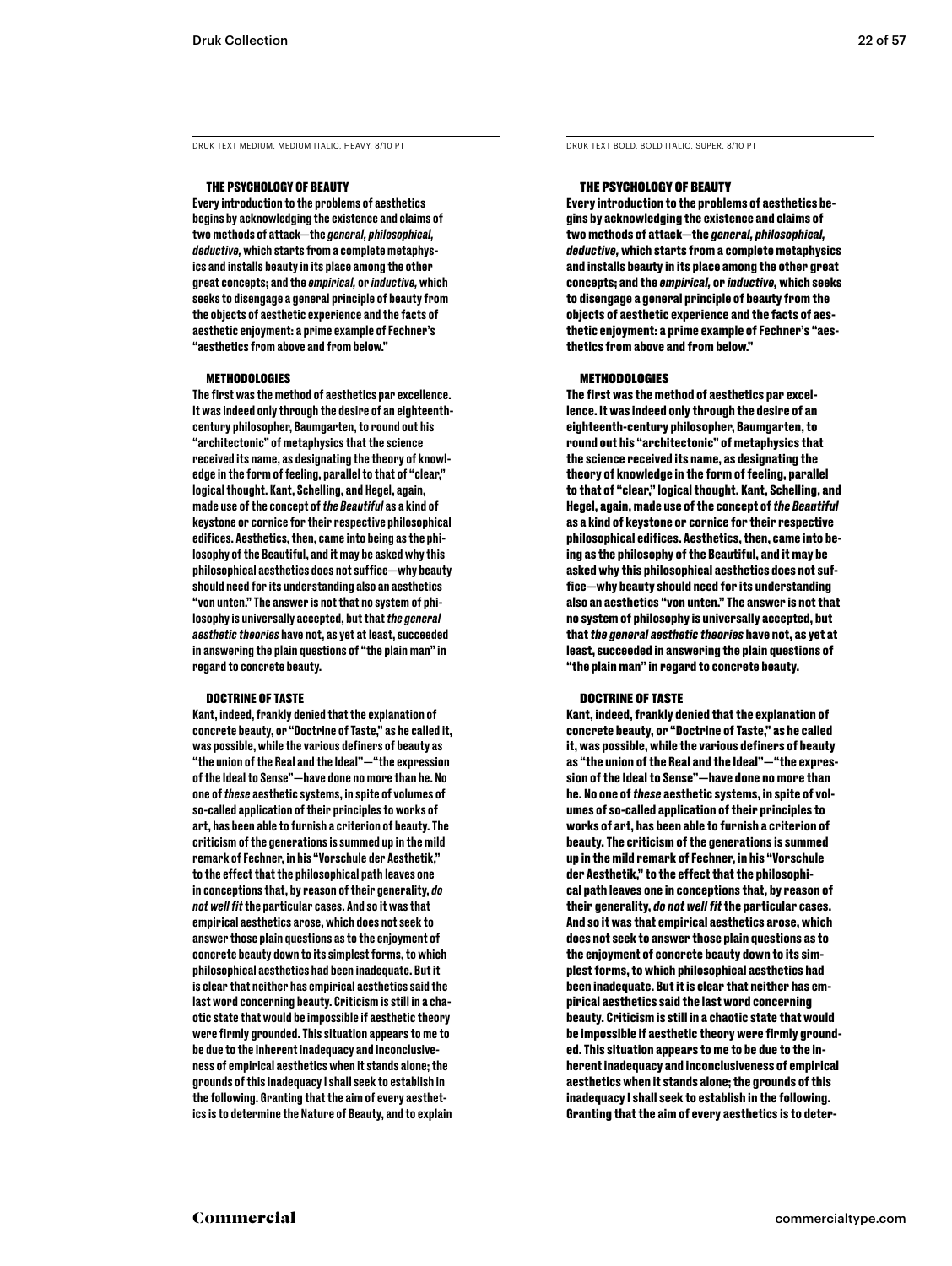### DRUK TEXT MEDIUM, HEAVY, 7/9 PT [TABULAR FIGURES]

DRUK TEXT MEDIUM, 7/9 PT DRUK TEXT BOLD, 7/9 PT DRUK TEXT HEAVY, 7/9 PT

NAME JAN APR JUL ABBO 123,864 104,403 122,231 AHCA 158,778 160,081 170,624<br>AIRD 245.856 287.968 266.550 245,856 287,968 266,550 ANCA 491,384 458,620 446,182 ATGB 218,342 210,968 199,267 ATHA 164,168 116,164 180,652 ARRO 341,215 420,021 399,981 BANF 126,845 154,861 140,616 BARO 120,103 220,044 190,820 BARR 315,614 351,414 340,156 BHHI 436,493 352,241 389,325 BKIN 355,541 147,581 210,610 BONA 461,656 357,465 295,610 BOWD 155,564 187,912 160,653 BRET 227,298 251,236 266,561 BROO 312,564 284,521 277,155 BRTH 202,799 179,209 304,195 CALG 355,541 147,581 210,610 CAMP 219,102 240,031 156,616 CANM 122,692 162,241 141,155 CARD 158,778 160,081 170,624 CSNH 280,892 266,254 254,251 DATC 112,756 127,375 115,689 DECA 416,452 397,752 400,282 DFOZ 634,432 592,244 615,347 DMOZ 310,012 250,219 265,857 DOVR 236,861 249,765 287,201 DRAT 736,875 700,658 710,456 EACR 148,572 201,368 175,265 ECAV 587,391 561,487 572,138 EIRE 218,342 210,968 199,267 EKEF 491,384 458,620 446,182 FALQ 102,924 113,078 108,912 FBBE 634,432 592,244 615,347 FDOR 387,116 414,278 402,621 FORW 227,298 251,236 266,561 GCMJ 436,493 352,241 389,325 GGMD 123,864 104,403 122,231 GHTR 158,778 160,081 170,624 HCIE 491,384 458,620 446,182 IRRU 245,856 287,968 266,550 JCCA 164,168 116,164 180,652 JHHK 341,215 420,021 399,981 JSGB 236,861 249,765 287,201 KBDE 126,845 154,861 140,616 KSRU 587,391 561,487 572,138 736,875 700,658 710,456 MRMX 120,103 220,044 190,820 MRPA 315,614 351,414 340,156 MSPA 436,493 352,241 389,325 PBGB 355,541 147,581 210,610 PCIL 219,102 240,031 156,616 PHGR 461,656 357,465 295,610 PMIR 634,432 592,244 615,347 PZCA 416,452 397,752 400,282 RCGB 280,892 266,254 254,251 RHBB 112,756 127,375 115,689 RMCA 155,564 187,912 160,653 SCCH 227,298 251,236 266,561 SCPT 312,564 284,521 277,155 SGCA 122,692 162,241 141,155 TBCA 148,572 201,368 175,265 TLLA 202,799 179,209 304,195 TLOZ 310,012 250,219 265,857 YCTW 355,541 147,581 210,610

The sense of constructing situations is to fulfill human primitive desires and pursue a superior passional quality. From *Internationale Situationiste #1*: "This alone can lead to the further clarification of these simple basic desires, and to the confused emergence of new desires whose material roots will be precisely the new reality engendered by situationist constructions. We must thus envisage a sort of situationist-oriented psychoanalysis in which, in contrast to the goals pursued by the various currents stemming from Freudianism, each of the participants in this adventure would discover desires for *specific ambiences* in order to fulfill them. each person must seek what he loves, what attracts him. Through this method one can tabulate elements out of which situations can be constructed, along with projects to dynamize these elements." The primary obstacle to situations, therefore, is the *culture of the advanced capitalist society.* The first issue of the journal Internationale Situationiste defined a situationist as "having to do with the theory or practical activity of constructing situations. One who engages in the construction of situations." The same *defined* situationism as "a meaningless term improperly derived from the above. There is no such thing as situationism, which would mean an of interpretation of existing facts. The notion of situationism is obviously devised by antisituationists." They fought against the *main obstacle* on the fulfillment of such superior passional living, identified by them in advanced capitalism. Their theoretical work peaked on the highly influential book The Society of the Spectacle by Guy Debord. He argued that the *history* of social life can be understood as "the decline of being into having, and having into merely appearing." This condition, according to Debord, is *the* "historical moment at which the commodity completes its colonization of social life." The spectacle is the inverted image of society in which relations between commodities have *supplanted relations between people*, in which "passive identification with the spectacle supplants genuine activity". "The spectacle is not a *collection* of images," Debord writes, "rather, it is a *social relationship between people that is mediated by* images." In his analysis of the spectacular society, Debord notes that quality of life is impoverished, with such lack of authenticity, human perceptions are

**The sense of constructing situations is to fulfill human primitive desires and pursue a superior passional quality. From** *Internationale Situationiste #1***: "This alone can lead to the further clarification of these simple basic desires, and to the confused emergence of new desires whose material roots will be precisely the new reality engendered by situationist constructions. We must thus envisage a sort of situationistoriented psychoanalysis in which, in contrast to the goals pursued by the various currents stemming from Freudianism, each of the participants in this adventure would discover desires for** *specific ambiences* **in order to fulfill them. each person must seek what he loves, what attracts him. Through this method one can tabulate elements out of which situations can be constructed, along with projects to dynamize these elements." The primary obstacle to situations, therefore, is the** *culture of the advanced capitalist society.* **The first issue of the journal Internationale Situationiste defined a situationist as "having to do with the theory or practical activity of constructing situations. One who engages in the construction of situations." The same** *defined* **situationism as "a meaningless term improperly derived from the above. There is no such thing as situationism, which would mean an of interpretation of existing facts. The notion of situationism is obviously devised by antisituationists." They fought against the** *main obstacle* **on the fulfillment of such superior passional living, identified by them in advanced capitalism. Their theoretical work peaked on the highly influential book The Society of the Spectacle by Guy Debord. He argued that the** *history* **of social life can be understood as "the decline of being into having, and having into merely appearing." This condition, according to Debord, is** *the*  **"historical moment at which the commodity completes its colonization of social life." The spectacle is the inverted image of society in which relations between commodities have** *supplanted relations between people***, in which "passive identification with the spectacle supplants genuine activity". "The spectacle is not a** *collection* **of images," Debord writes, "rather,** 

The sense of constructing situations is to fulfill human primitive desires and pursue a superior passional quality. From *Internationale Situationiste #1*: "This alone can lead to the further clarification of these simple basic desires, and to the confused emergence of new desires whose material roots will be precisely the new reality engendered by situationist constructions. We must thus envisage a sort of situationist-oriented psychoanalysis in which, in contrast to the goals pursued by the various currents stemming from Freudianism, each of the participants in this adventure would discover desires for *specific ambiences* in order to fulfill them. each person must seek what he loves, what attracts him. Through this method one can tabulate elements out of which situations can be constructed, along with projects to dynamize these elements." The primary obstacle to situations, therefore, is the *culture of the advanced capitalist society.* The first issue of the journal Internationale Situationiste defined a situationist as "having to do with the theory or practical activity of constructing situations. One who engages in the construction of situations." The same *defined*  situationism as "a meaningless term improperly derived from the above. There is no such thing as situationism, which would mean an of interpretation of existing facts. The notion of situationism is obviously devised by antisituationists." They fought against the *main obstacle* on the fulfillment of such superior passional living, identified by them in advanced capitalism. Their theoretical work peaked on the highly influential book The Society of the Spectacle by Guy Debord. He argued that the *history* of social life can be understood as "the decline of being into having, and having into merely appearing." This condition, according to Debord, is *the* "historical moment at which the commodity completes its colonization of social life." The spectacle is the inverted image of society in which relations between commodities have *supplanted relations between*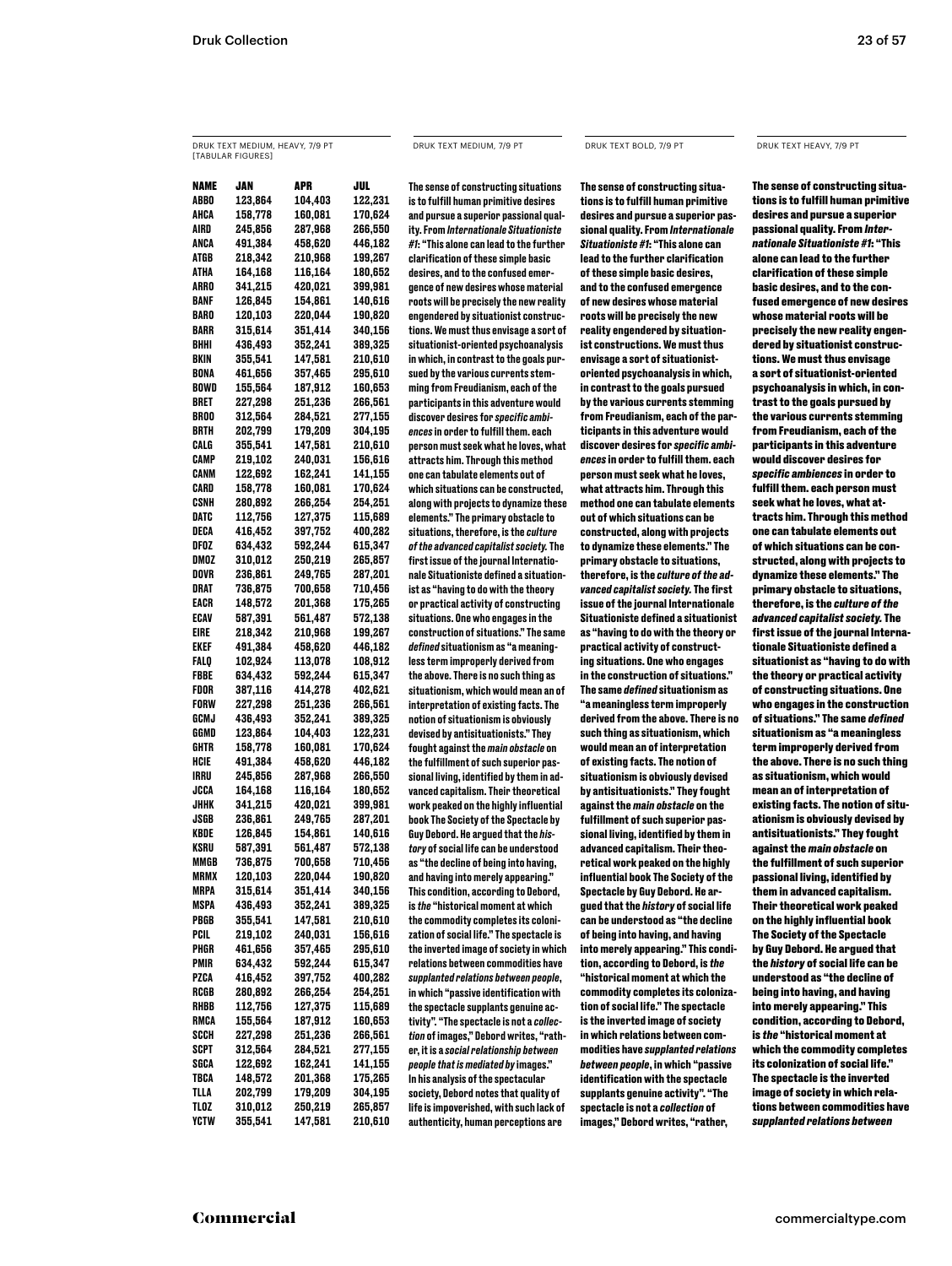### Druk Wide

Designed for the 2013 retooling of the style and culture-focused Etc. section of *Bloomberg Businessweek*, Druk Wide is first and foremost an homage to the way Dutch graphic designers of the early- to mid-20th century commonly used wide, bold sans serifs to add a strong typographic hierarchy to their work, including Willem Sandberg's catalogs for the Stedelijk Museum in Amsterdam.

#### **PUBLISHED** 2014

**DESIGNED BY** BERTON HASEBE

#### **8 STYLES**

4 WEIGHTS W/ ITALICS

#### **FEATURES**

PROPORTIONAL LINING FIGURES FRACTIONS (PREBUILT AND ARBITRARY) SUPERSCRIPT/SUBSCRIPT

Like many typefaces, Druk has its roots in typefaces from the past: the sans serifs created in the 19th century onwards and popularised in the 20th century for expressive display typography. These were mainly used for posters and editorial design, and were often the loudest voices in the typographic spectrum. Unlike many new typefaces, Druk's forms are inspired by the ways in which type was used in the past, rather than the way the typefaces themselves were drawn or cut.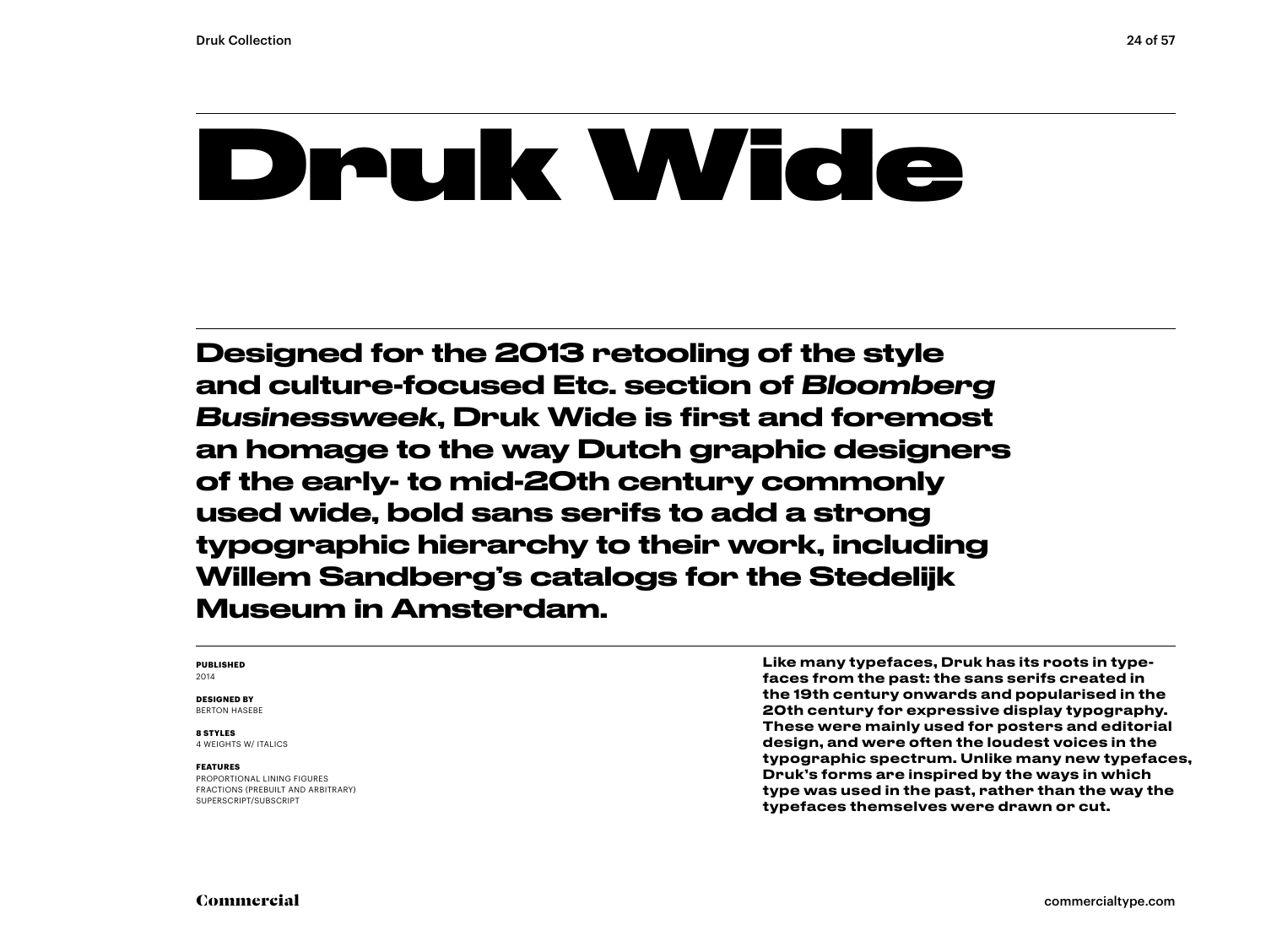### Druk Wide Medium *Druk Wide Medium Italic* **Druk Wide Bold** *Druk Wide Bold Italic* Druk Wide Heavy *Druk Wide Heavy Italic* Druk Wide Super *Druk Wide Super Italic*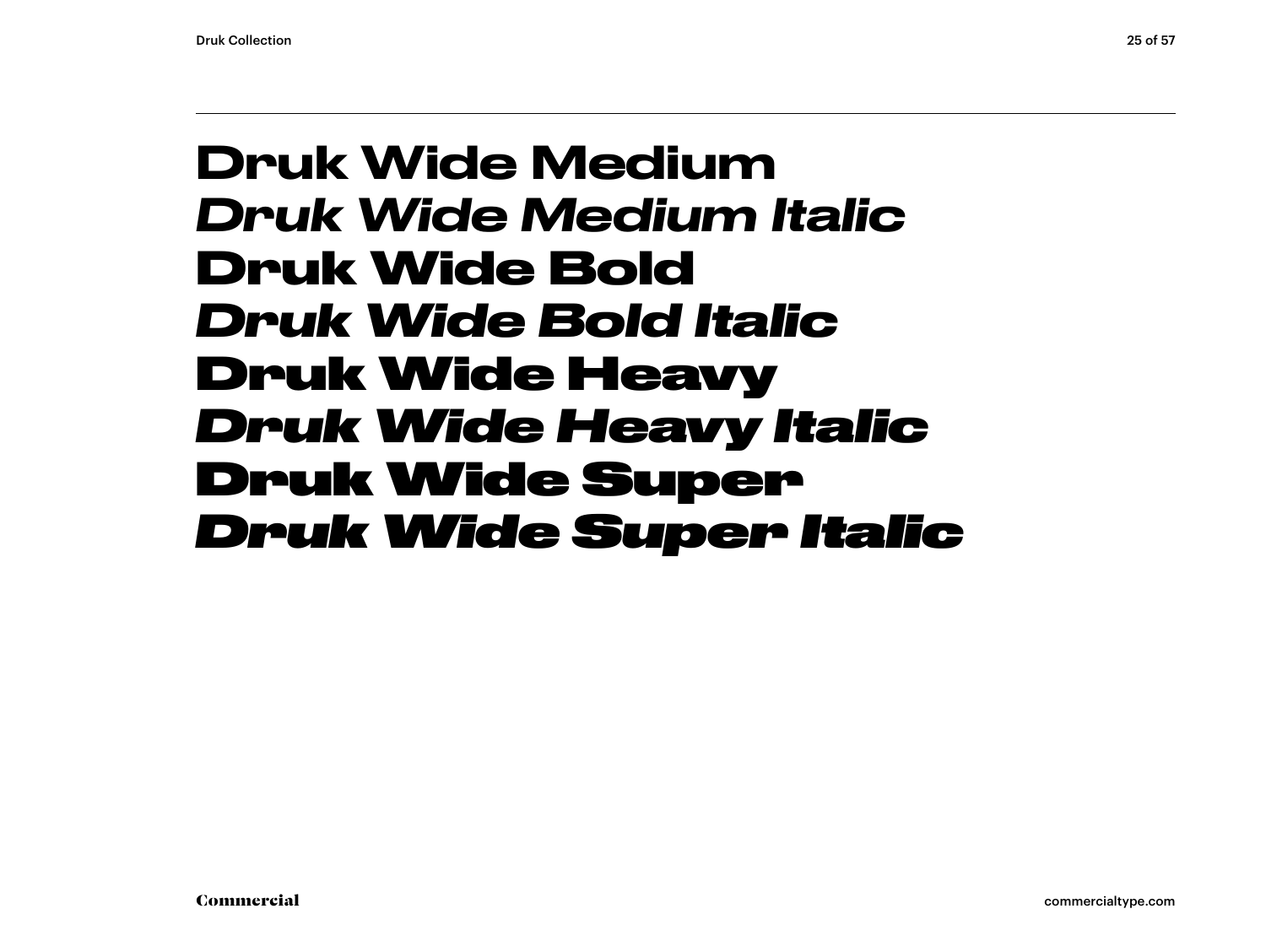# VERSED Metrisen

DRUK WIDE MEDIUM, 100 PT [ALTERNATE r]

# *JELÖLNI Attiecībā*

DRUK WIDE MEDIUM ITALIC, 100 PT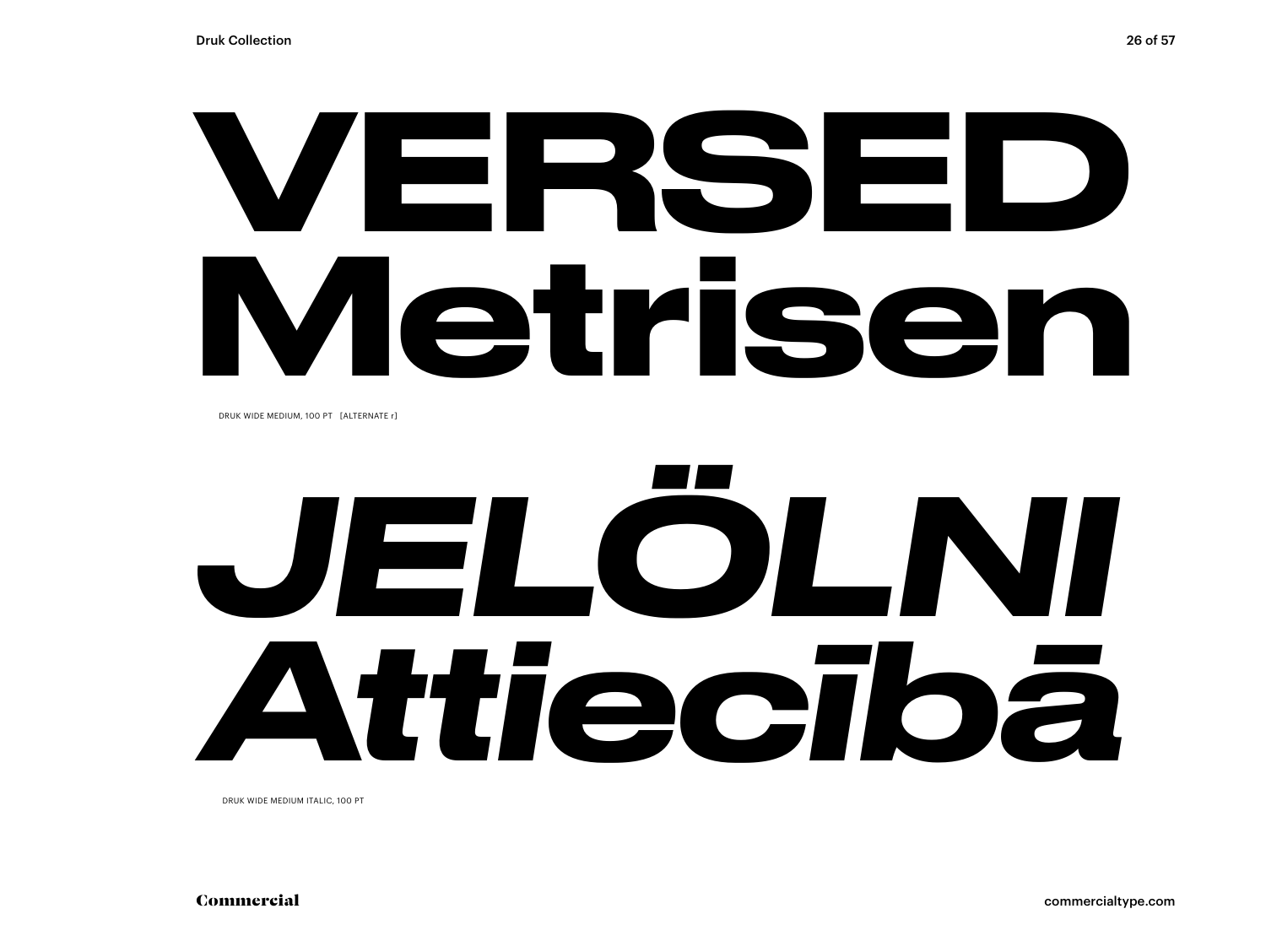# **ESPACE Unívoca**

DRUK WIDE BOLD, 100 PT [ALTERNATE a]

## *MĚSÍCŮ Výrazná*  DRUK WIDE BOLD ITALIC, 100 PT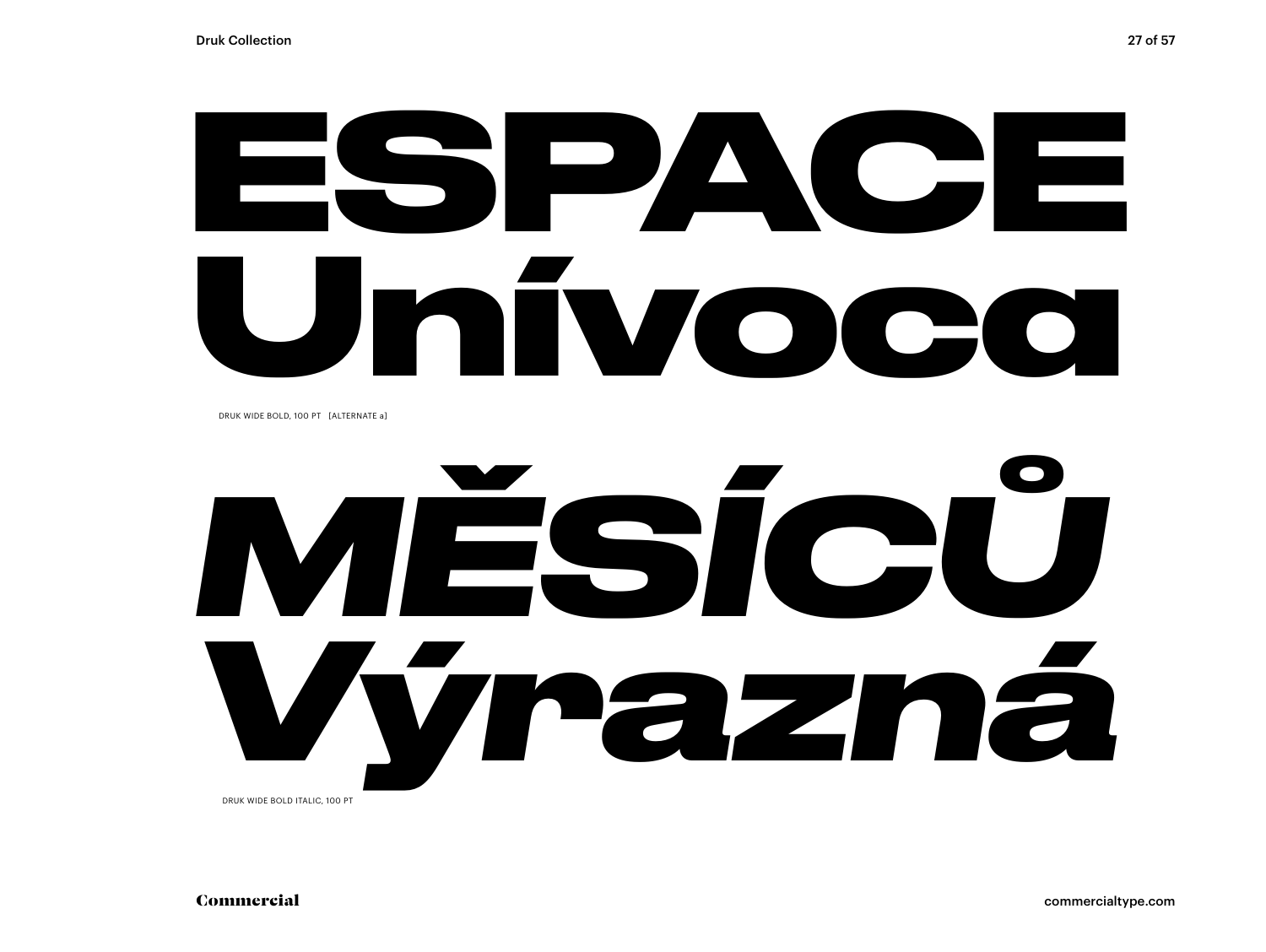# TEKOJA Pflaster

DRUK WIDE HEAVY, 100 PT [ALTERNATE J a r]

### *BLAUW Akışkan* DRUK WIDE HEAVY ITALIC, 100 PT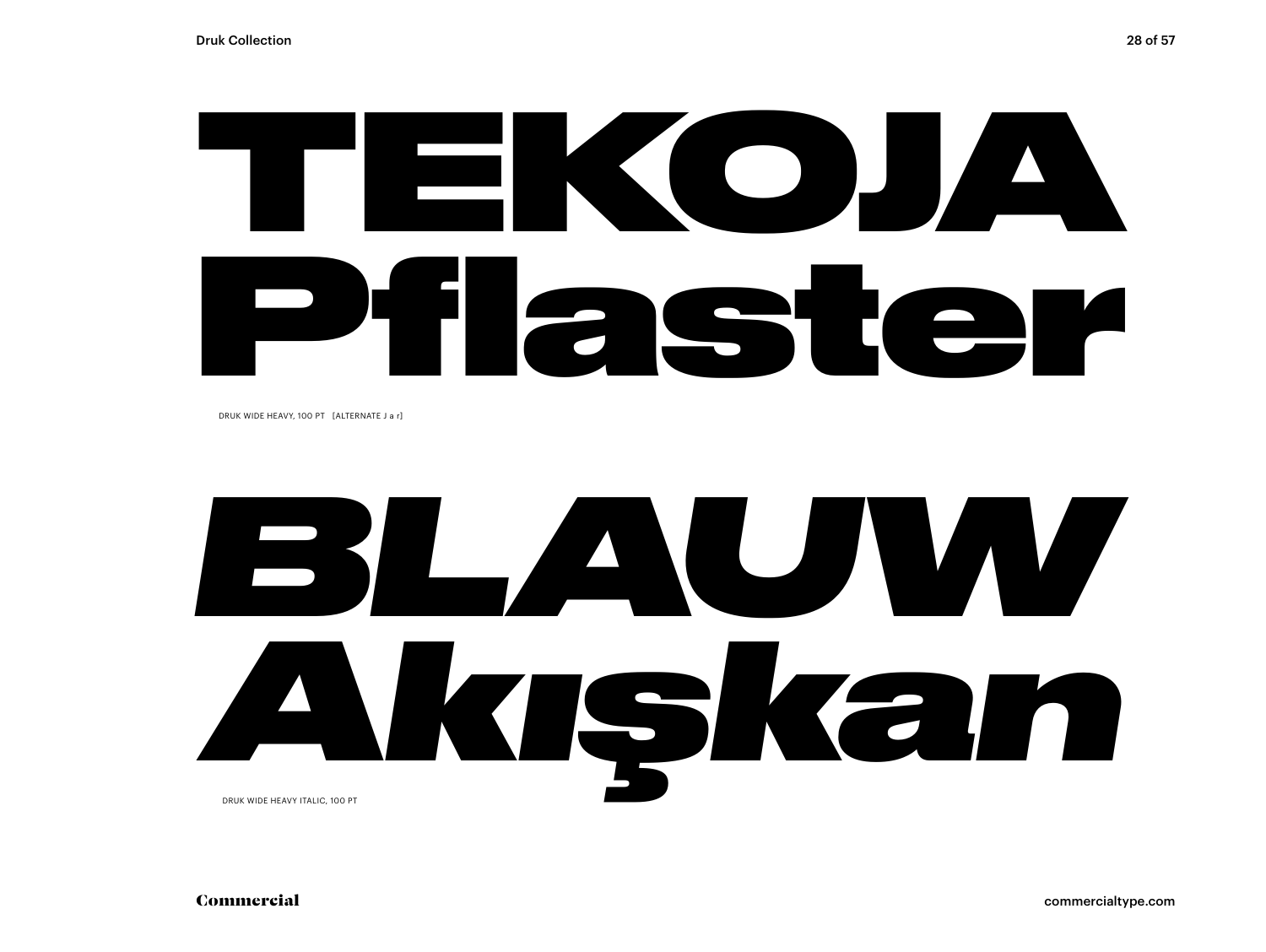# RANGE Skrifað

DRUK WIDE SUPER, 100 PT



DRUK WIDE SUPER ITALIC, 100 PT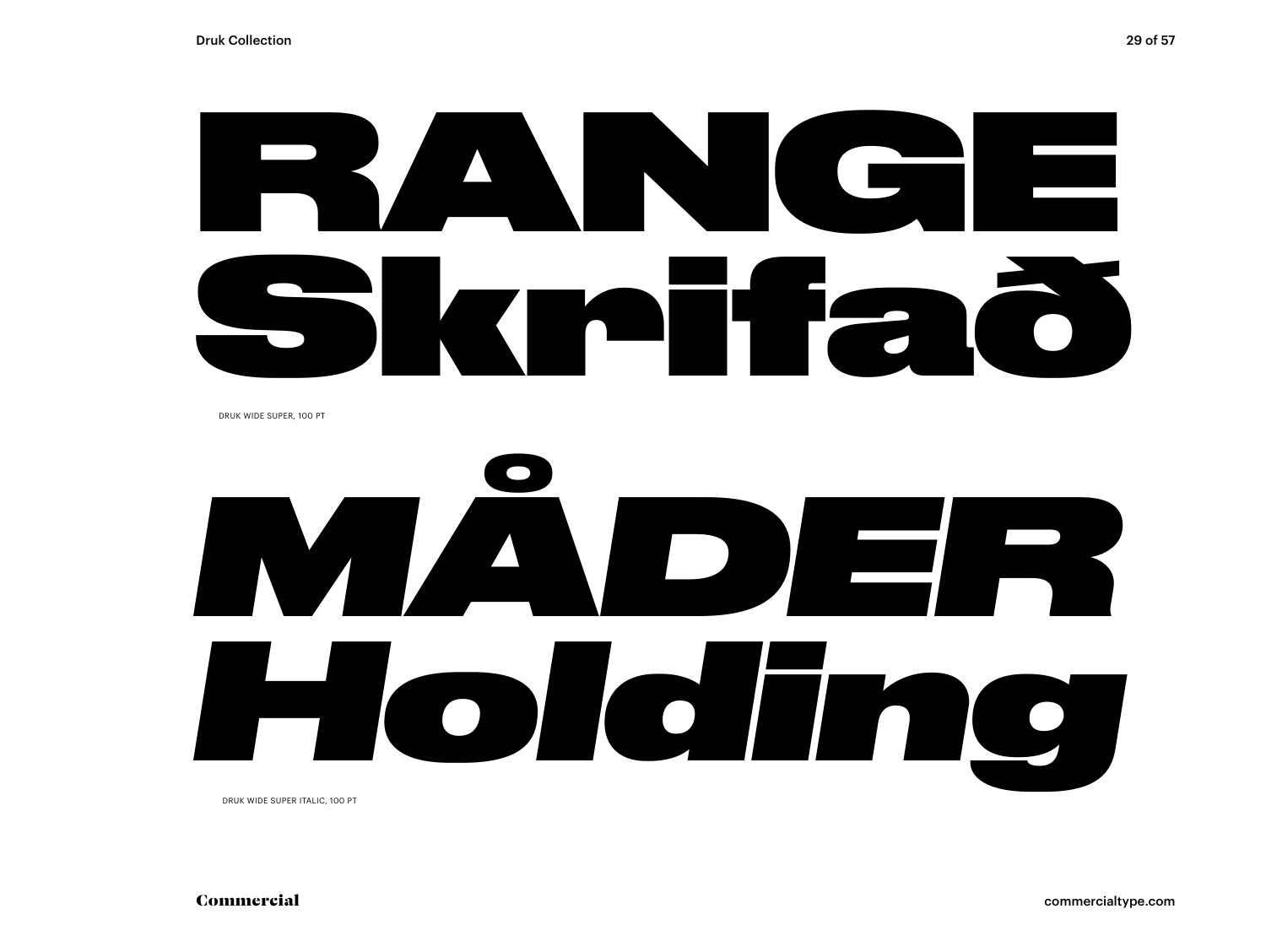### Clocksmiths POBJEDOM Uzskaitījumā DRUK WIDE MEDIUM, 70 PT

## *Précisément NATUURLIJK Wavelengths*

DRUK WIDE MEDIUM ITALIC, 70 PT [ALTERNATE a r]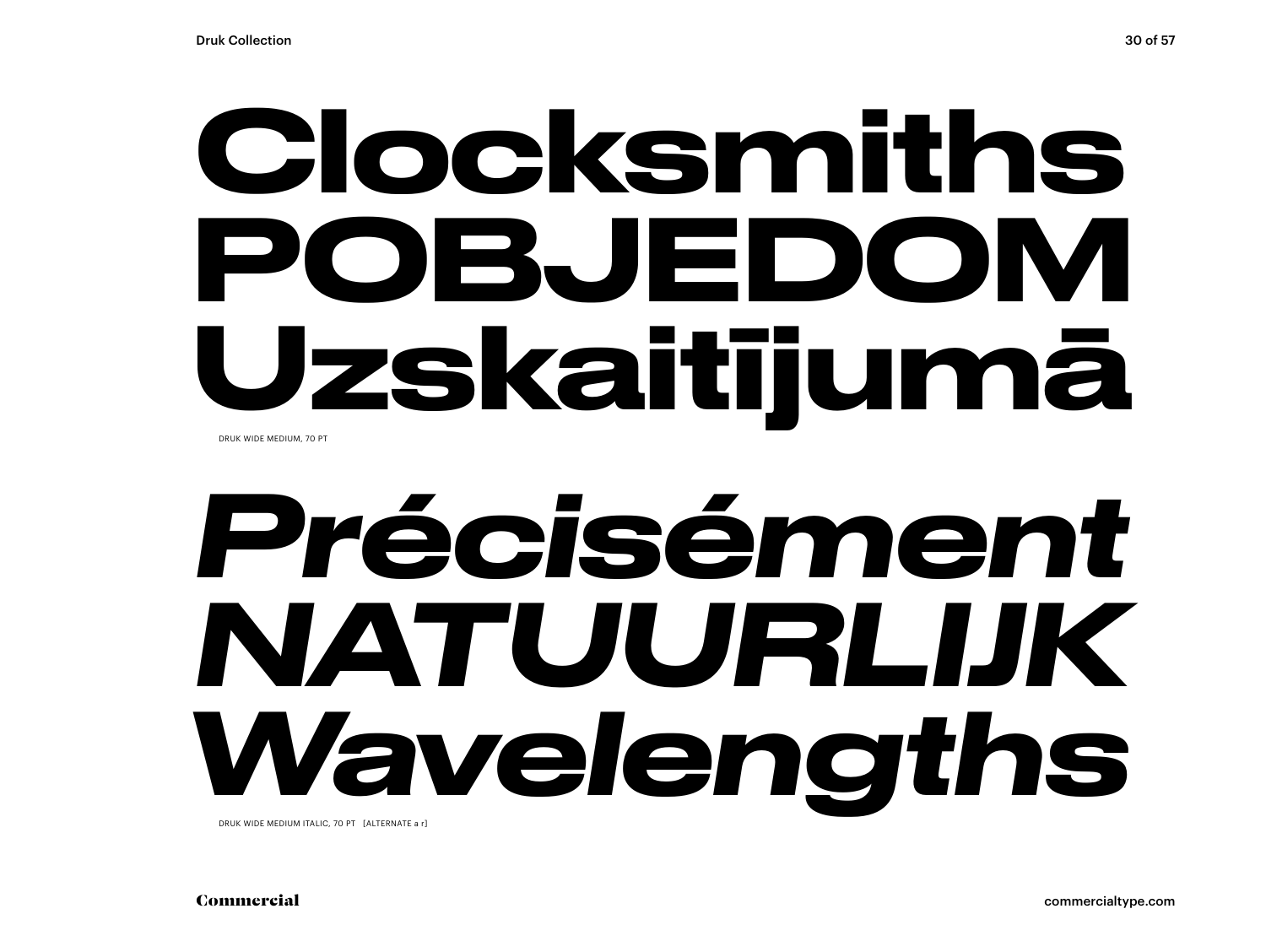### **Curvatures UTILIZZATE Filzüberzug** DRUK WIDE BOLD, 70 PT

### *Lanzándose RYCHLOSTI Pienemmillä*

DRUK WIDE BOLD ITALIC, 70 PT

Commercial commercialtype.com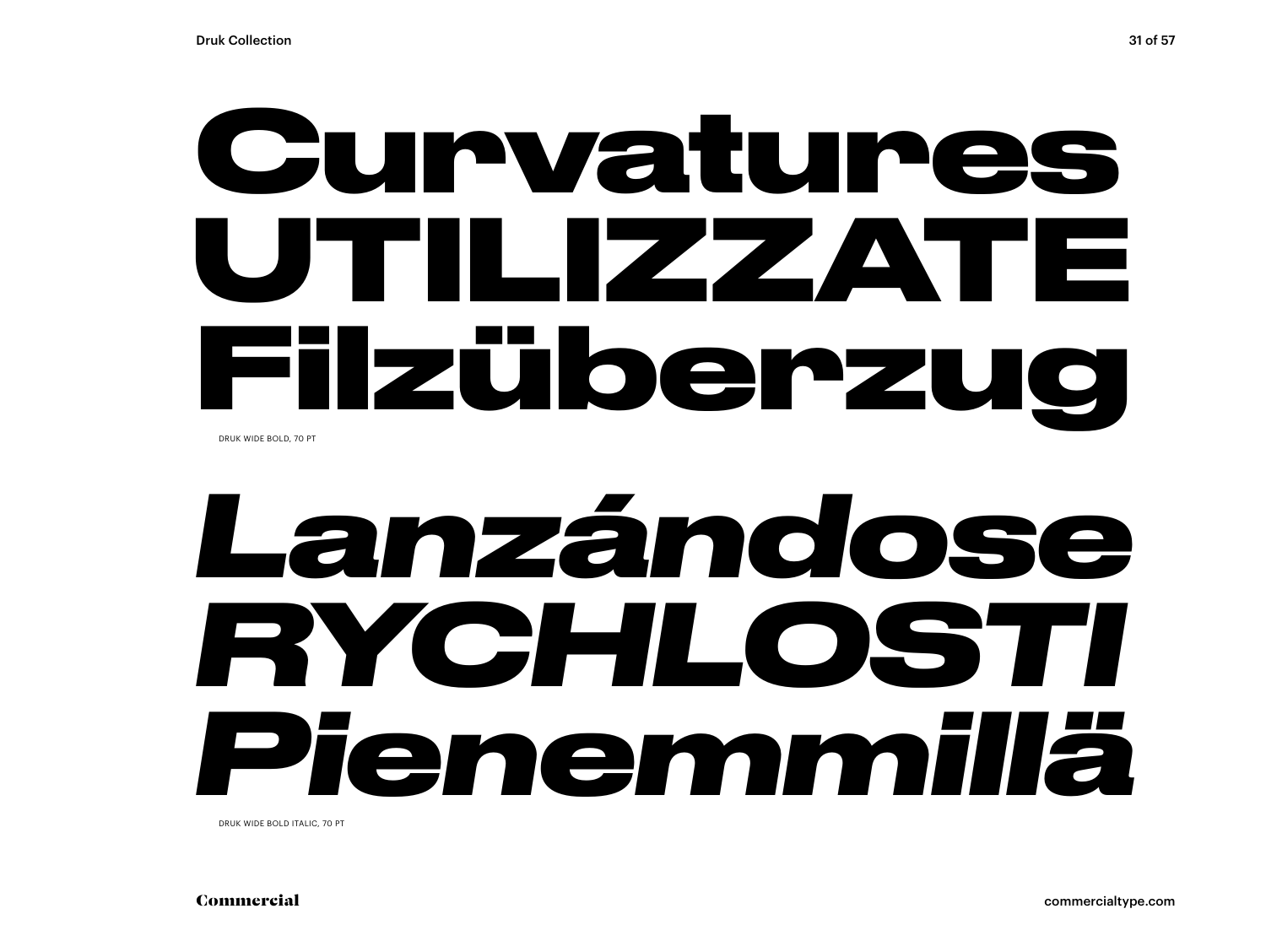### Deixadinha POLITICAS Bevægelse DRUK WIDE HEAVY, 70 PT

## *Kinematica LEGIBILITY Bølgefasen*

DRUK WIDE HEAVY ITALIC, 70 PT [ALTERNATE a]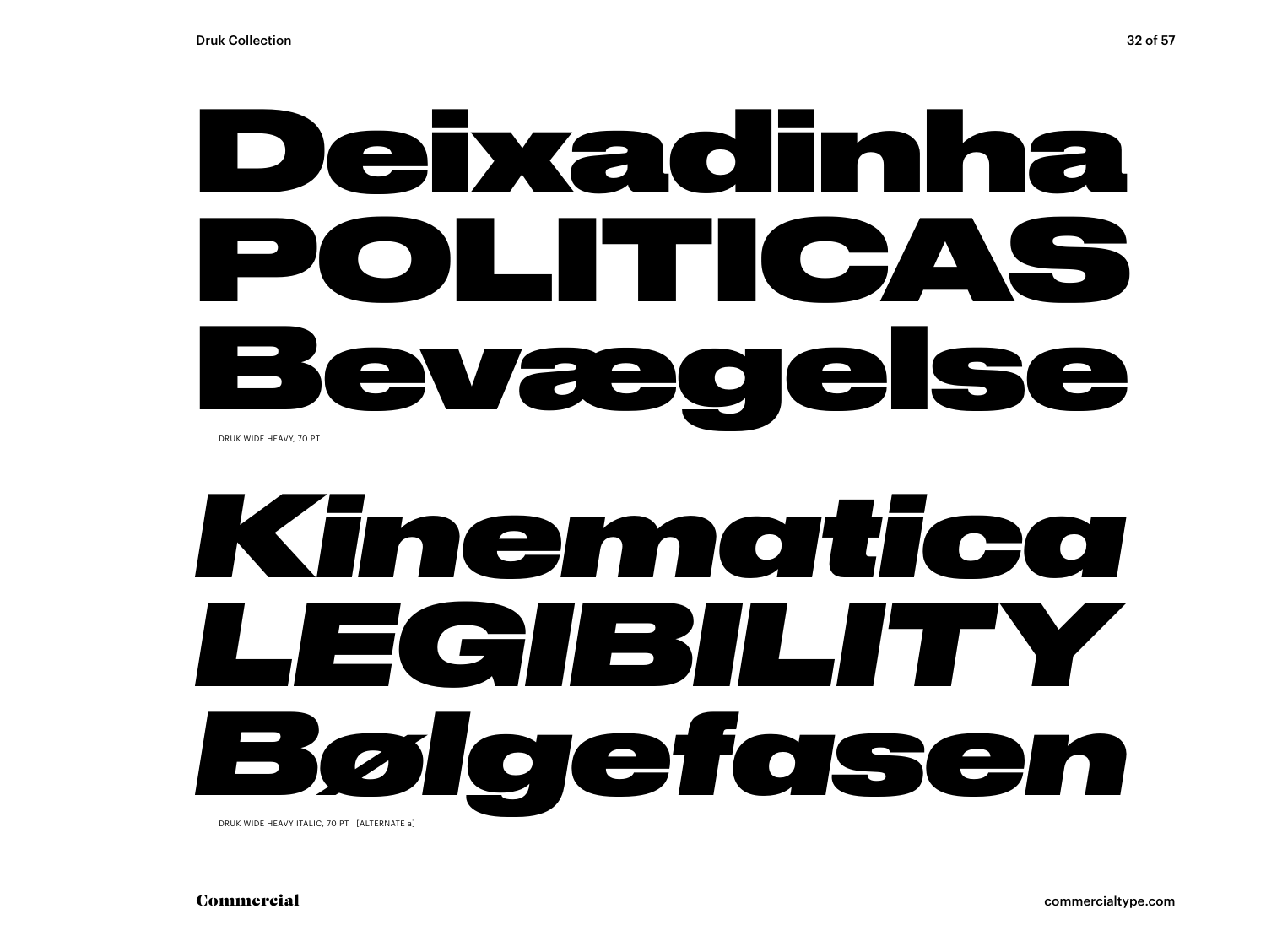### Mezzotints **GULOSITY** Suprafeței DRUK WIDE SUPER, 70 PT

### *Recidivism EMERGING Geliştirilen* DRUK WIDE SUPER ITALIC, 70 PT

Commercial commercialtype.com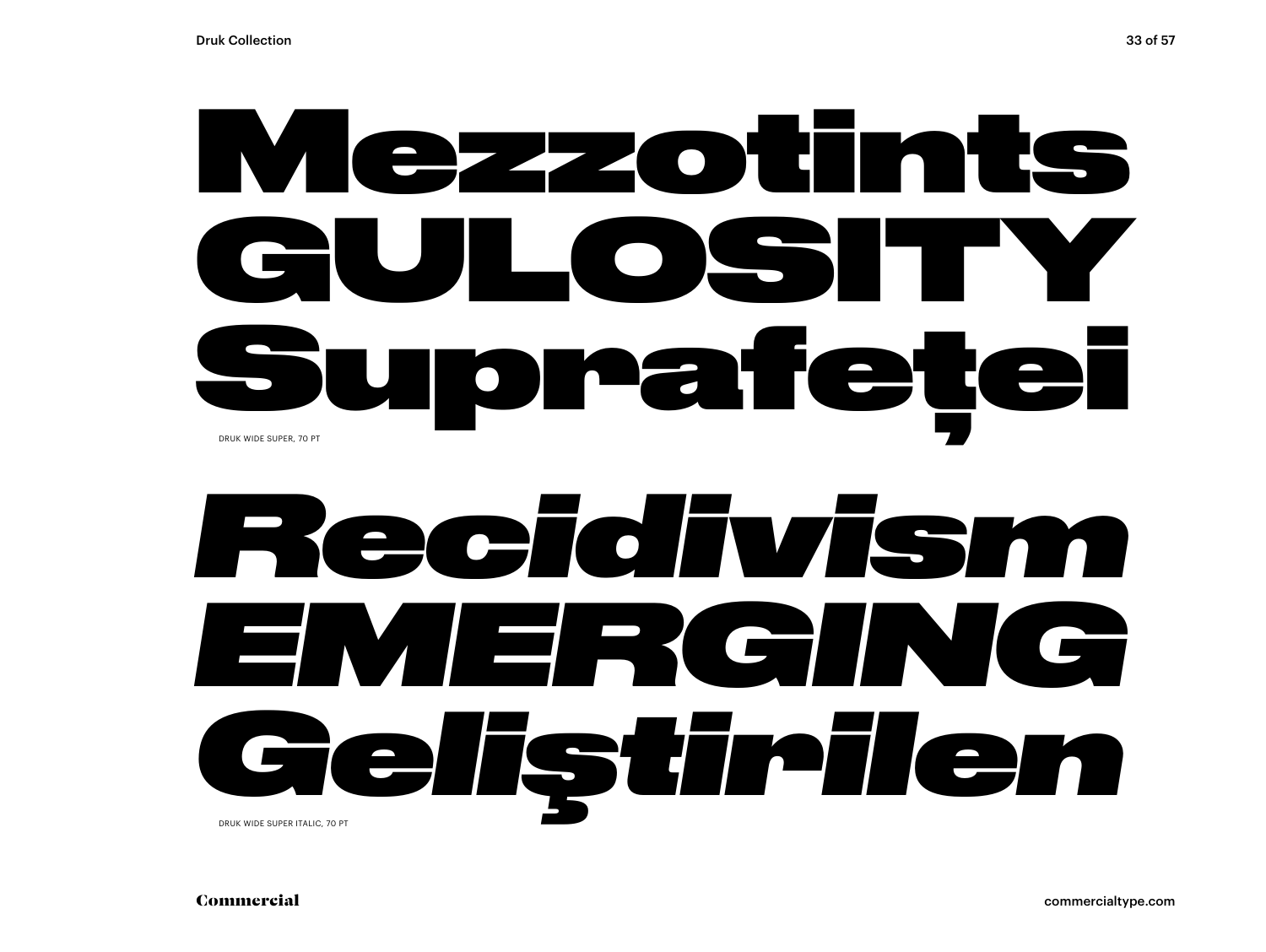### AS A RESULT OF THE WEATHER THE COIN Eine vergleichbare großflächige Vereisung *PASTARIEJI DARBAI PADARĖ GANA DIDELĘ Ġiet fundata fl-1847 minn Albert Gallatin bħala*

DRUK WIDE MEDIUM, MEDIUM ITALIC, 20 PT

**PRIBLIŽNE 5 MILIÁRD ĽUDÍ NA SVETE SA The drunkship of comiconomenclaturists** *DEN SIMPLESTE TYPE KULHYDRAT ER ET Humans often find they are at the mercy of* DRUK WIDE BOLD, BOLD ITALIC, 20 PT

### OMKRING 10000 ÅR F.KR. ANSÅG DEN El rigor es una condición indispensable *HE JABBED A TEASPOON DIRECTLY ON Nombreuses ondes monochromatiques*

DRUK WIDE HEAVY, HEAVY ITALIC, 20 PT [ALTERNATE a]

### DURANTE O PERÍODO DE 1999–2013 Durante la spedizione Nimrod guidata *POČETKOM 20. STOLJEĆA, U OKOLICI Acestea se desfășoară după alte reguli*

DRUK WIDE SUPER, SUPER ITALIC, 20 PT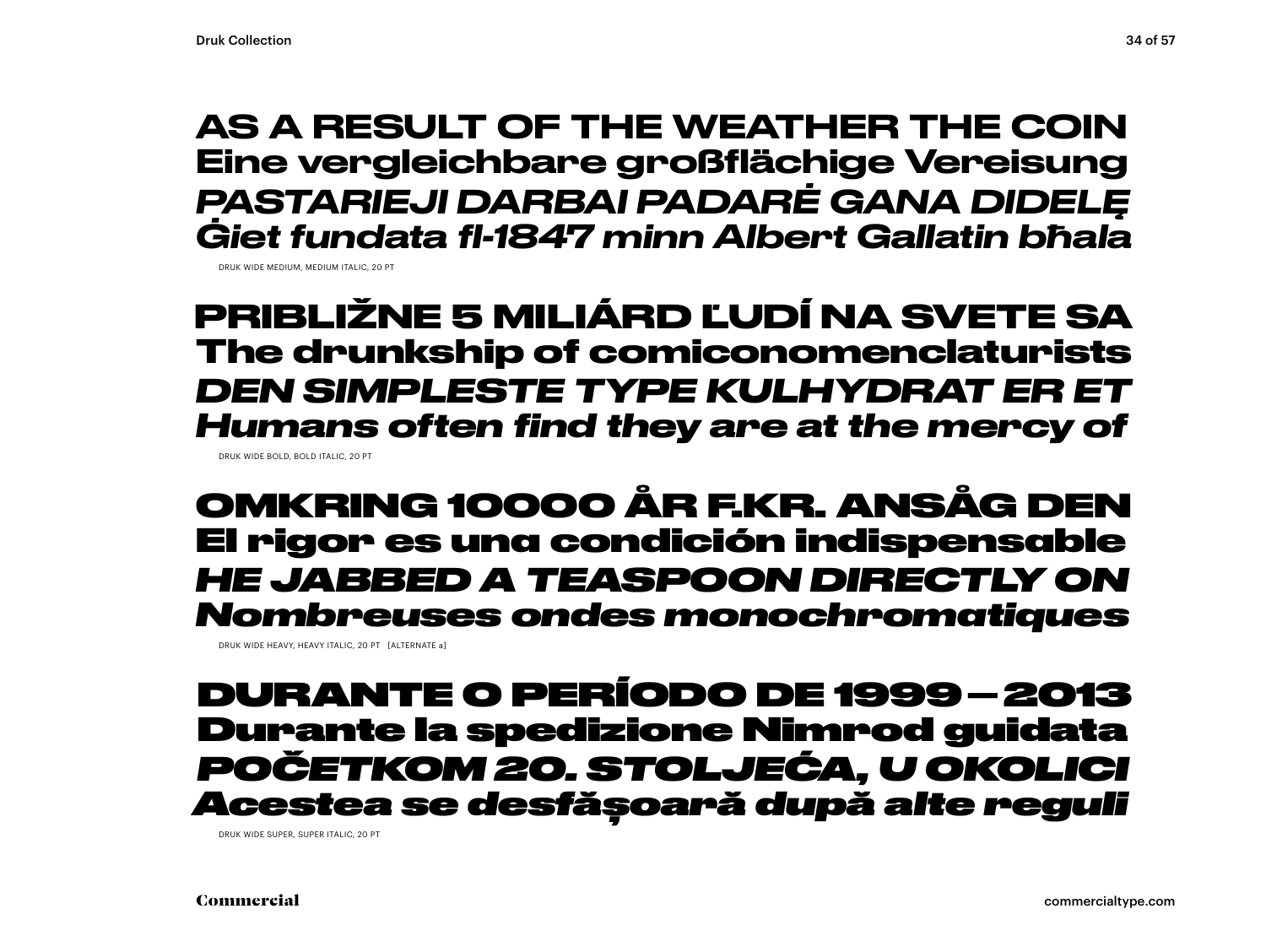### Mästerskapen DRUK WIDE MEDIUM, 60 PT

### **Blaðgrænuna** DRUK WIDE BOLD, 60 PT

### Expostulated DRUK WIDE HEAVY, 60 PT

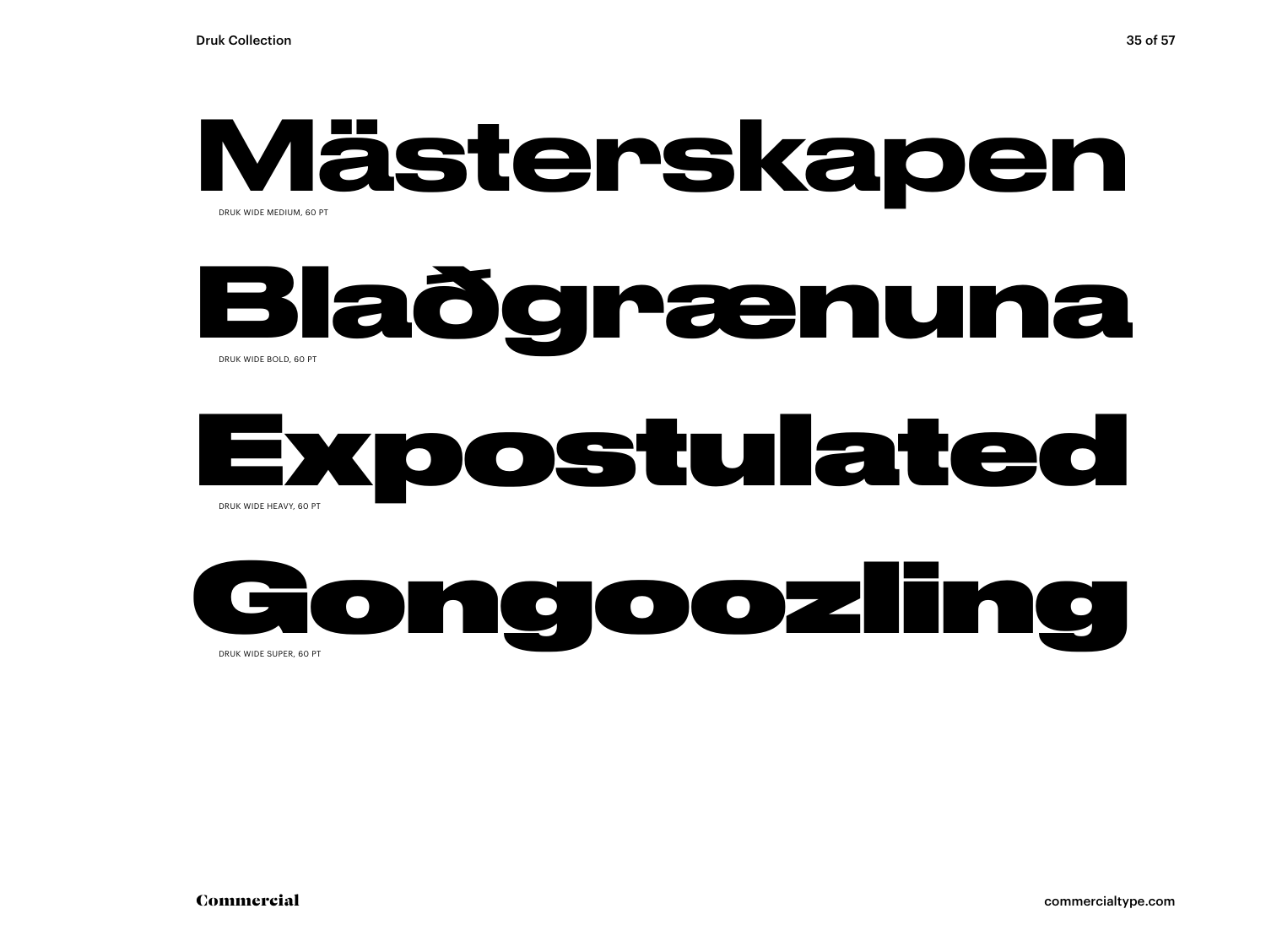

### *Pandiculatory* DRUK WIDE BOLD ITALIC, 60 PT

### *Nejdůležitější* DRUK WIDE HEAVY ITALIC, 60 PT



DRUK WIDE SUPER ITALIC, 60 PT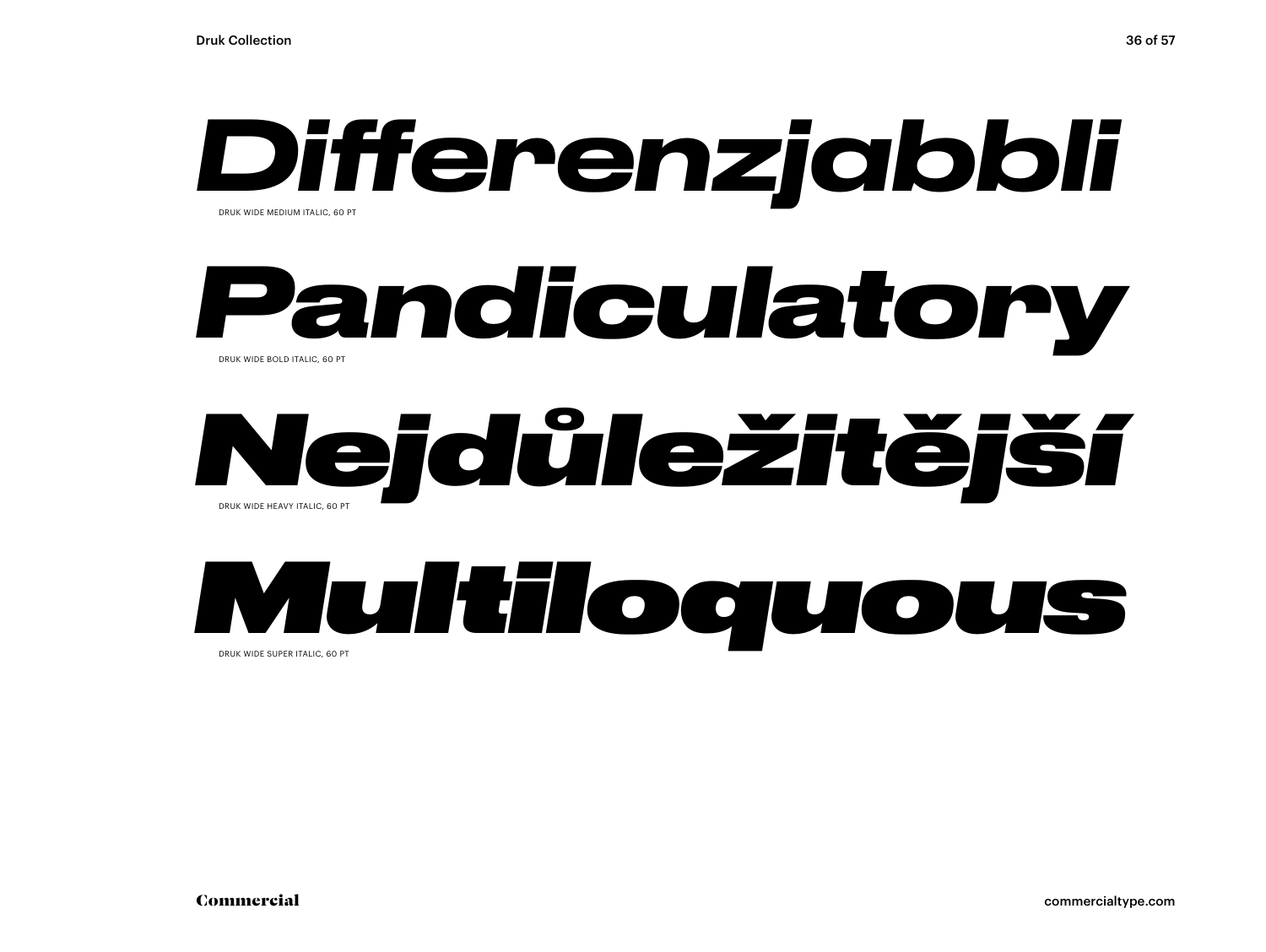### **Druk Text Wide**

While studying catalogs designed by Willem Sandberg for the Stedelijk Museum, Berton Hasebe noticed frequent use of small sizes of Annonce Grotesk, a very wide and bold sans serif, for running feet, headers within text, and other small navigational elements. Unable to think of a contemporary typeface able to do this job as capably, he was inspired to adapt Druk Wide for small sizes.

#### **PUBLISHED** 2015

**DESIGNED BY** BERTON HASEBE

#### **8 STYLES**

4 WEIGHTS W/ ITALICS

#### **FEATURES**

PROPORTIONAL LINING FIGURES TABULAR LINING FIGURES FRACTIONS (PREBUILT AND ARBITRARY) SUPERSCRIPT/SUBSCRIPT

Druk Text Wide is designed to be useful for structural elements, clarifying typographic hierarchy without forcing dramatic changes in scale on the page. The Super weight was developed for the "Etc" section in *Bloomberg Businessweek*, where it maintains the distinct personality of the display type even in captions and infographics. It can also be used sparingly for short blocks of text, but it is primarily intended for display use at small sizes, maintaining its legibility all the way down to 6pt. Like its related display face, Druk Text Wide has four weights, from Medium to Super, with italics.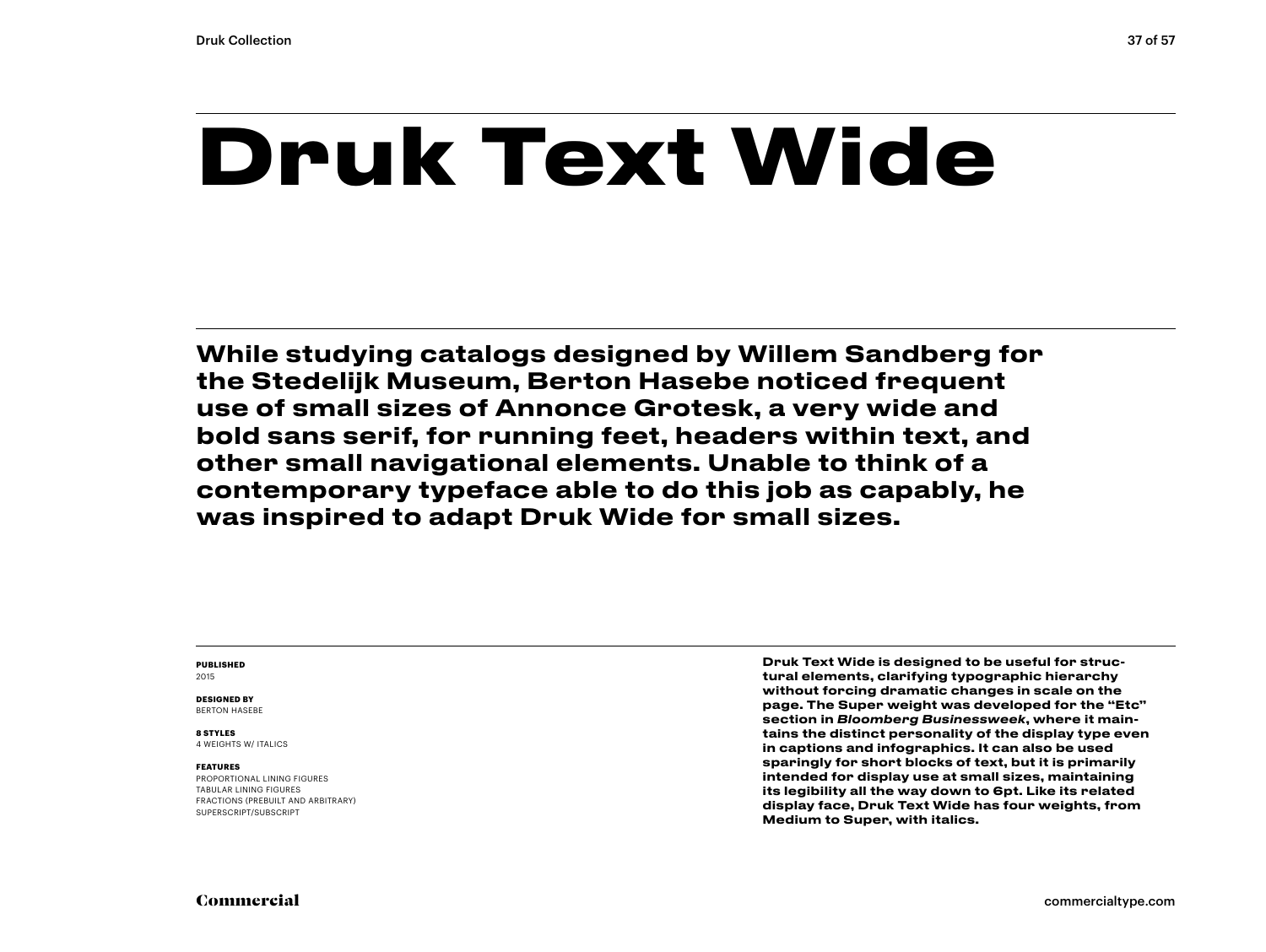Druk Text Wide Medium *Druk Text Wide Medium Italic* **Druk Text Wide Bold** *Druk Text Wide Bold Italic* Druk Text Wide Heavy *Druk Text Wide Heavy Italic* Druk Text Wide Super *Druk Text Wide Super Italic*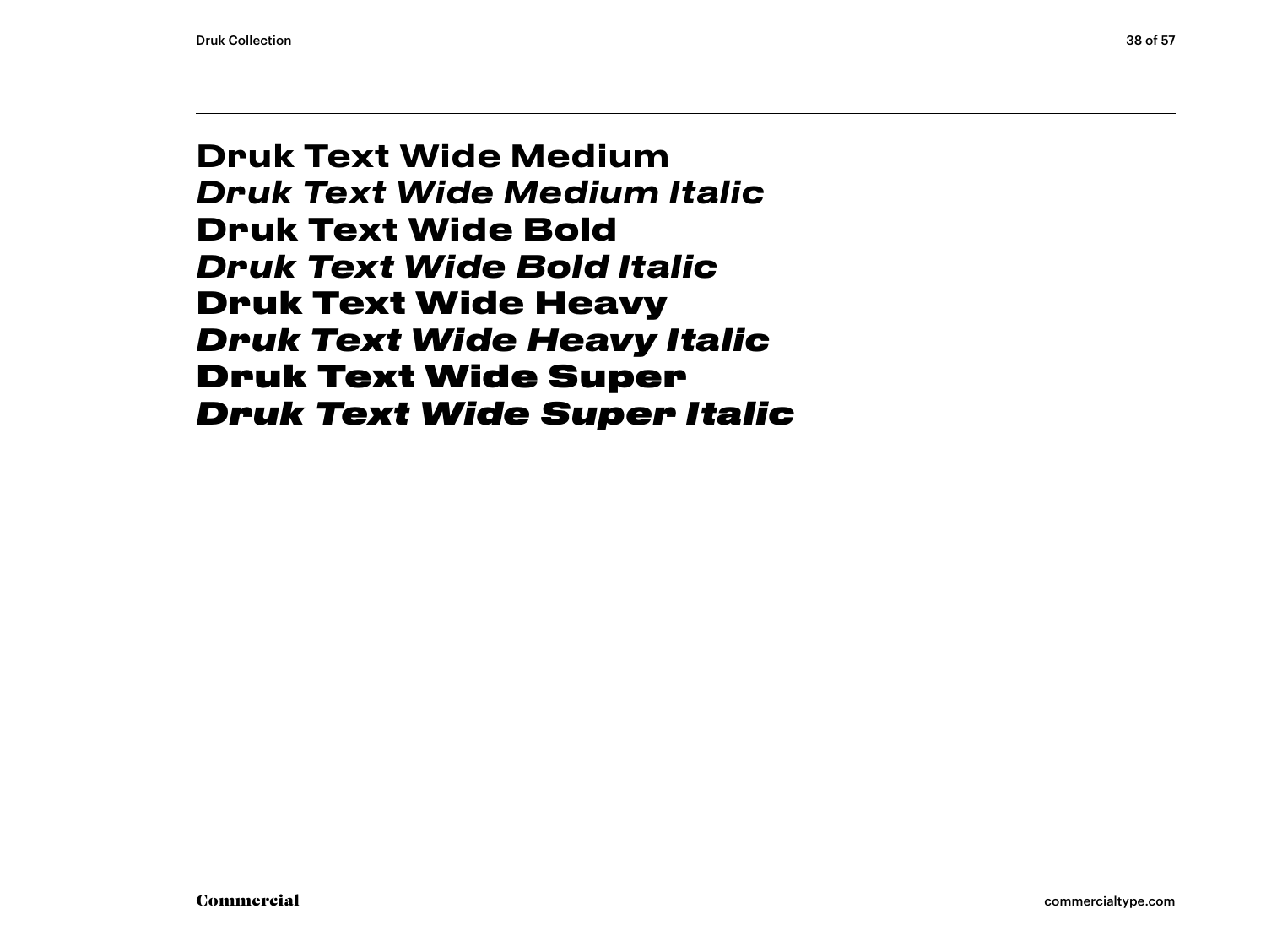| <b>COMPARISON OF DRUK WIDE &amp; DRUK TEXT WIDE</b> |                                                                                                                         |  |  |  |
|-----------------------------------------------------|-------------------------------------------------------------------------------------------------------------------------|--|--|--|
| DRUK WIDE, 12 PT                                    | Given their situation in such a late 20th century European<br>avant-garde this framework and experience in life is such |  |  |  |
| DRUK TEXT WIDE, 12 PT                               | In comparison to her admission of more Capitalist leanings,<br>for the purposes of the concept suggested & experimented |  |  |  |
| DRUK WIDE, 24 PT                                    | _______                                                                                                                 |  |  |  |

### **On that visit to Paris Magritte produced a few experiments**

#### DRUK TEXT WIDE, 24 PT

### **with myriad facts based in her**

DRUK WIDE, 60 PT

DRUK TEXT WIDE, 60 PT

**Multifarious & new aesthetics** 

**Statements**

**Researcher**

Though Druk Text Wide appears quite wide and heavy in comparison to a typical text typeface, the family is considerably narrower and lighter than Druk Wide. In addition to the change in weights and proportions, terminals on characters like a, e, and s have been opened up to maintain legibility at small sizes, and the spacing is much looser.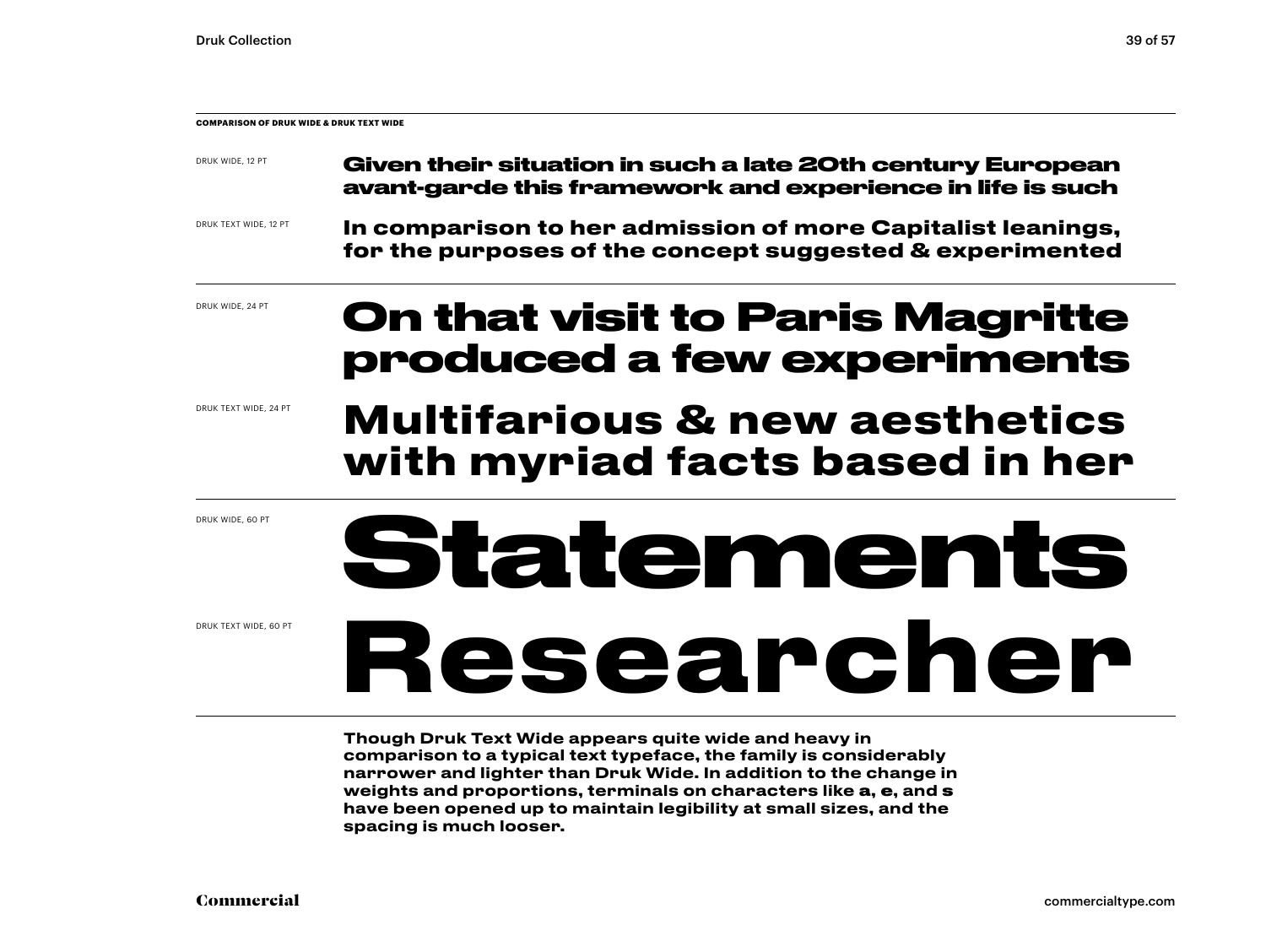A SPATE OF DISCUSSIONS IN INFINITE REGRESS Their new edict raised red flags in several circles *EN 1953, UN NOUVEAU DEUIL TOUCHE LE PRINCE În octombrie 1971 a fost transferat în Bombay India*

DRUK TEXT WIDE MEDIUM, MEDIUM ITALIC, 18 PT

**NEW TASTING: WATTA HILLS 2001 PINOT NOIR Industries saw a rise of \$7 billion year-over-year** *VON 1770 BIS 1805 WURDEN 615 NEUE HÄUSER Given Joyce's later work, his critics had to update*

DRUK TEXT WIDE BOLD, BOLD ITALIC, 18 PT [ALTERNATE J a r]

NORMAL ADAPTATIONS FOR MOST ANIMALS Rozhodný a principionální odpor k tehdejšímu *Z NAJLEPSZYCH ZAŁOŻEŃ BUDOWLANYCH W En el verano de 1976, por cinco días, él escribé*

DRUK TEXT WIDE HEAVY, HEAVY ITALIC, 18 PT [ALTERNATE a]

INKARIGAT BĦALA MINISTRU MINĦABBA LI Selections of his family's prominent findings *A NEW, COMMERCIALLY SUSTAINABLE PATH Stjórnað af hertoganum frá Búrgund og hann*

DRUK TEXT WIDE SUPER, SUPER ITALIC, 18 PT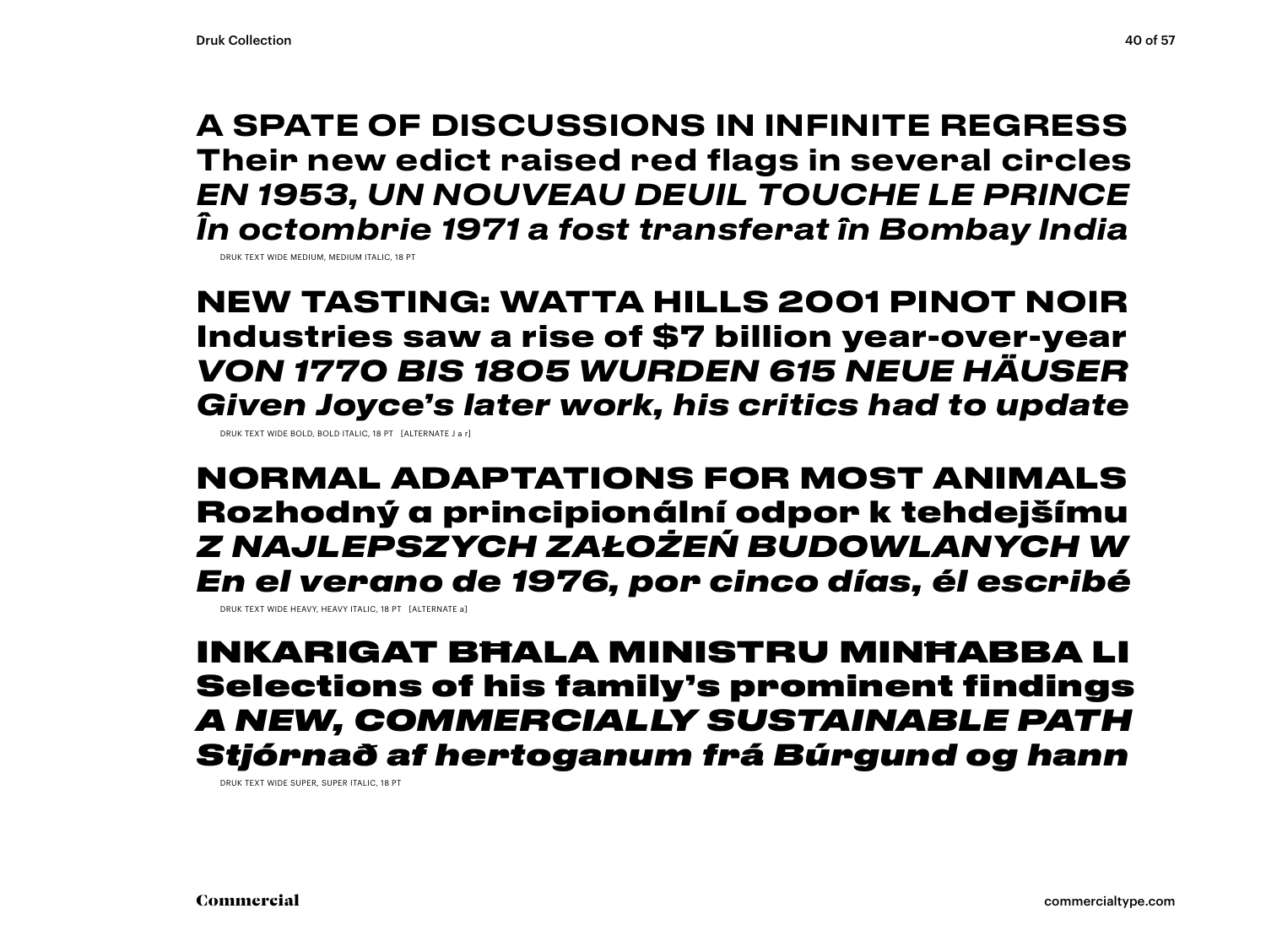DRUK TEXT WIDE MEDIUM, MEDIUM ITALIC, HEAVY, 14/17 PT

MEDIUM ALL CAPS

MEDIUM

HEAVY

MEDIUM ITALIC

**HEAVY** 

PROPORTIONAL LINING FIGURES

MEDIUM ITALIC

THE SPANISH WAR, which began in 1739, and the French war which soon followed it occasioned further increase of the debt, which, on the 31st of December 1748, after it had been concluded by the Treaty of Aix-la-Chapelle, amounted to £78,293,313. The most profound peace of the seventeen years of continuance had taken no more than £8,328,354 from it. A war of less than nine years' continuance added £31,338,689 to it (Refer to James Postlethwaite's *History of the Public Revenue*). During the administration of Mr. Pelham, the interest of the public debt was reduced from 4% to 3%; or at least measures were taken for reducing it, from four to three per cent; the sinking fund was increased, and some part of the public debt was paid off. In 1755, before the breaking out of the late war, the funded debt of Great Britain amounted to £72,289,673. On the 5th of January 1763, at the conclusion of the peace, the funded debt amounted to £122,603,336, whereas the unfunded debt has been stated at £13,927,589. But the expense occasioned by the war did not end with the conclusion of the peace, so that though, on *the 5th of January 1764,* the funded debt was increased (partly by a new loan, and partly by funding a part of the unfunded debt) to £129,586,782, there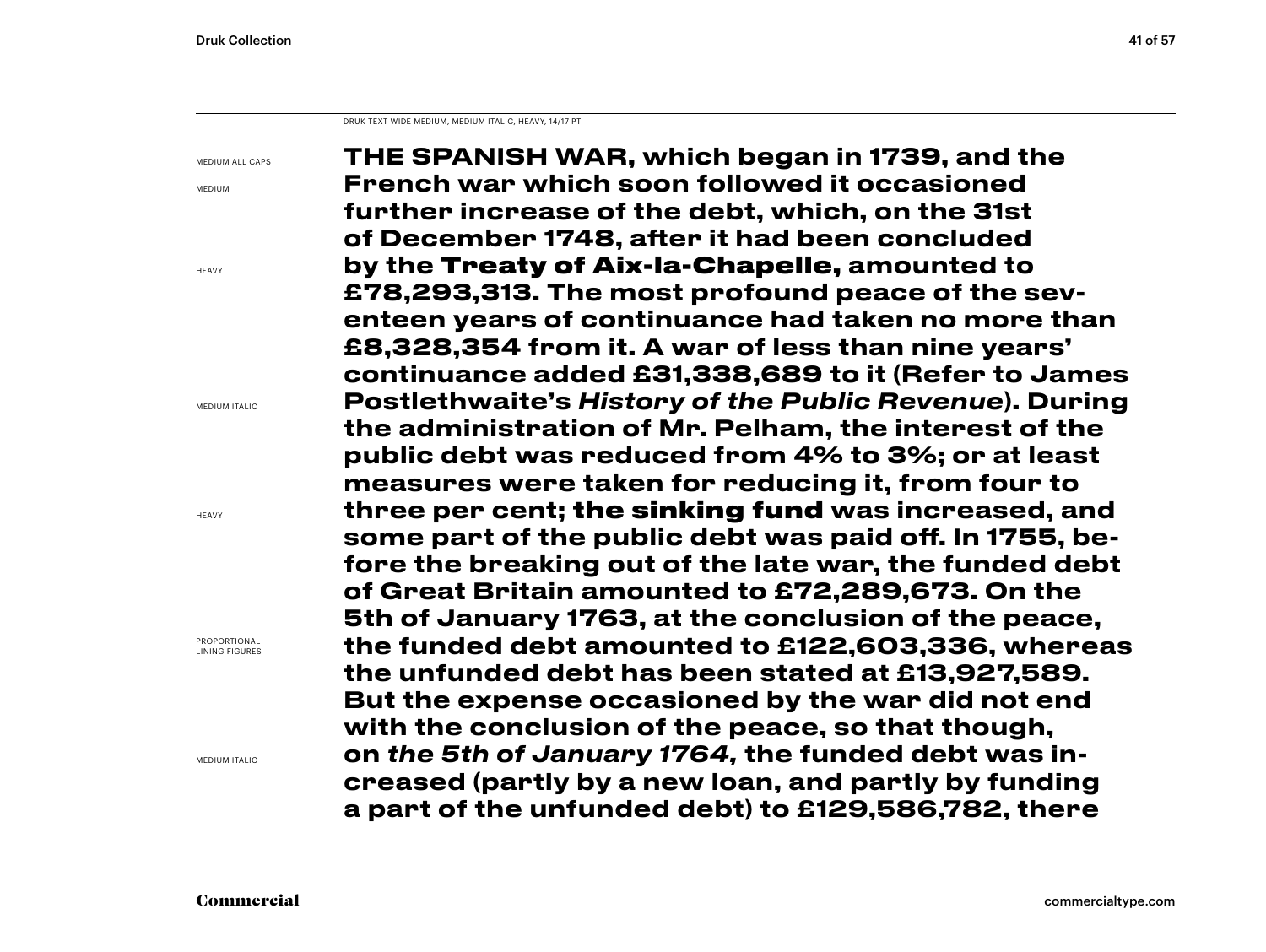DRUK TEXT WIDE MEDIUM, MEDIUM ITALIC, HEAVY, 10/12 PT DRUK TEXT WIDE BOLD, BOLD ITALIC, SUPER, 10/12 PT

### The Psychology of Beauty

Every introduction to the problems of aesthetics begins by acknowledging the existence and claims of two methods of attack—the *general, philosophical, deductive,* which starts from a complete metaphysics and installs beauty in its place among the other great concepts; and the *empirical,* or *inductive,* which seeks to disengage a general principle of beauty from the objects of aesthetic experience and the facts of aesthetic enjoyment: a prime example of Fechner's "aesthetics from above and from below."

### Methodologies

The first was the method of aesthetics par excellence. It was indeed only through the desire of an eighteenth-century philosopher, Baumgarten, to round out his "architectonic" of metaphysics that the science received its name, as designating the theory of knowledge in the form of feeling, parallel to that of "clear," logical thought. Kant, Schelling, and Hegel, again, made use of the concept of *the Beautiful* as a kind of keystone or cornice for their respective philosophical edifices. Aesthetics, then, came into being as the philosophy of the Beautiful, and it may be asked why this philosophical aesthetics does not suffice—why beauty should need for its understanding also an aesthetics "von unten." The answer is not that no system of philosophy is universally accepted, but

### The Psychology of Beauty

**Every introduction to the problems of aesthetics begins by acknowledging the existence and claims of two methods of attack—the** *general, philosophical, deductive,* **which starts from a complete metaphysics and installs beauty in its place among the other great concepts; and the**  *empirical,* **or** *inductive,* **which seeks to disengage a general principle of beauty from the objects of aesthetic experience and the facts of aesthetic enjoyment: a prime example of Fechner's "aesthetics from above and from below."** 

### Methodologies

**The first was the method of aesthetics par excellence. It was indeed only through the desire of an eighteenth-century philosopher, Baumgarten, to round out his "architectonic" of metaphysics that the science received its name, as designating the theory of knowledge in the form of feeling, parallel to that of "clear," logical thought. Kant, Schelling, and Hegel, again, made use of the concept of** *the Beautiful*  **as a kind of keystone or cornice for their respective philosophical edifices. Aesthetics, then, came into being as the philosophy of the Beautiful, and it may be asked why this philosophical aesthetics does not suffice—why beauty should need for its understanding also an aesthetics "von unten." The answer is not that no system of philosophy is universally accept-**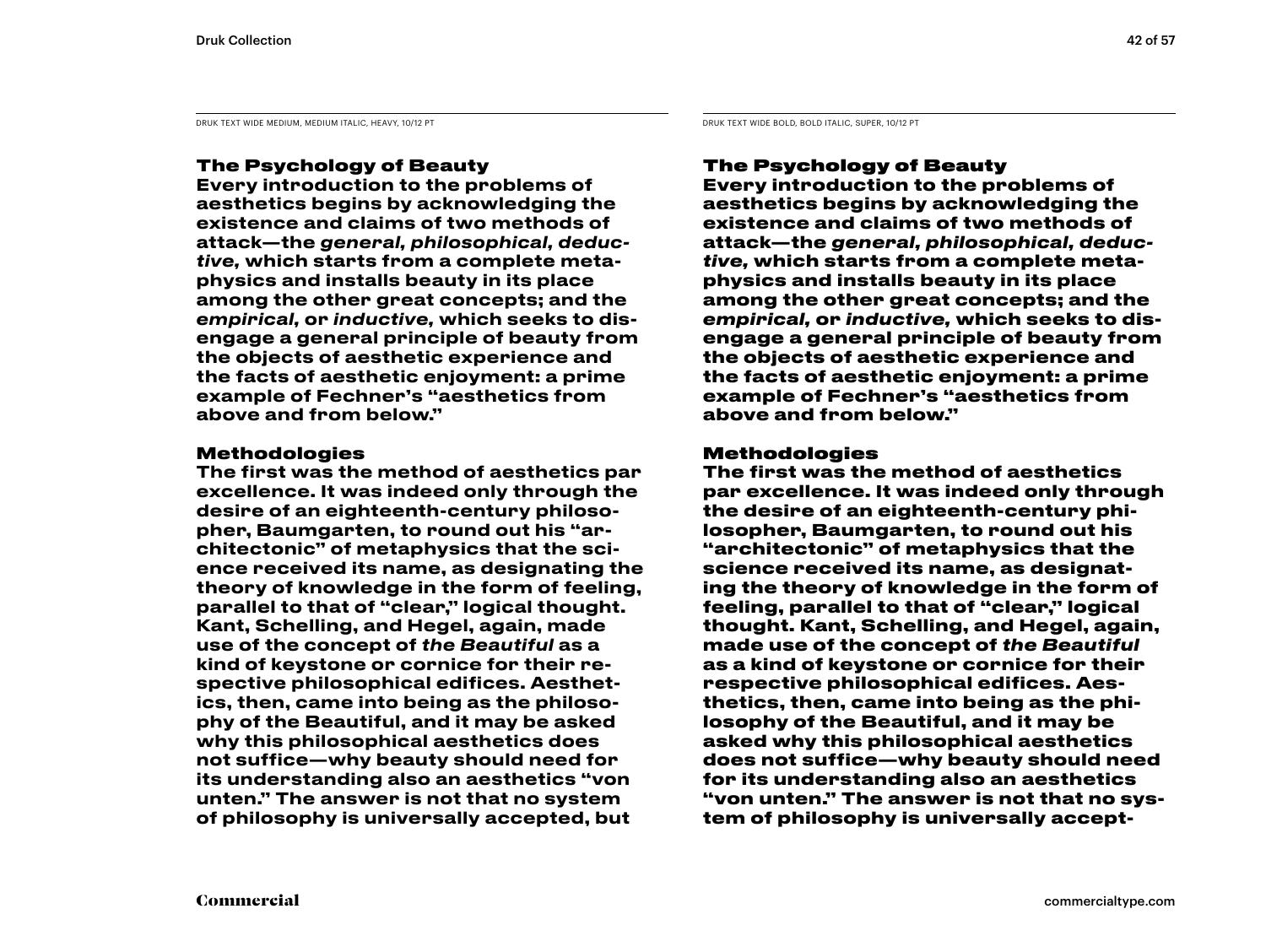DRUK TEXT WIDE BOLD, BOLD ITALIC, 10/12 PT [ALTERNATE a r] DRUK TEXT WIDE BOLD, BOLD ITALIC, 10/12 PT [ALTERNATE J]

**Justly or not, every introduction to the problems of aesthetics begins by acknowledging the existence and claims of two methods of attack—the** *general, philosophical, deductive,* **which starts from a complete metaphysics and installs beauty in its place among the other great concepts; and the** *empirical,* **or** *inductive,* **which seeks to disengage a general principle of beauty from the objects of aesthetic experience and the facts of aesthetic enjoyment: a prime example of James Fechner's "aesthetics from above and from below." First was the method of aesthetics par excellence. Every desire of an eighteenth-cen-**

**Justly or not, every introduction to the problems of aesthetics begins by acknowledging the existence and claims of two methods of attack—the** *general, philosophical, deductive,* **which starts from a complete metaphysics and installs beauty in its place among the other great concepts; and the** *empirical,* **or** *inductive,* **which seeks to disengage a general principle of beauty from the objects of aesthetic experience and the facts of aesthetic enjoyment: a prime example of James Fechner's "aesthetics from above and from below." First was the method of aesthetics par excellence. Every desire of an eighteenth-cen-**

**Justly or not, every introduction to the problems of aesthetics begins by acknowledging the existence and claims of two methods of attack—the** *general, philosophical, deductive,* **which starts from a complete metaphysics and installs beauty in its place among the other great concepts; and the** *empirical,* **or** *inductive,* **which seeks to disengage a general principle of beauty from the objects of aesthetic experience and the facts of aesthetic enjoyment: a prime example of James Fechner's "aesthetics from above and from below." First was the method of aesthetics par excellence. Every desire of an eighteenth-cen-**

DRUK TEXT WIDE BOLD, BOLD ITALIC, 10/12 PT [ALTERNATE E F] DRUK TEXT WIDE BOLD, BOLD ITALIC, 10/12 PT [ALTERNATE a]

**Justly or not, every introduction to the problems of aesthetics begins by acknowledging the existence and claims of two methods of attack—the** *general, philosophical, deductive,* **which starts from a complete metaphysics and installs beauty in its place among the other great concepts; and the** *empirical,* **or** *inductive,* **which seeks to disengage a general principle of beauty from the objects of aesthetic experience and the facts of aesthetic enjoyment: a prime example of James Fechner's "aesthetics from above and from below." First was the method of aesthetics par excellence. Every desire of an eigh-**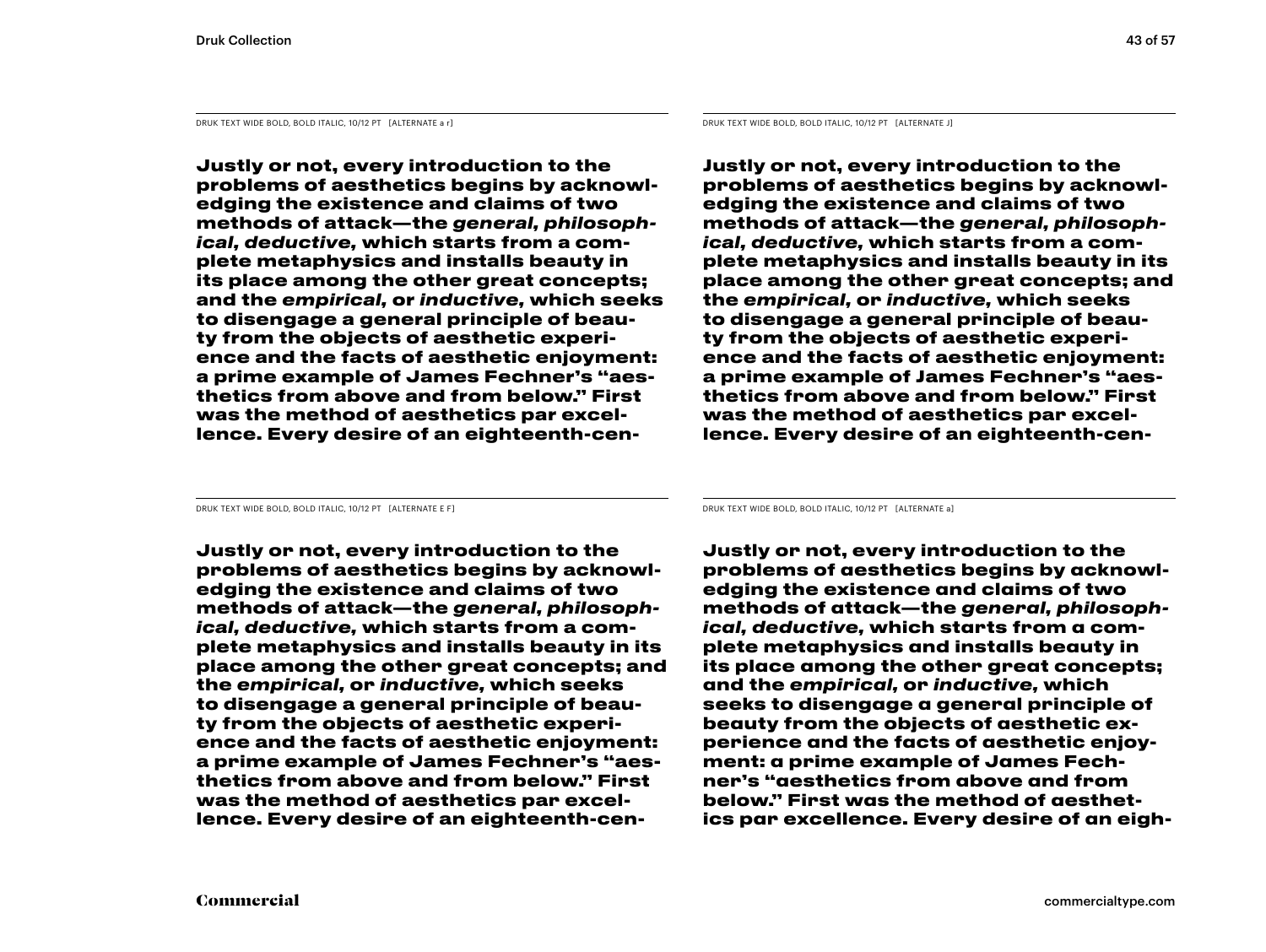DRUK TEXT WIDE MEDIUM, MEDIUM ITALIC, HEAVY, 9/11 PT DRUK TEXT WIDE BOLD, BOLD ITALIC, SUPER, 9/11 PT DRUK TEXT WIDE BOLD, BOLD ITALIC, SUPER, 9/11 PT

### THE PSYCHOLOGY OF BEAUTY

Every introduction to the problems of aesthetics begins by acknowledging the existence and claims of two methods of attack—the *general, philosophical, deductive,* which starts from a complete metaphysics and installs beauty in its place among the other great concepts; and the *empirical,* or *inductive,* which seeks to disengage a general principle of beauty from the objects of aesthetic experience and the facts of aesthetic enjoyment: a prime example of Fechner's "aesthetics from above and from below."

### **METHODOLOGIES**

The first was the method of aesthetics par excellence. It was indeed only through the desire of an eighteenth-century philosopher, Baumgarten, to round out his "architectonic" of metaphysics that the science received its name, as designating the theory of knowledge in the form of feeling, parallel to that of "clear," logical thought. Kant, Schelling, and Hegel, again, made use of the concept of *the Beautiful* as a kind of keystone or cornice for their respective philosophical edifices. Aesthetics, then, came into being as the philosophy of the Beautiful, and it may be asked why this philosophical aesthetics does not suffice—why beauty should need for its understanding also an aesthetics "von unten." The answer is not that no system of philosophy is universally accepted, but that *the general aesthetic theories*  have not, as yet at least, succeeded in answering the plain questions of "the plain man" in regard to concrete beauty. Kant, indeed, frankly denied that the explanation of concrete beauty, or "Doctrine of Taste," as he called it, was possible, while the various definers of beauty as

### THE PSYCHOLOGY OF BEAUTY

**Every introduction to the problems of aesthetics begins by acknowledging the existence and claims of two methods of attack—the** *general, philosophical, deductive,* **which starts from a complete metaphysics and installs beauty in its place among the other great concepts; and the**  *empirical,* **or** *inductive,* **which seeks to disengage a general principle of beauty from the objects of aesthetic experience and the facts of aesthetic enjoyment: a prime example of Fechner's "aesthetics from above and from below."** 

### METHODOLOGIES

**The first was the method of aesthetics par excellence. It was indeed only through the desire of an eighteenth-century philosopher, Baumgarten, to round out his "architectonic" of metaphysics that the science received its name, as designating the theory of knowledge in the form of feeling, parallel to that of "clear," logical thought. Kant, Schelling, and Hegel, again, made use of the concept of** *the Beautiful* **as a kind of keystone or cornice for their respective philosophical edifices. Aesthetics, then, came into being as the philosophy of the Beautiful, and it may be asked why this philosophical aesthetics does not suffice—why beauty should need for its understanding also an aesthetics "von unten." The answer is not that no system of philosophy is universally accepted, but that** *the general aesthetic theories*  **have not, as yet at least, succeeded in answering the plain questions of "the plain man" in regard to concrete beauty. Kant, indeed, frankly denied that the explanation of concrete beauty, or "Doctrine of Taste," as he called it, was possible, while the various definers of beauty**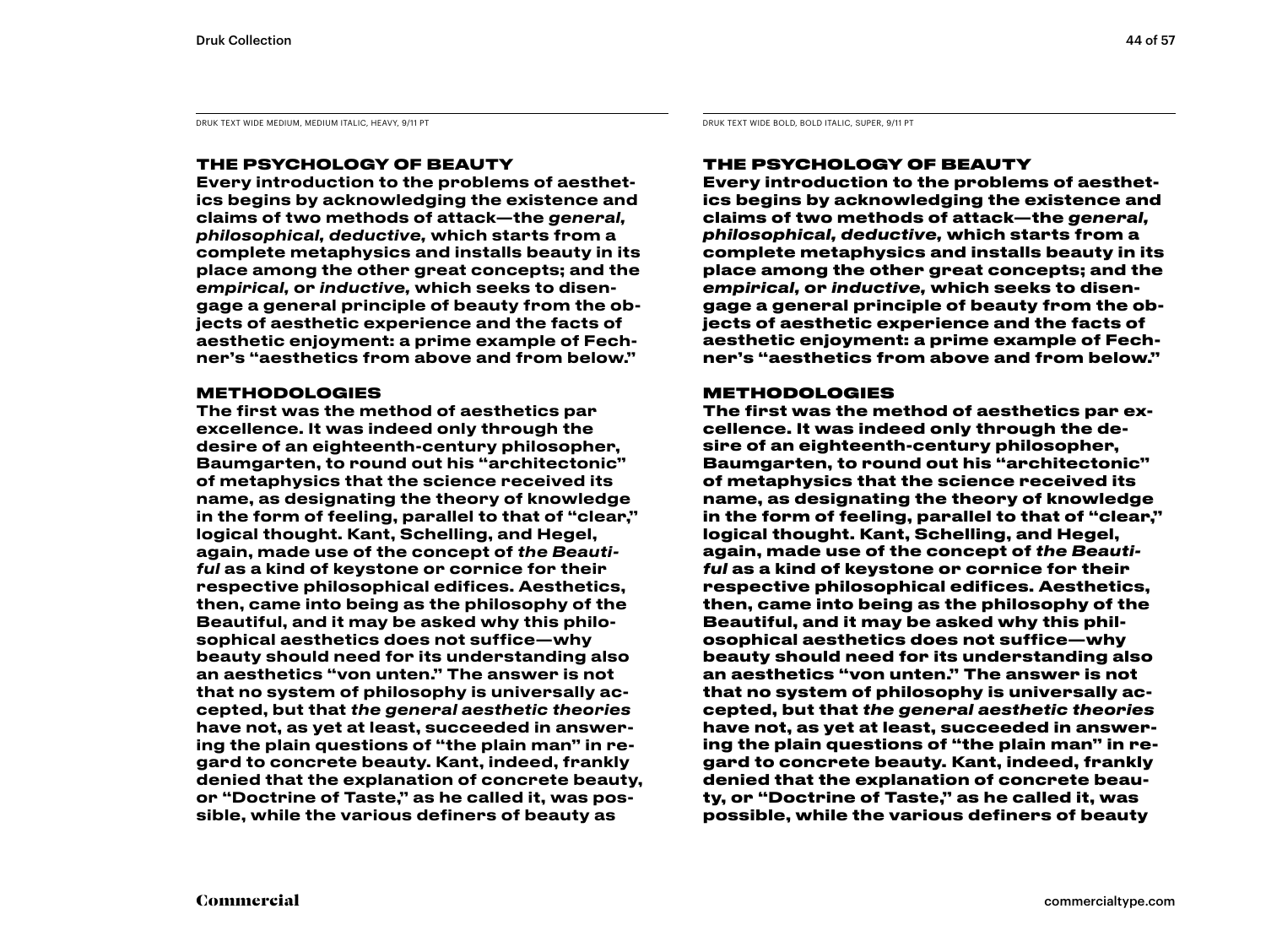DRUK TEXT WIDE MEDIUM, MEDIUM ITALIC, HEAVY, 8/10 PT DRUK TEXT WIDE BOLD, BOLD ITALIC, SUPER, 8/10 PT DRUK TEXT WIDE BOLD, BOLD ITALIC, SUPER, 8/10 PT

#### THE PSYCHOLOGY OF BEAUTY

Every introduction to the problems of aesthetics begins by acknowledging the existence and claims of two methods of attack—the *general, philosophical, deductive,* which starts from a complete metaphysics and installs beauty in its place among the other great concepts; and the *empirical,* or *inductive,* which seeks to disengage a general principle of beauty from the objects of aesthetic experience and the facts of aesthetic enjoyment: a prime example of Fechner's "aesthetics from above and from below."

#### **METHODOLOGIES**

The first was the method of aesthetics par excellence. It was indeed only through the desire of an eighteenth-century philosopher, Baumgarten, to round out his "architectonic" of metaphysics that the science received its name, as designating the theory of knowledge in the form of feeling, parallel to that of "clear," logical thought. Kant, Schelling, and Hegel, again, made use of the concept of *the Beautiful* as a kind of keystone or cornice for their respective philosophical edifices. Aesthetics, then, came into being as the philosophy of the Beautiful, and it may be asked why this philosophical aesthetics does not suffice—why beauty should need for its understanding also an aesthetics "von unten." The answer is not that no system of philosophy is universally accepted, but that *the general aesthetic theories*  have not, as yet at least, succeeded in answering the plain questions of "the plain man" in regard to concrete beauty.

#### DOCTRINE OF TASTE

Kant, indeed, frankly denied that the explanation of concrete beauty, or "Doctrine of Taste," as he called it, was possible, while the various definers of beauty as "the union of the Real and the Ideal"—"the expression of the Ideal to Sense" have done no more than he. No one of *these* aes-

#### THE PSYCHOLOGY OF BEAUTY

**Every introduction to the problems of aesthetics begins by acknowledging the existence and claims of two methods of attack—the** *general, philosophical, deductive,* **which starts from a complete metaphysics and installs beauty in its place among the other great concepts; and the**  *empirical,* **or** *inductive,* **which seeks to disengage a general principle of beauty from the objects of aesthetic experience and the facts of aesthetic enjoyment: a prime example of Fechner's "aesthetics from above and from below."** 

#### **METHODOLOGIES**

**The first was the method of aesthetics par excellence. It was indeed only through the desire of an eighteenth-century philosopher, Baumgarten, to round out his "architectonic" of metaphysics that the science received its name, as designating the theory of knowledge in the form of feeling, parallel to that of "clear," logical thought. Kant, Schelling, and Hegel, again, made use of the concept of** *the Beautiful* **as a kind of keystone or cornice for their respective philosophical edifices. Aesthetics, then, came into being as the philosophy of the Beautiful, and it may be asked why this philosophical aesthetics does not suffice—why beauty should need for its understanding also an aesthetics "von unten." The answer is not that no system of philosophy is universally accepted, but that** *the general aesthetic theories* **have not, as yet at least, succeeded in answering the plain questions of "the plain man" in regard to concrete beauty.** 

#### DOCTRINE OF TASTE

**Kant, indeed, frankly denied that the explanation of concrete beauty, or "Doctrine of Taste," as he called it, was possible, while the various definers of beauty as "the union of the Real and the Ideal"—"the expression of the Ideal to Sense" have done no more than he. No one of** *these* **aes-**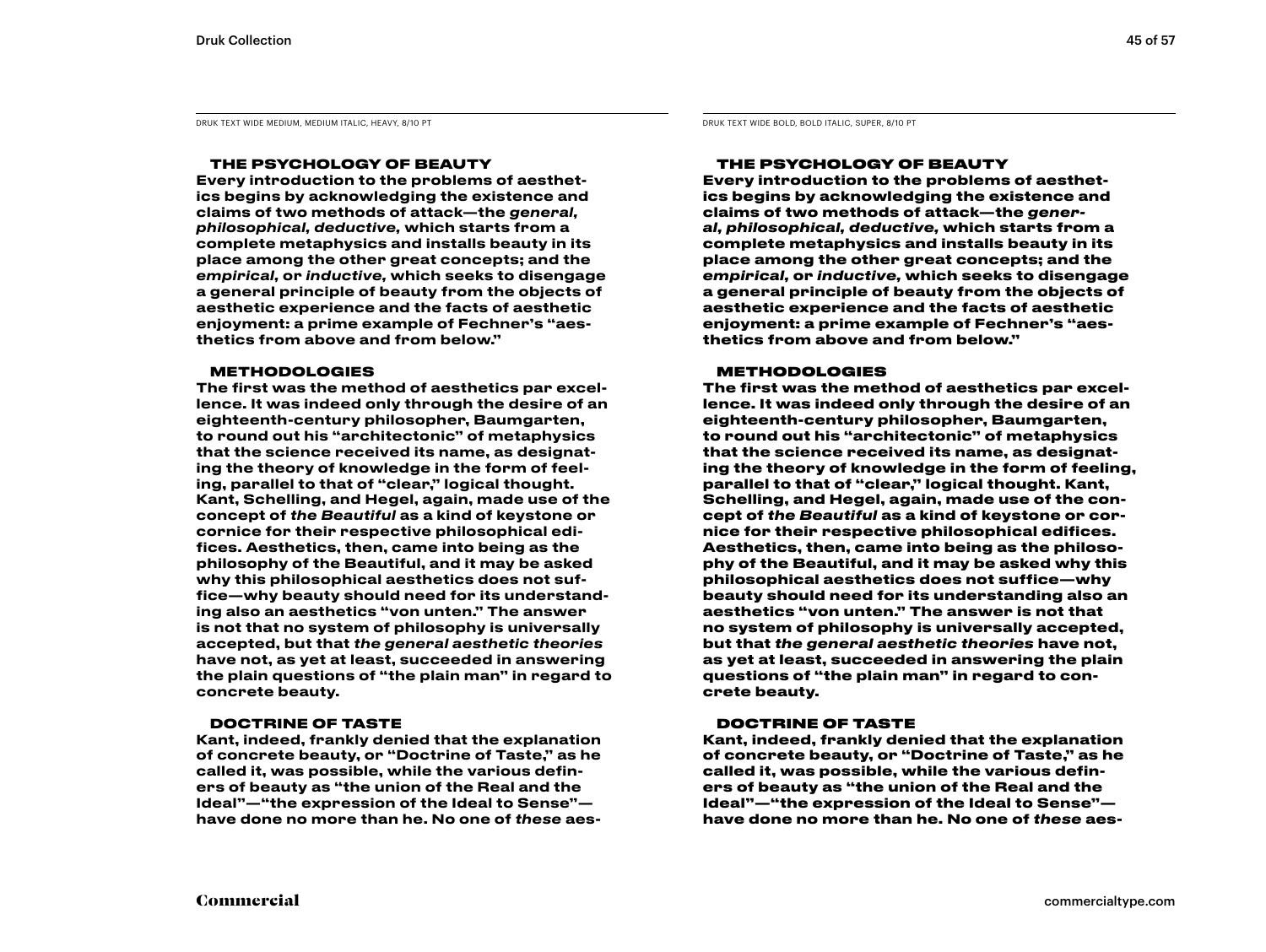DRUK TEXT WIDE MEDIUM, HEAVY, 7/9 PT [TABULAR FIGURES]

| TICKER | JAN     | APR     |
|--------|---------|---------|
| ABBO   | 123,864 | 104,403 |
| АНСА   | 158,778 | 160,081 |
| AIRD   | 245.856 | 287,968 |
| ANCA   | 491.384 | 458.620 |
| ATGB   | 218,342 | 210,968 |
| АТНА   | 164,168 | 116,164 |
| ARRO   | 341,215 | 420,021 |
| BANF   | 126.845 | 154.861 |
| BARO   | 120,103 | 220,044 |
| BARR   | 315,614 | 351,414 |
| внні   | 436.493 | 352.241 |
| BKIN   | 355.541 | 147,581 |
| BONA   | 461.656 | 357,465 |
| BOWD   | 155,564 | 187,912 |
| BRET   | 227,298 | 251,236 |
| BROO   | 312.564 | 284,521 |
| BRTH   | 202,799 | 179,209 |
| CALG   | 355,541 | 147,581 |
| САМР   | 219,102 | 240,031 |
| CANM   | 122,692 | 162,241 |

DRUK TEXT WIDE MEDIUM, MEDIUM ITALIC, 7/9 PT DRUK TEXT WIDE BOLD, BOLD ITALIC, 7/9 PT

The sense of constructing situations is to fulfill human primitive desires and pursue a superior passional quality. From *Internationale Situationiste #1*: "This alone can lead to the further clarification of these simple basic desires, and to the confused emergence of new desires whose material roots will be precisely the new reality engendered by situationist constructions. *We must thus envisage a sort of situationist-oriented psychoanalysis in which, in contrast to the goals pursued by the various currents stemming from freudianism, each of the participants in this adventure would discover desires for specific ambiences in order to fulfill them. each person must seek what he loves, what attracts him. Through this method one can tabulate elements out of which situations can be constructed, along with projects* 

**The sense of constructing situations is to fulfill human primitive desires and pursue a superior passional quality. From** *Internationale Situationiste #1***: "This alone can lead to the further clarification of these simple basic desires, and to the confused emergence of new desires whose material roots will be precisely the new reality engendered by situationist constructions.** *We must thus envisage a sort of situationist-oriented psychoanalysis in which, in contrast to the goals pursued by the various currents stemming from freudianism, each of the participants in this adventure would discover desires for specific ambiences in order to fulfill them. each person must seek what he loves, what attracts him. Through this method one can tabulate elements out of which situations can be constructed,* 

DRUK TEXT WIDE MEDIUM, HEAVY, 6/8 PT **[TABULAR FIGURES]** 

| TICKER      | JAN     | APR     |
|-------------|---------|---------|
| ABBO        | 123.864 | 104.403 |
| АНСА        | 158,778 | 160,081 |
| AIRD        | 245,856 | 287,968 |
| ANCA        | 491,384 | 458,620 |
| ATGB        | 218,342 | 210,968 |
| АТНА        | 164,168 | 116,164 |
| ARRO        | 341,215 | 420,021 |
| BANF        | 126,845 | 154,861 |
| BARO        | 120,103 | 220,044 |
| <b>BARR</b> | 315.614 | 351.414 |
| внні        | 436,493 | 352,241 |
| BKIN        | 355,541 | 147,581 |
| <b>BONA</b> | 461,656 | 357,465 |
| <b>BOWD</b> | 155,564 | 187,912 |
| BRET        | 227,298 | 251,236 |
| BROO        | 312,564 | 284,521 |
| BRTH        | 202,799 | 179,209 |
| CALG        | 355,541 | 147,581 |
| CAMP        | 219,102 | 240,031 |
| CANM        | 122,692 | 162,241 |
| CARD        | 158,778 | 160,081 |
| CSNH        | 280,892 | 266,254 |
| DATC        | 112.756 | 127.375 |

DRUK TEXT WIDE MEDIUM, MEDIUM ITALIC, 6/8 PT DRUK TEXT WIDE BOLD, BOLD ITALIC, 6/8 PT

The sense of constructing situations is to fulfill human primitive desires and pursue a superior passional quality. From *Internationale Situationiste #1*: "This alone can lead to the further clarification of these simple basic desires, and to the confused emergence of new desires whose material roots will be precisely the new reality engendered by situationist constructions. *We must thus envisage a sort of situationist-oriented psychoanalysis in which, in contrast to the goals pursued by the various currents stemming from freudianism, each of the participants in this adventure would discover desires for specific ambiences in order to fulfill them. each person must seek what he loves, what attracts him. Through this method one can tabulate elements out of which situations can be constructed, along with projects to dynamize these elements."* The primary obstacle to situations, therefore, is the culture of the advanced capitalist society. The first issue of the journal Internationale Situationiste defined a situationist as "having to do with the theory or practical activity of constructing sit-

**The sense of constructing situations is to fulfill human primitive desires and pursue a superior passional quality. From** *Internationale Situationiste #1***: "This alone can lead to the further clarification of these simple basic desires, and to the confused emergence of new desires whose material roots will be precisely the new reality engendered by situationist constructions.** *We must thus envisage a sort of situationist-oriented psychoanalysis in which, in contrast to the goals pursued by the various currents stemming from freudianism, each of the participants in this adventure would discover desires for specific ambiences in order to fulfill them. each person must seek what he loves, what attracts him. Through this method one can tabulate elements out of which situations can be constructed, along with projects to dynamize these elements."* **The primary obstacle to situations, therefore, is the culture of the advanced capitalist society. The first issue of the journal Internationale Situationiste defined a situationist as "having to do with the**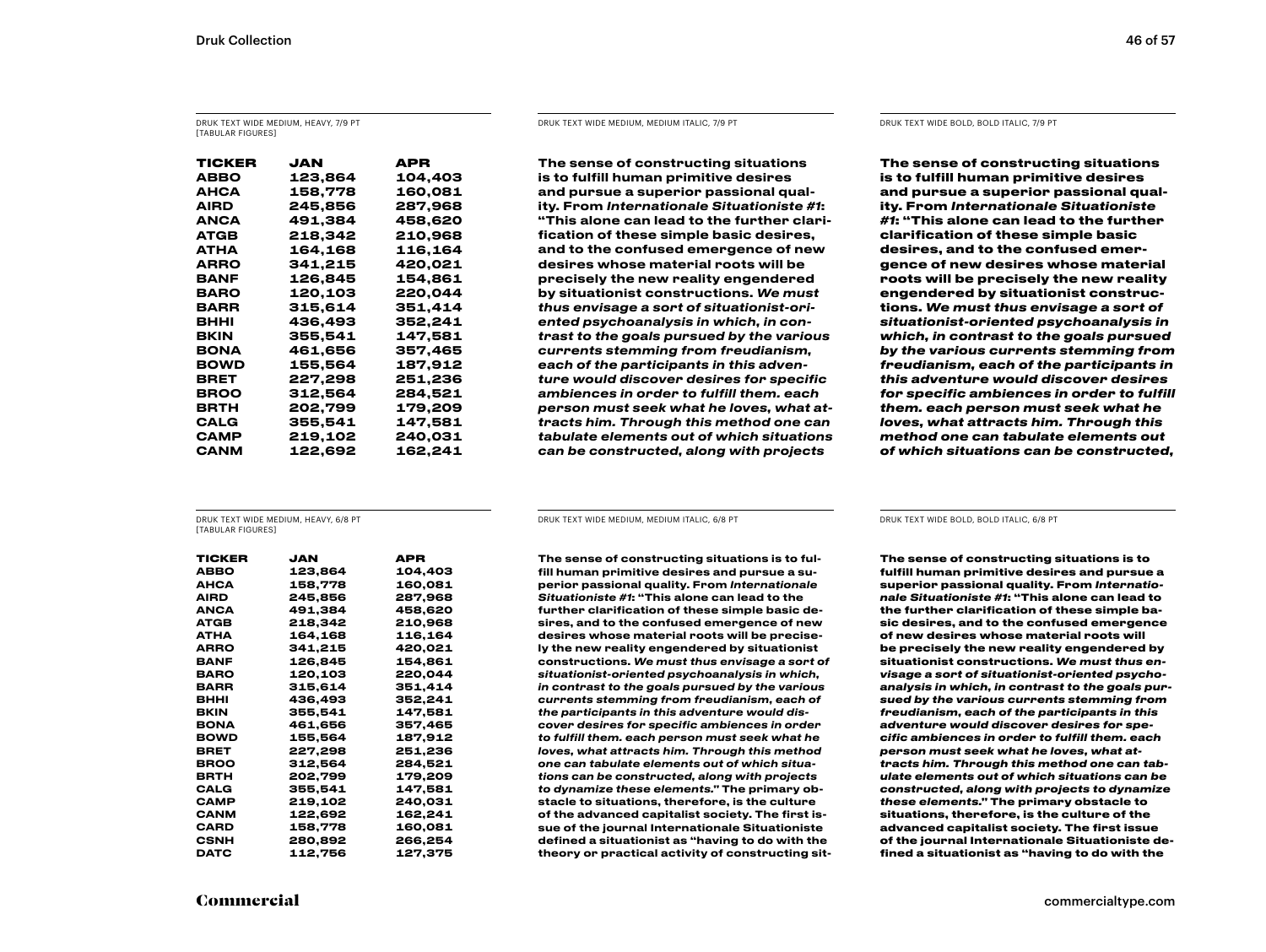## Druk Condensed

### Of the families in the Druk collection, Druk Condensed is the most explicit homage to Willy Fleckhaus. Originally designed for the 2011 "Year in Review" issue of *Bloomberg Businessweek*, its flat sides make letters and words snap together in a clean and satisfying way.

#### **PUBLISHED** 2014

**DESIGNED BY** BERTON HASEBE

**6 STYLES** 3 WIDTHS W/ ITALICS

#### **FEATURES**

PROPORTIONAL LINING FIGURES FRACTIONS (PREBUILT AND ARBITRARY) SUPERSCRIPT/SUBSCRIPT

Druk Condensed features three widths in the same Super weight. The Condensed and X Condensed are very graphic, and the XX Condensed can appear almost abstract. Designer Berton Hasebe introduced a purposeful and subtle change to the texture of the typeface by preventing terminals and crossbars from lining up too often on the horizontal axis. This keeps an emphasis on the verticality of the letterforms and prevents words and headlines from becoming monotonous. The maximum point size for this family is limited only by the size of the page; however, minimum sizes should be respected. The Condensed does not work well below 40pt; X Condensed should be used only at 48pt and above; and XX Condensed is limited to 72pt and above.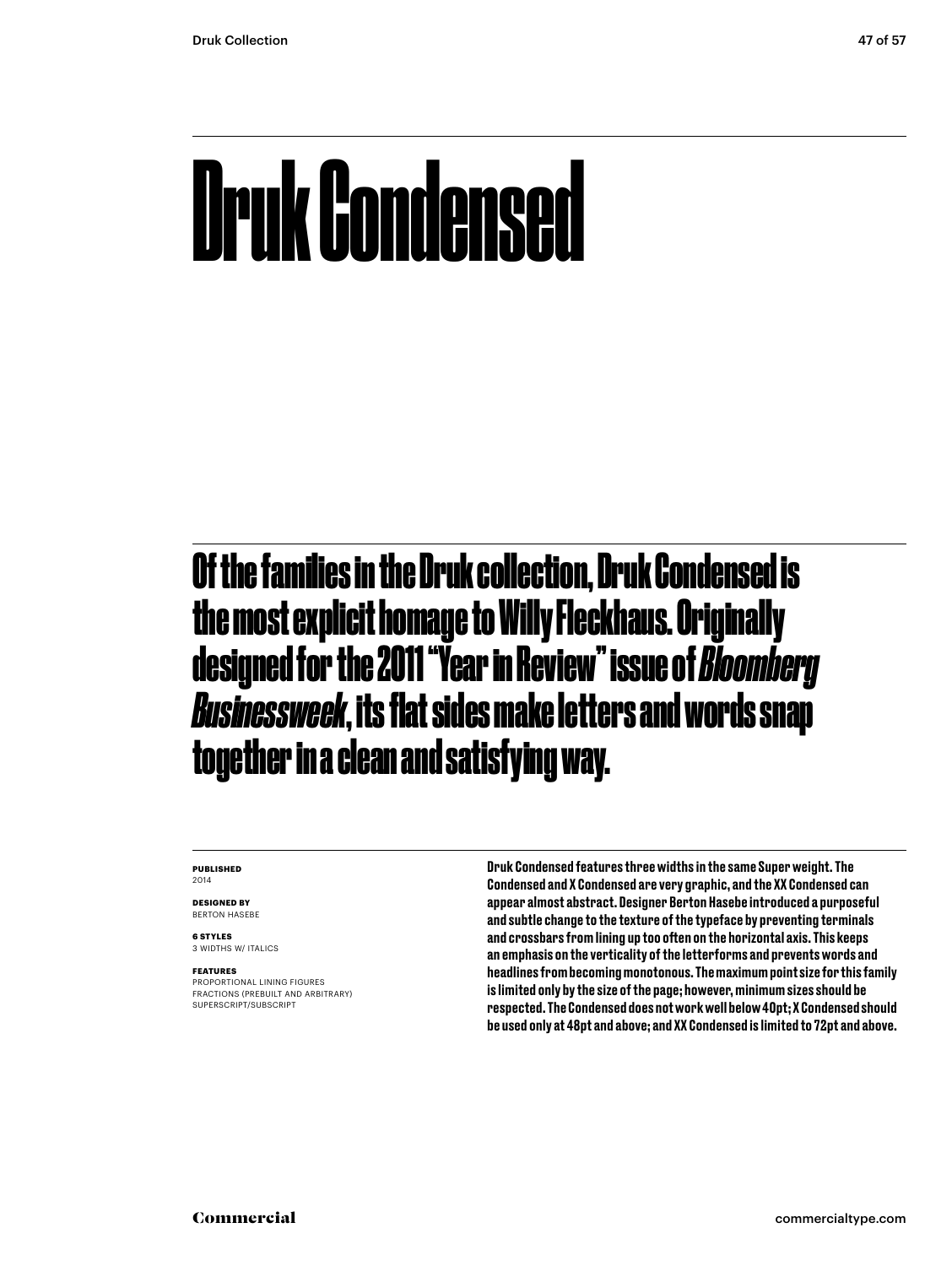## Druk Condensed Super *Druk Condensed Super Italic* Druk X Condensed Super *Druk X Condensed Super Italic* Druk XX Condensed Super *Druk XX Condensed Super Italic*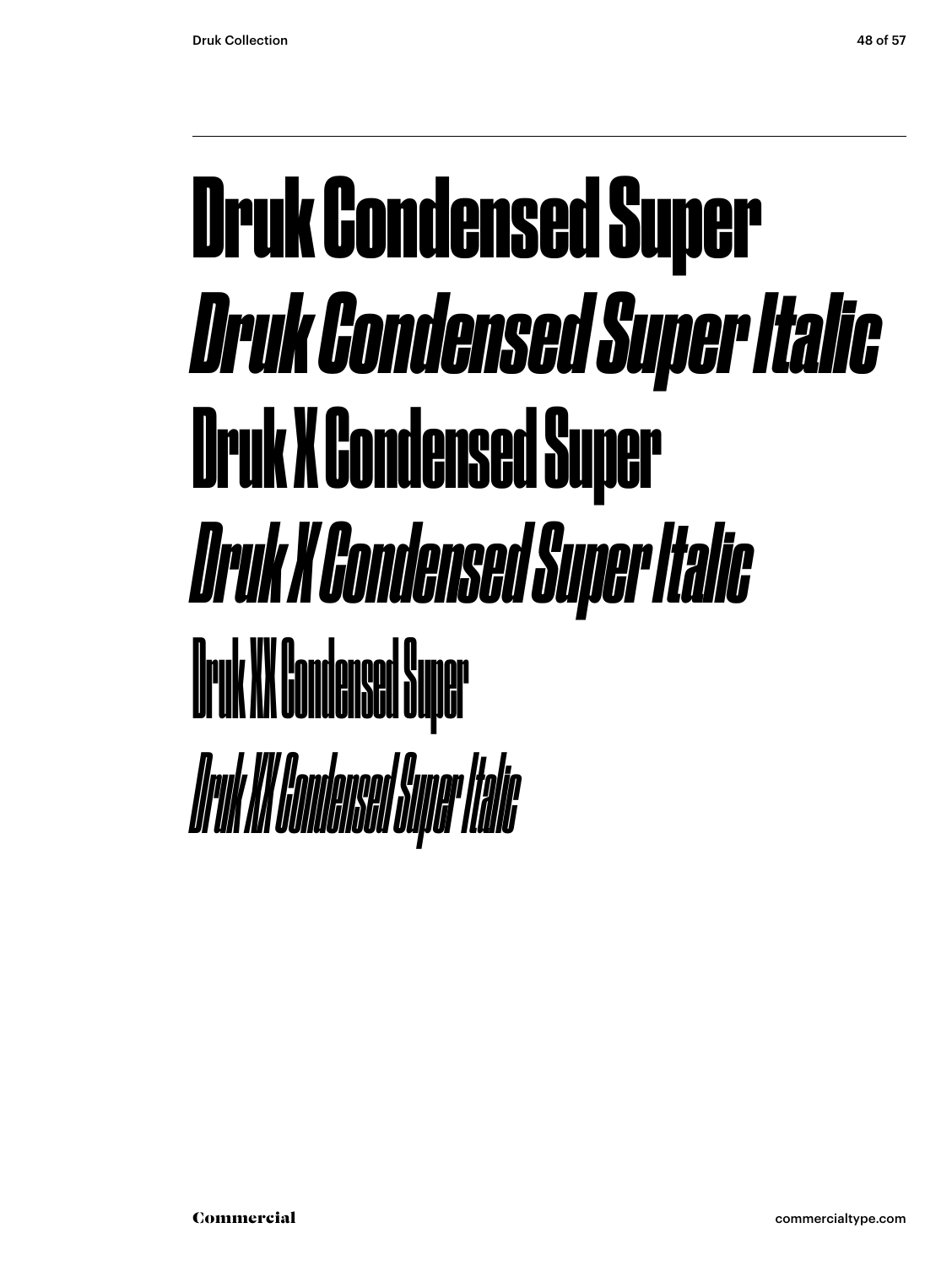# ELECTROJETS Atomorbital

DRUK CONDENSED SUPER, 150 PT [ALTERNATE E J]

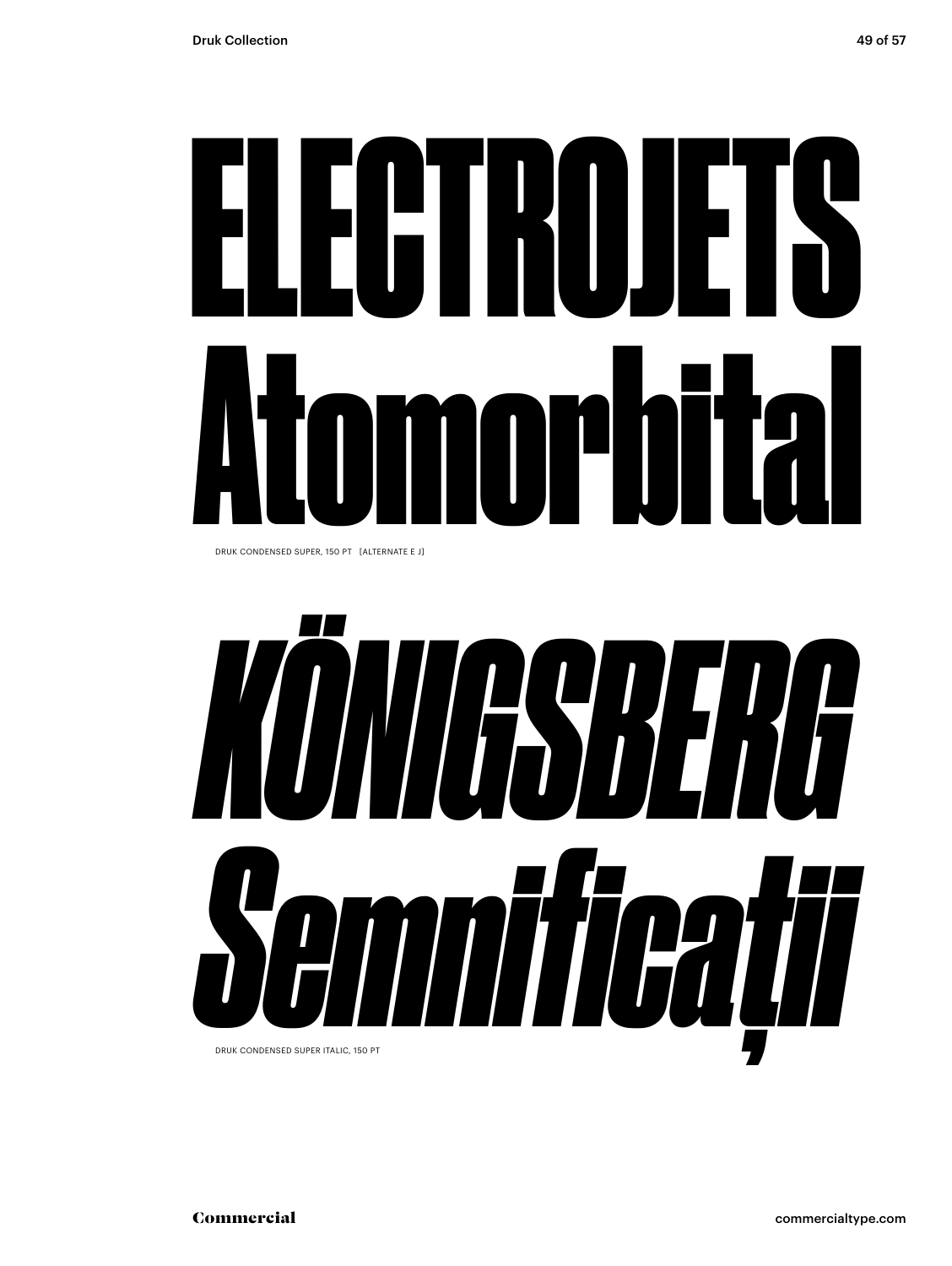# VIÐSKIPTAFRÆÐI Satunnaiskulku

DRUK X CONDENSED SUPER, 150 PT [ALTERNATE a]

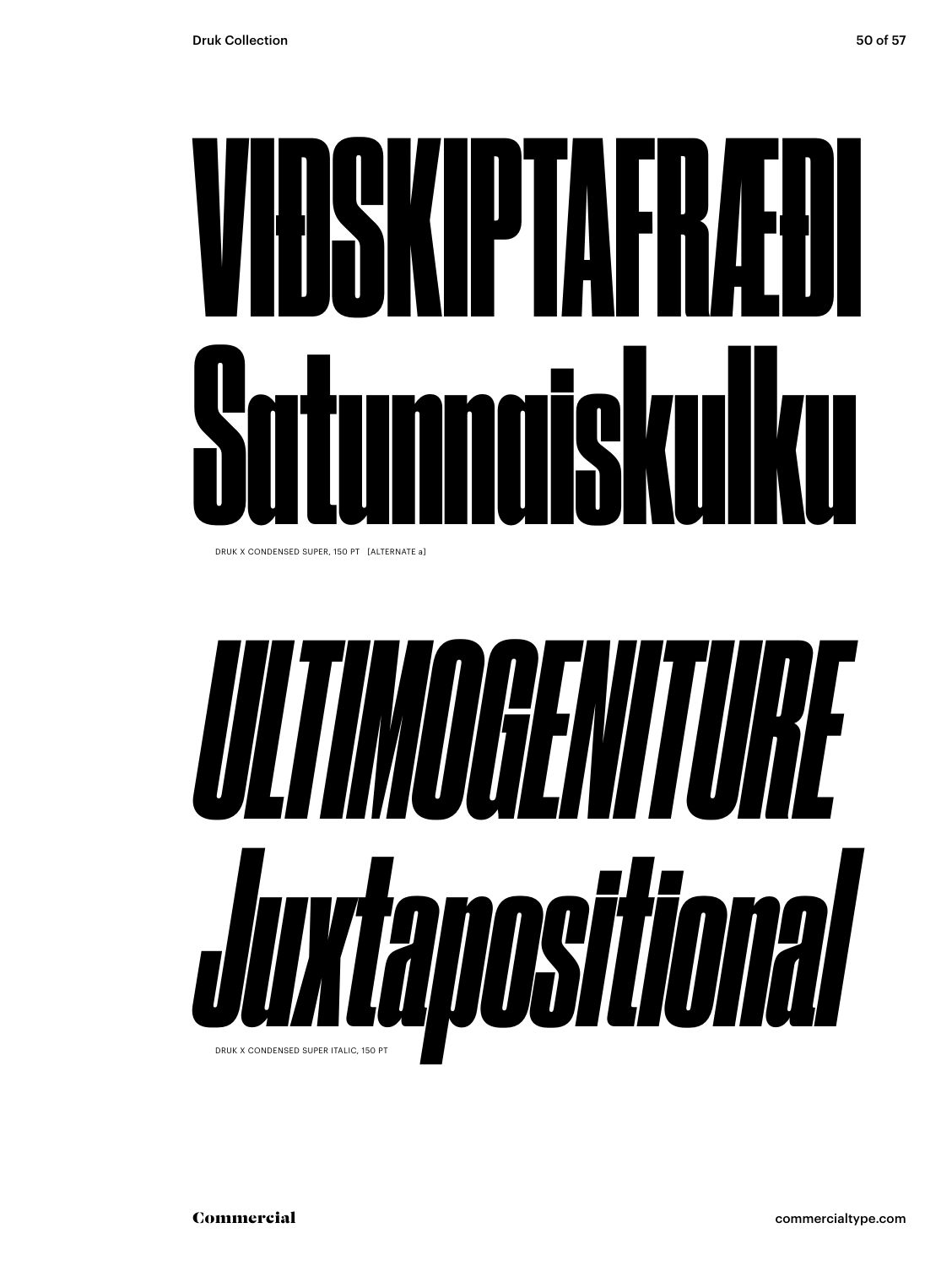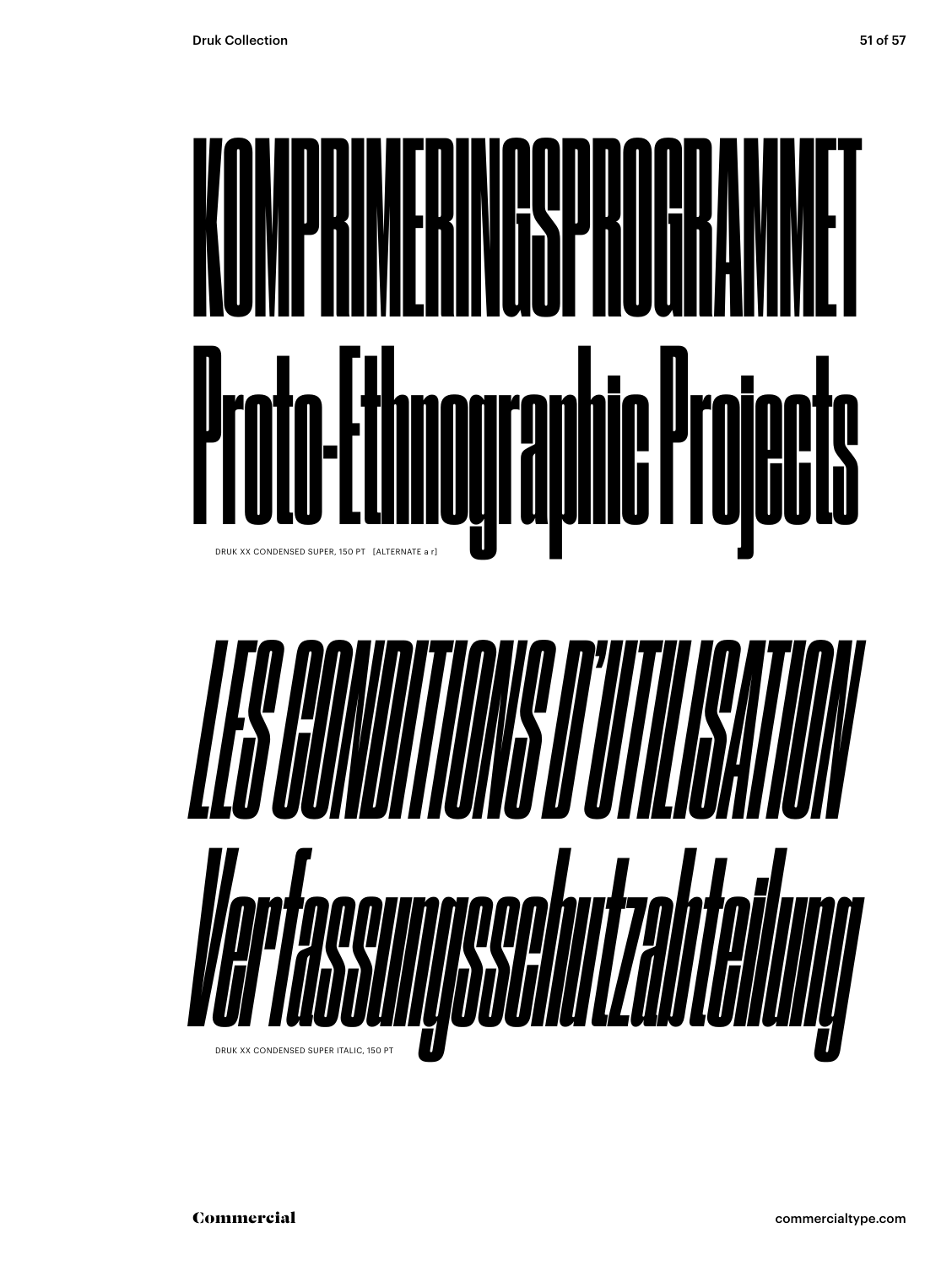# Všetky veličiny však GRAND & FORTHRIGHT Contexto fisiológico

DRUK CONDENSED SUPER, 90 PT

# *Massively shortened TÈCNIQUES ADDITIVES Johdannaisyksiköitä*

DRUK CONDENSED SUPER ITALIC, 90 PT [ALTERNATE a r]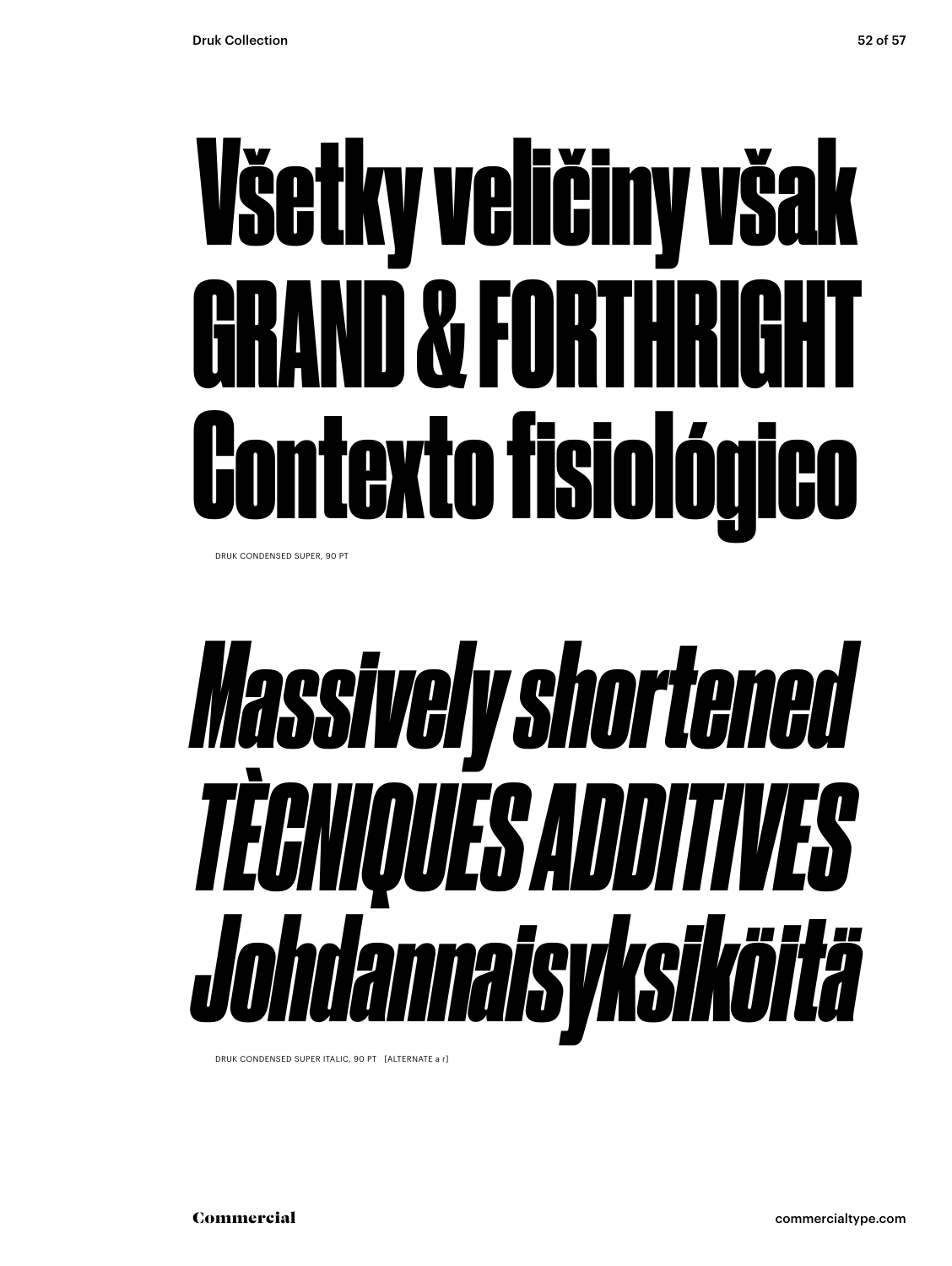# Elegante kjoler og fine vin! IN THE RECESSES OF MEMORY Þægilegt er að sanna hana

DRUK X CONDENSED SUPER, 90 PT [ALTERNATE a]

# *Yalnızca kullanım amacıyla UNTER DEN IM GROSSHANDEL Zjawisko komodyzacji oraz*

DRUK X CONDENSED SUPER ITALIC, 90 PT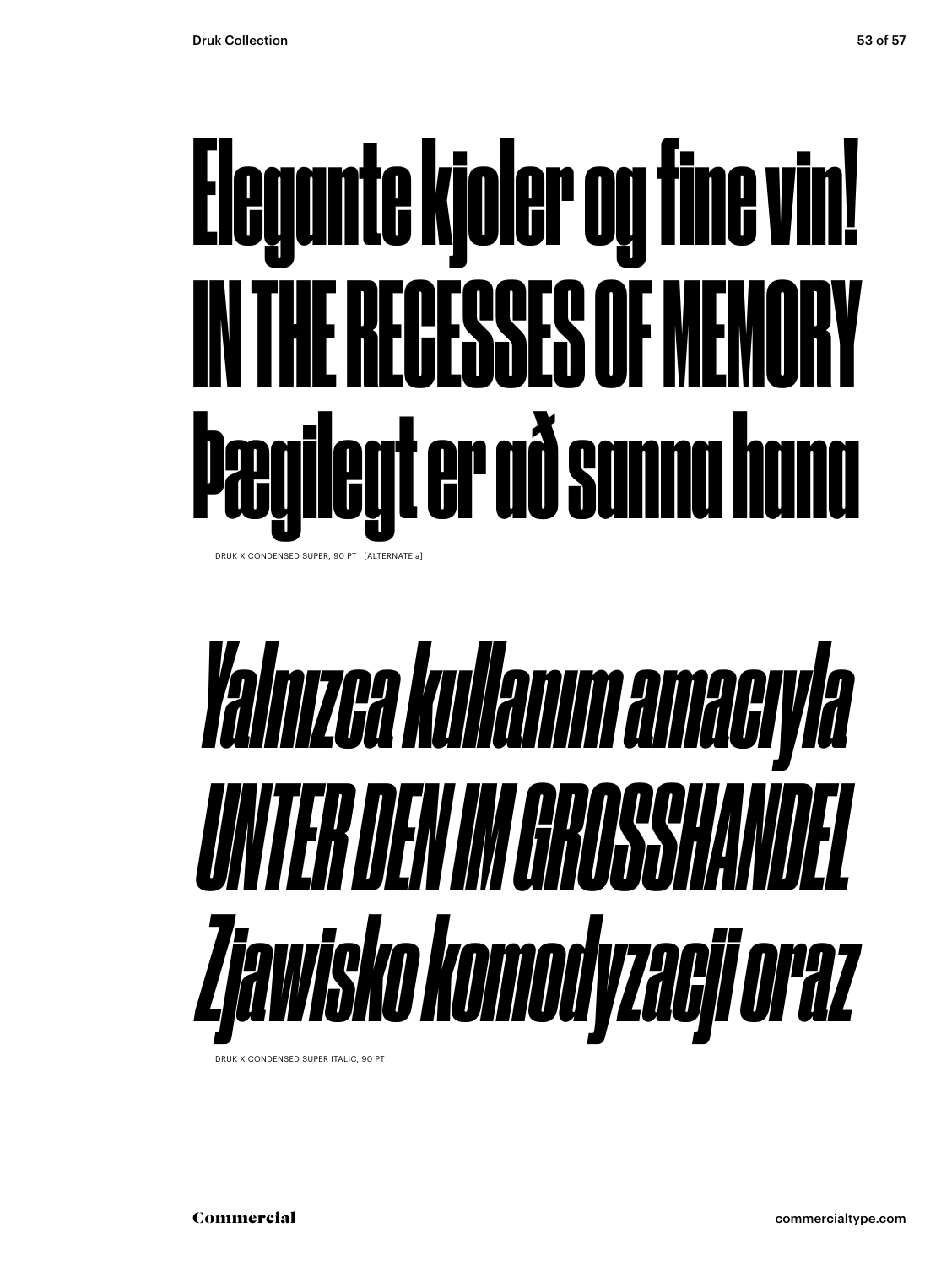

DRUK XX CONDENSED SUPER, 90 PT



DRUK XX CONDENSED SUPER ITALIC, 90 PT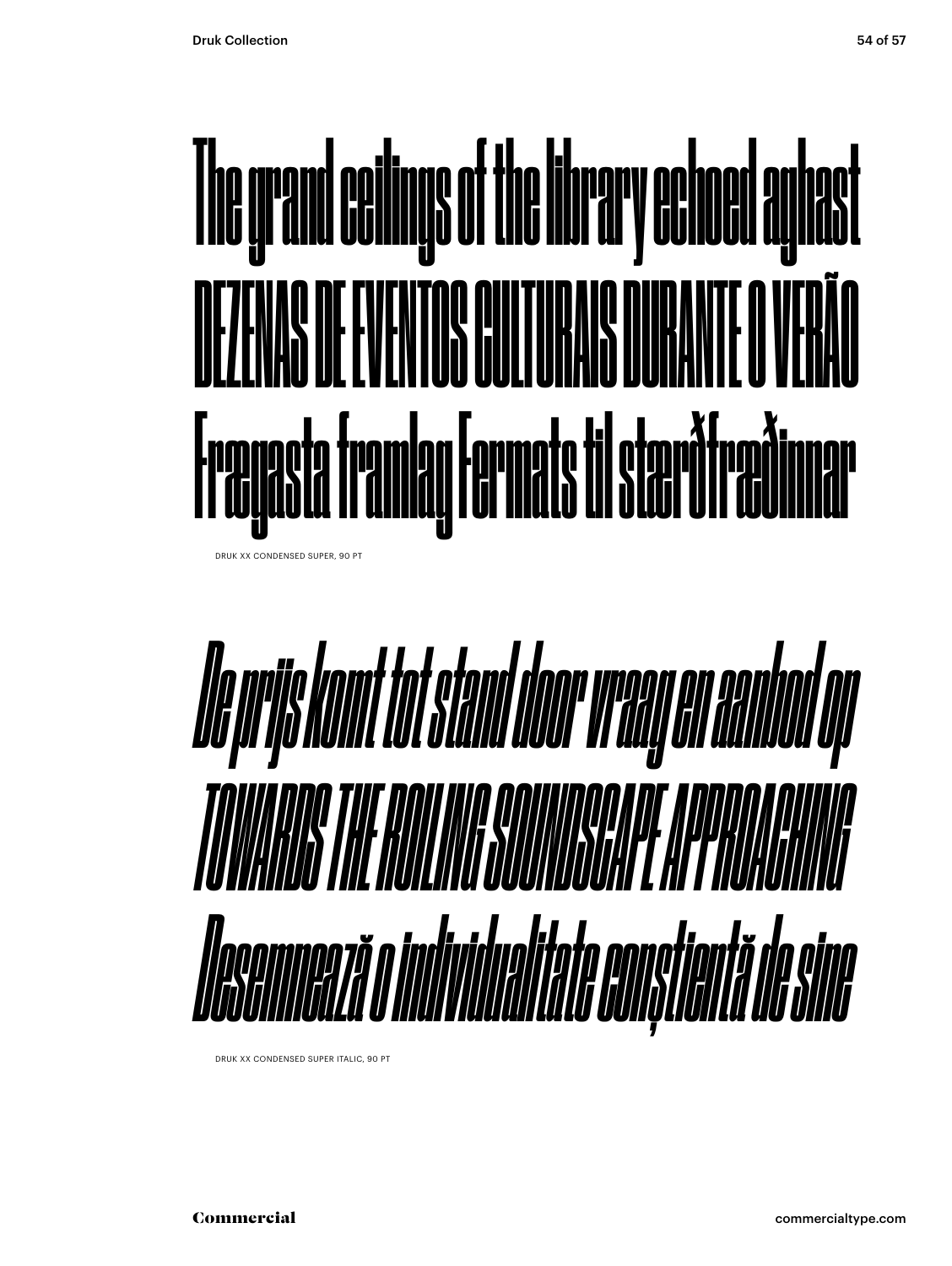

DRUK XX CONDENSED SUPER, 80 PT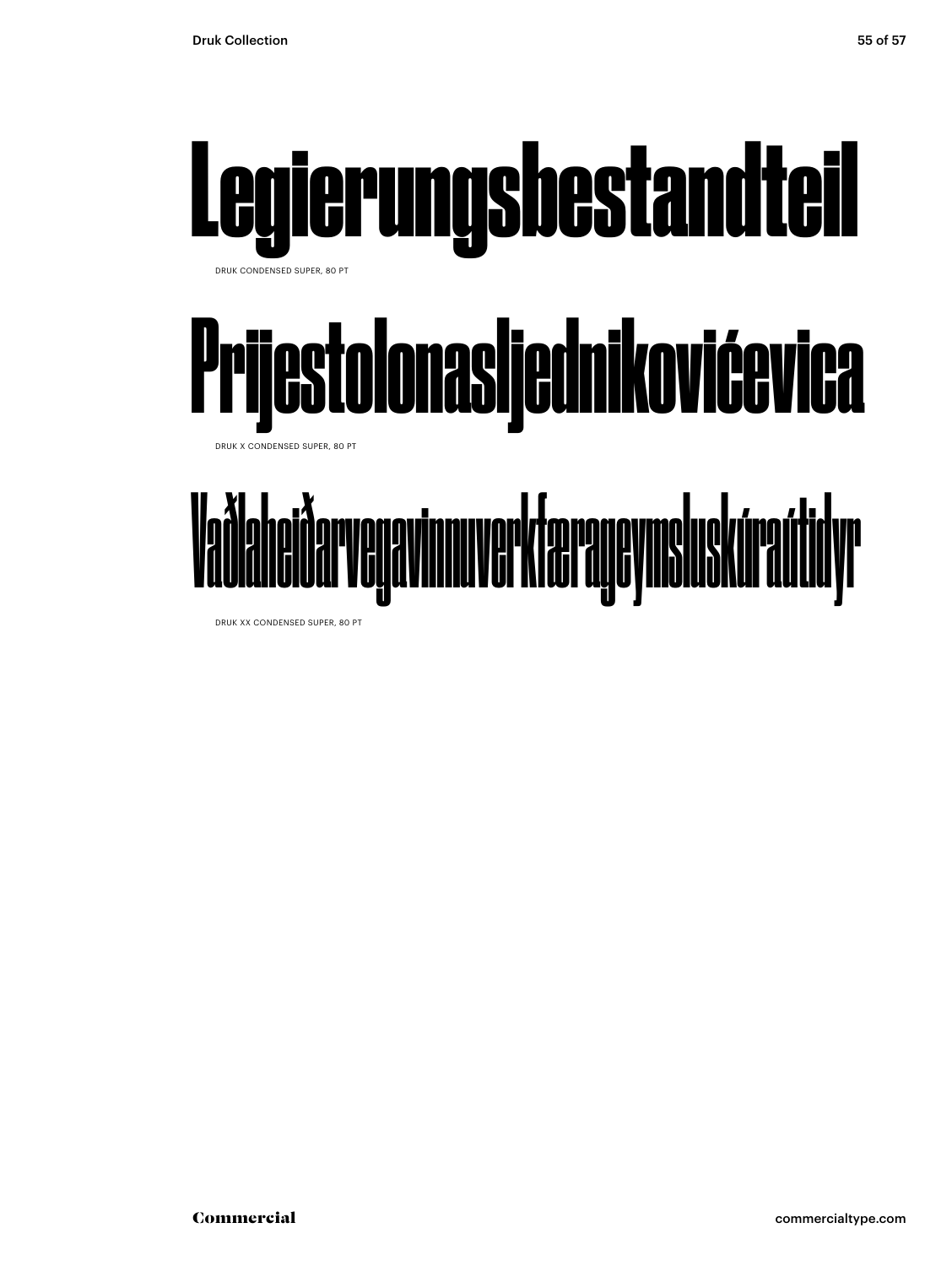

DRUK XX CONDENSED SUPER ITALIC, 80 PT